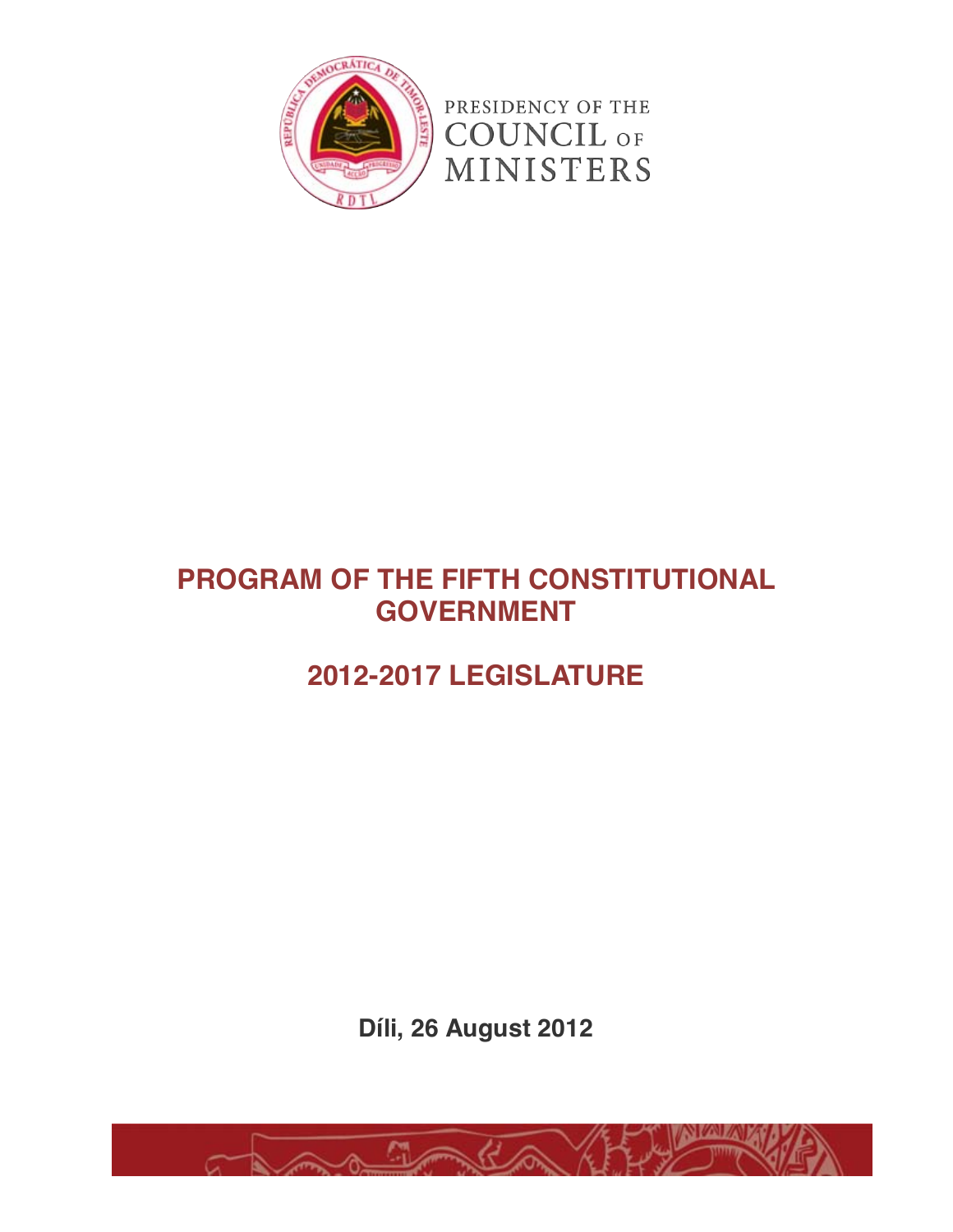## **TABLE OF CONTENTS**

| 2.3.3 Investing in qualified trainers, national training materials and training facilities 19 |  |
|-----------------------------------------------------------------------------------------------|--|
|                                                                                               |  |
|                                                                                               |  |
|                                                                                               |  |
|                                                                                               |  |
|                                                                                               |  |
|                                                                                               |  |
|                                                                                               |  |
|                                                                                               |  |
|                                                                                               |  |
|                                                                                               |  |
|                                                                                               |  |
|                                                                                               |  |
|                                                                                               |  |
|                                                                                               |  |
|                                                                                               |  |
|                                                                                               |  |
|                                                                                               |  |
|                                                                                               |  |
|                                                                                               |  |
|                                                                                               |  |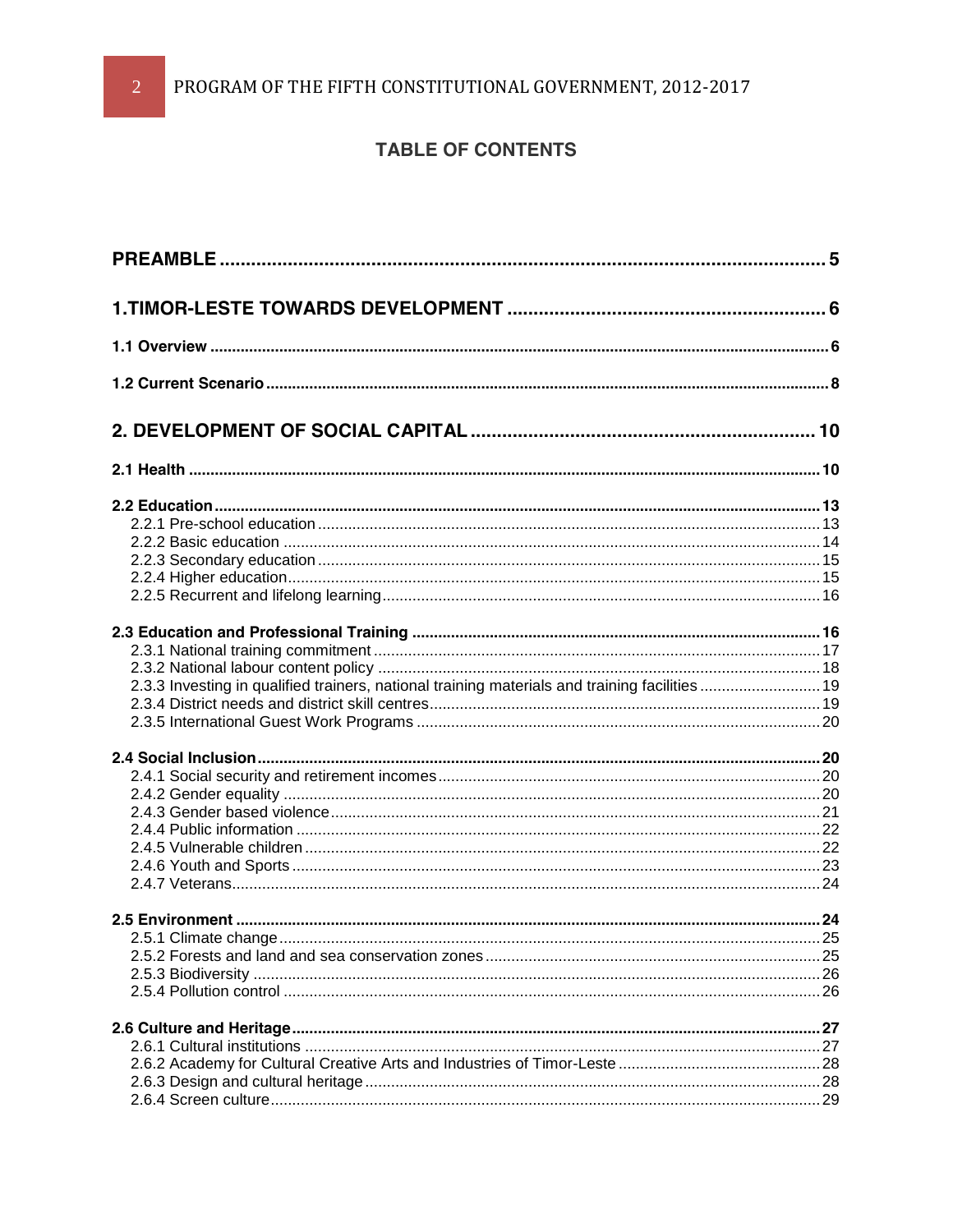# PROGRAM OF THE FIFTH CONSTITUTIONAL GOVERNMENT, 2012-2017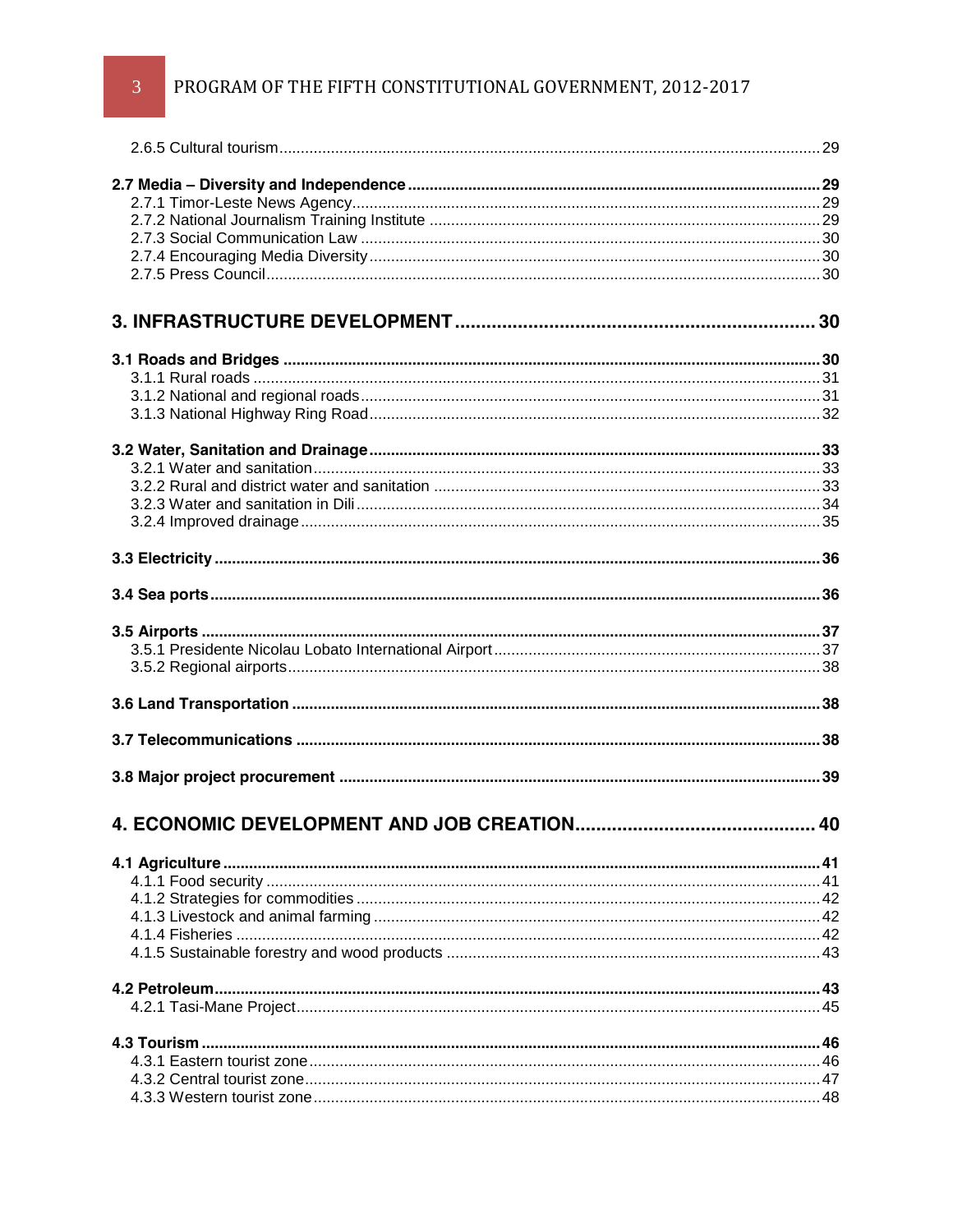PROGRAM OF THE FIFTH CONSTITUTIONAL GOVERNMENT, 2012-2017

| 5. CONSOLIDATION OF THE INSTITUTIONAL FRAMEWORK 57 |  |
|----------------------------------------------------|--|
|                                                    |  |
|                                                    |  |
|                                                    |  |
|                                                    |  |
|                                                    |  |
|                                                    |  |
|                                                    |  |
|                                                    |  |
|                                                    |  |
|                                                    |  |
|                                                    |  |
|                                                    |  |
|                                                    |  |
|                                                    |  |
|                                                    |  |
|                                                    |  |
|                                                    |  |
|                                                    |  |
|                                                    |  |
|                                                    |  |
|                                                    |  |
|                                                    |  |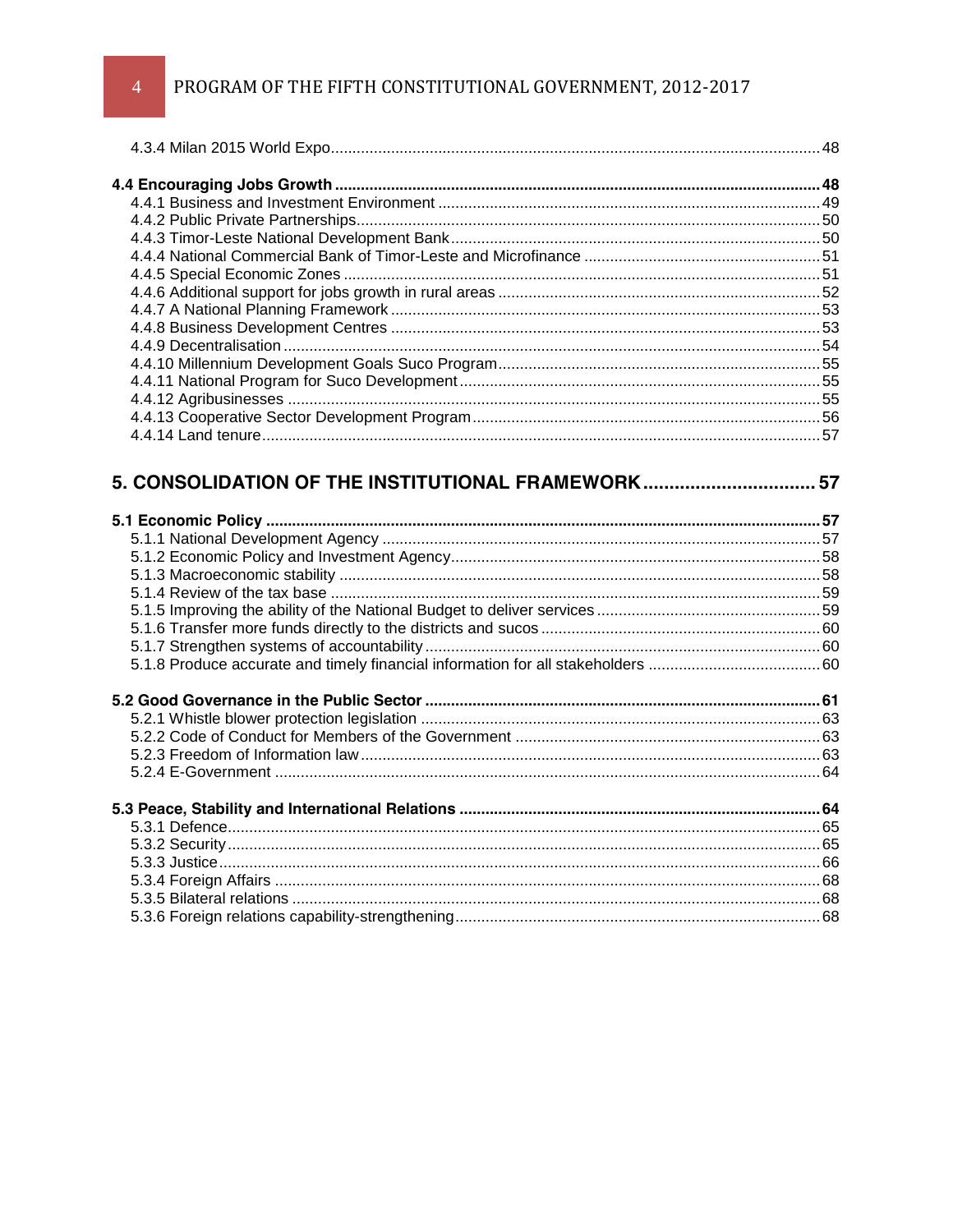### **Preamble**

On 7 July 2012, the Timorese people, voting in free and democratic elections, supported three parties to govern Timor-Leste from 2012 to 2017.

This result allows the Fifth Constitutional Government to continue to build on the foundations of a peaceful and stable nation that were laid down by the Fourth Constitutional Government.

Freedom and democracy were once again victorious in the election process, demonstrating the maturity of the Timorese people as they exercised their sovereign rights. Our Coalition Government commits to respect these noble ideals and vows to govern in dialogue, through national consensus, and implement a strategic development agenda in which all citizens participate.

The Fifth Constitutional Government will rely on the trust and cooperation of all participants in our society to consolidate peace and stability and to move towards progress and general wellbeing.

Civil society organisations, the church and other religions groups, political parties, nongovernment organisations, the private sector, our State institutions, all our men and women, including young people and our senior citizens, are an integral and vital part of the process to develop the young Timorese Nation, and are called upon to take an active part in implementing the strategic agenda for the country over the next five years.

Our **philosophy** is that the Fifth Constitutional Government is a continuation of the Fourth Constitutional Government, that is, it is charged with continuing to implement the successful programs and reforms of the previous Government. We will also continue to improve our actions and work systems, and fine-tune our methodologies and the operation of administration and management.

As the very word suggests, continuity will be reflected in the pursuance of on-going programs and of programs to be started.

Continuity also reflects the need to give shape and content to the programs established in the *Strategic Development Plan 2011-2030*.

As such, the organic structure of the Fifth Constitutional Government is based on the philosophy of the continuity of the progress we have made and to lead the public administration towards goals of efficiency and effectiveness in delivering services to the people and reporting to the State.

Our **political behaviour** is guided by the values of civic and human rights, tolerance, peace, dialogue and respect.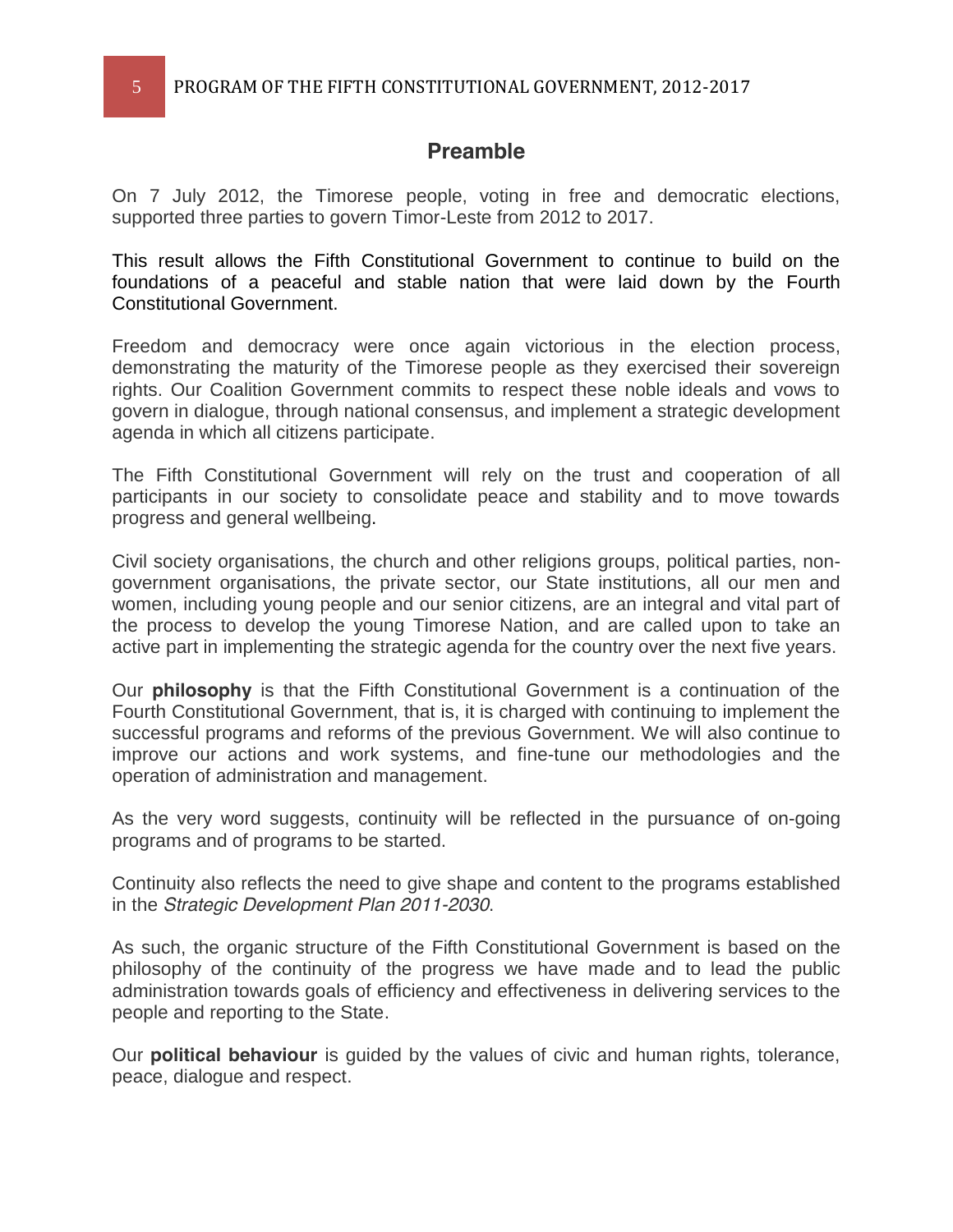### 6 PROGRAM OF THE FIFTH CONSTITUTIONAL GOVERNMENT, 2012-2017

Our **governance** is guided by the principles of inclusion and obedience to the law by all.

Our **vision** is that of a Nation that is prosperous, healthy, educated and skilled, with broad access to essential goods and services, and where production and employment in all sectors corresponds to that of an emerging economy.

Our **goal** is to create opportunities for all, in a fair and inclusive manner, to enable the growth of a dynamic and innovating economy.

# **1. Timor-Leste Towards Development**

### **1.1 Overview**

Since becoming independent, in 2002, Timor-Leste has achieved remarkable progress, being considered a "success case" within post-conflict developing countries.

Throughout the last decade, social and economic policies have sought to reduce poverty among our people, to consolidate the security and stability of the Nation and to build and strengthen State institutions.

The ongoing processes of peace building and State building have been vital to meet the needs of our people in the areas of health, education and the eradication of extreme poverty. This has proved to be the right approach, as Timor-Leste succeeded in becoming a safe country in under a decade, when most post conflict countries tend to take 10 to 15 years or more to restore stability.

Today Timor-Leste benefits from peace, stability and a clearly growing economy. All these features are gradually being reflected in the overall improvement of the people's wellbeing.

During the last four years we have had two-figure economic growth and we have implemented structural reforms in terms of State management and administration. At the same time we have initiated considerable investments in the economy, including the development of the petroleum sector.

Despite this progress, there is still much to be done. Timor-Leste still faces significant challenges, particularly in relation to the delivery of quality services, the lack of basic infrastructure and unemployment. All these challenges must be overcome in order for our nation to be able to systematically reduce poverty.

The Government Program is this Government's method for structuring ideas and ideals. It contains a socioeconomic political philosophy that aims to deliver better living conditions to the entire Timorese population as soon as possible. This philosophy can be described as follows: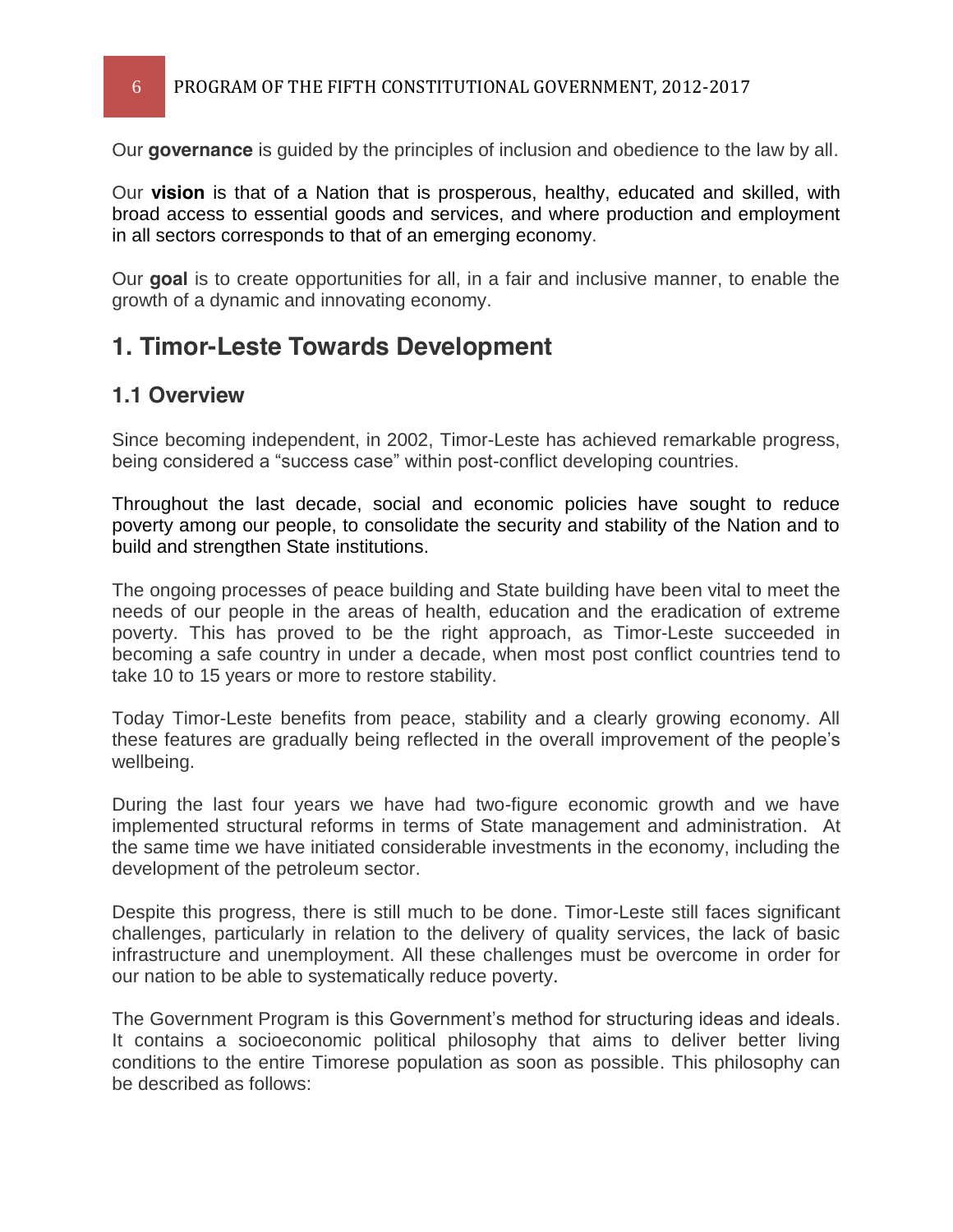If and when each Timorese family is sheltered in a decent home, where water runs and electricity powers, in an urbanised rural community, with kindergartens, with schools and clinics, surrounded by green and leisure spaces, as well as the activities of commerce, small industries and workshops, the people of the community will have a deep sense of belonging and responsibility and men, women, elderly and children guided by the noble values of solidarity, will be able to live in an atmosphere of social harmony that will consolidate for all time, national identity and unity. And each child of this land will be proud to be TIMORESE!

This improvement must result from the steady, constant and persistent satisfaction of the needs of the population and the development goals in all regions of the country. In the current conditions of poverty, the needs are still many and broad, which means that the responses must themselves be multidimensional and integrated, so that what is began may have continuity and above all make a necessary and positive impact in our homes, our communities, our regions and ultimately the entire territory.

As such, the Government Program is based on the *Strategic Development Plan 2011- 2030*, which is built upon the foundations we have been laying since 2002, and which took into account a broad public consultation conducted through the 65 sub-districts, including villages and sucos throughout the nation.

All strategies and actions considered in this Plan, which was approved by Parliament in July 2011, seek to transform Timor-Leste from a low income country to a medium-high income country by 2030, with a healthy, educated and safe population that is prosperous and self-sufficient.

This was what our People asked from us and what we are trying to achieve. Consequently, this Program provides a pathway for developing the country over the next five years, listing what needs to be done in the short term, incorporating medium term (5-10 years) strategies while not losing sight of the long term (10-20 years), in order to fulfil the collective vision of the Timorese people, namely to have a developed a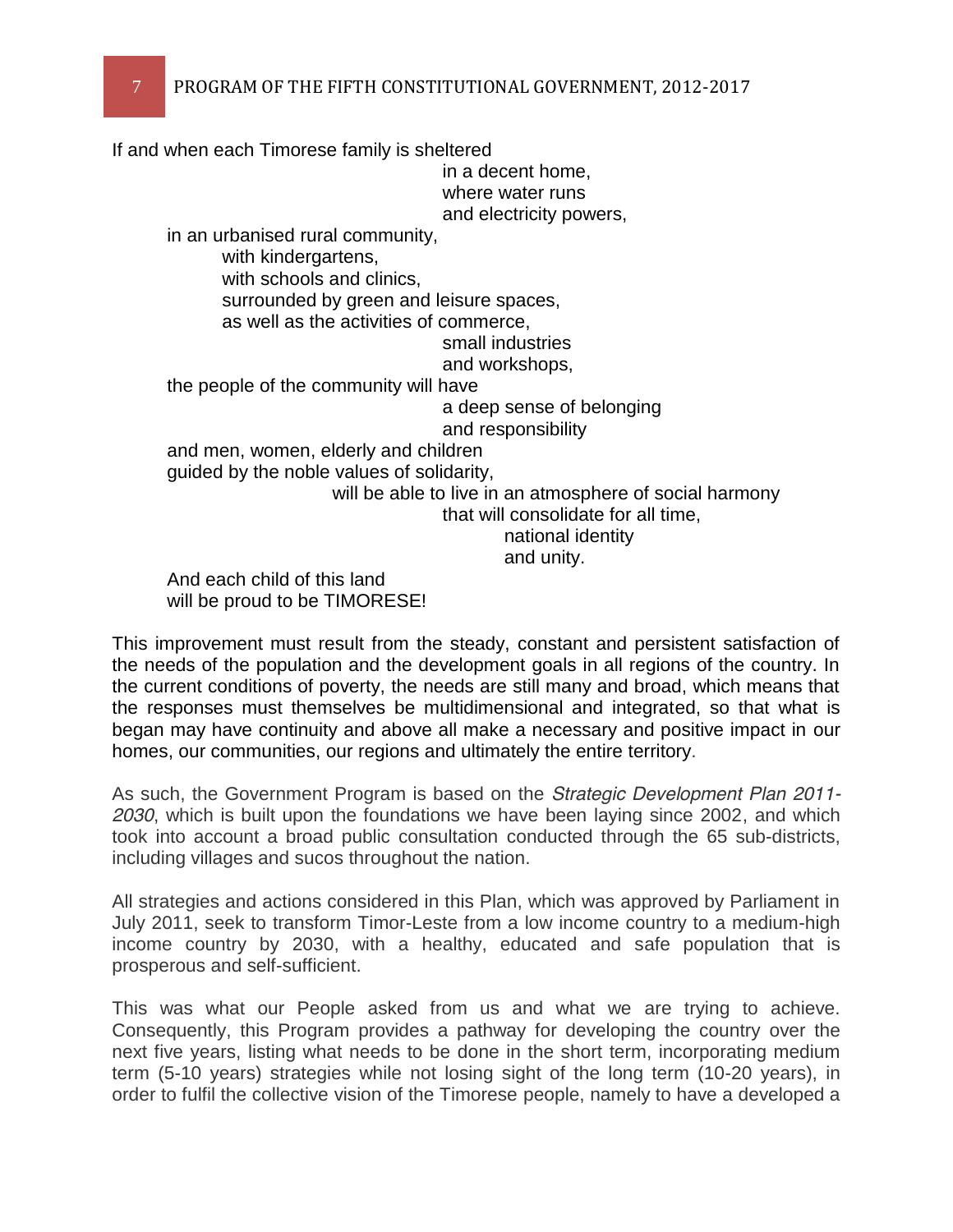8 PROGRAM OF THE FIFTH CONSTITUTIONAL GOVERNMENT, 2012-2017

peaceful nation by 2030.

The will of the Timorese people is the most decisive factor for the successful implementation of these development strategies.

### **1.2 Current Scenario**

In the short time since becoming an independent and sovereign Nation, Timor-Leste has been establishing the foundations for a stable and safe State and for a strong economy. In order to create jobs for the people and to ensure that the entire country benefits from the wealth flowing from natural resources, it is necessary to develop a vibrant market economy, with a strong and diversified private sector.

In the last few years the Fourth Constitutional Government reformed and strengthened public institutions, improved service delivery in areas such as health, education and security, and built key infrastructure.

After solving the 2006 crisis, which lasted up to 2008, and upon ensuring stability, the Government directed special recognition programs to our National Heroes, the veterans, who were living in conditions of extreme poverty, in order to improve their economic position. Social justice measures also targeted the elderly and disabled, as well as the widows and orphans of those who sacrificed themselves so that Timor-Leste could become independent.

Efforts were also made to create regulatory frameworks for institutions that are vital to good governance, such as the Civil Service Commission and the Anti-Corruption Commission. The Government also developed systems for improving public financial management and service delivery. The Government launched the Transparency, Procurement, Aid and Results Portals, which, while still at an early stage, already enable citizens to monitor Government use of public financial resources.

The Government developed an Integrated Basic Infrastructure Plan to enable the development of the country's productive sectors, covering the improvement of telecommunications, ports, airports, roads, bridges, drainage and the provision of drinking water.

The Government also focused on providing electricity, including the use of alternative power sources. This included investing in the largest ever program in Timor-Leste, the building of the National Power Grid, which will allow all Timorese to benefit from the generation and distribution of electricity by the end of the year, with power lines forming a ring around the country.

We started to develop the South Coast of the country, including the development of a Supply Base, a Refinery and a Pipeline for the petroleum and gas sector and associated basic infrastructure.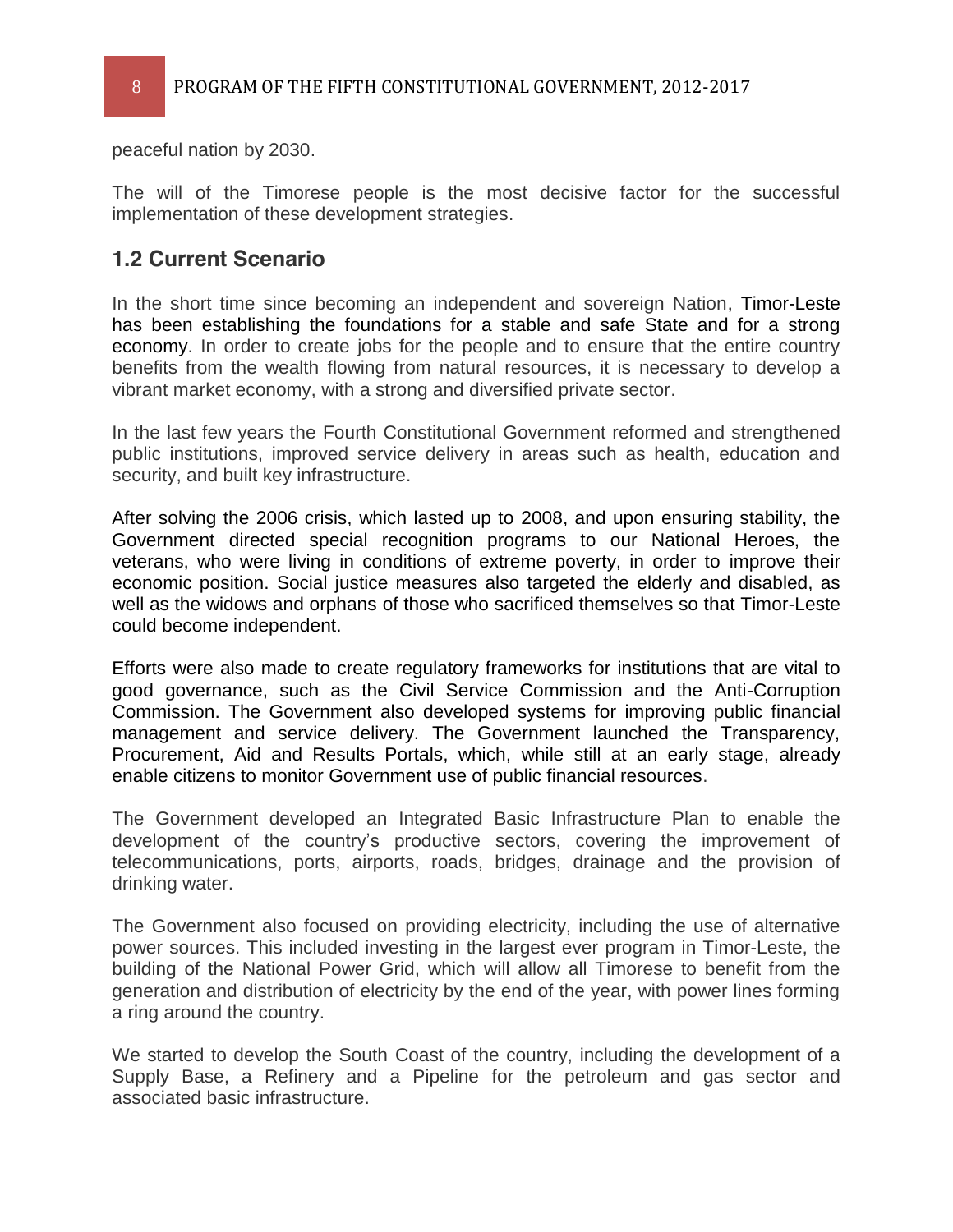#### 9 PROGRAM OF THE FIFTH CONSTITUTIONAL GOVERNMENT, 2012-2017

Over the last few years also the private sector, which had previously been embryonic and limited, also developed strongly. The Government focused on building the capacity of the private sector and on providing a better business environment through a more attractive and simplified regulatory framework.

As a result of these efforts, Timor-Leste achieved very high levels of economic growth, which meant more jobs and opportunities for the people. We have averaged double digit growth rates since 2007, with Timor-Leste registering one of the fastest rates of economic growth in the world

These growth rates are even more remarkable if we take into account that they took place at a time when the Government was also managing the impact of the Global Food Price Crisis (2008-2010) and of the Global Financial Crisis (2008-2012).

At the end of 2011, the economy was almost twice the size that it was in 2006, and it continues to grow. A growing economy means more jobs and more economic opportunities for our people.

It is estimated that the world economy grew almost 5% during 2011, which means that Timor-Leste grew twice as much as the rest of the world. In 2009, when the world economy shrank by almost 1%, the economy of Timor-Leste grew more than 12%.

The use of electricity is a good indication that the economy is growing. The use of electricity in Díli has been growing substantially every year since 2007 and should grow even more in 2011 and 2012, as more power is generated as a result of the major investments in electrical infrastructure by the previous Government.

Timor-Leste is highly dependent on petroleum revenue. Fortunately this revenue has been growing steadily, leading to increasing Petroleum Fund balances. The Constitution of Timor-Leste requires that petroleum resources are used in a fair and equitable manner, in accordance with the national interest, and that these funds lead to the establishment of mandatory financial reserves. The Petroleum Fund was set up in 2005 to respond to this constitutional requirement and to ensure that petroleum and gas resources are managed soundly and in a way that benefits current and future generations.

The Petroleum Fund provides a way of creating a stable and consistent source of revenue that can be used to build the Nation. In its early years, the Petroleum Fund adopted a very conservative investment strategy, which consisted mainly in investing in US Treasury bonds. This strategy proved to be very effective during the Global Financial Crisis, with the Petroleum Fund of Timor-Leste being one of the best performing sovereign wealth funds in the world. The current investment strategy involves adopting a more balanced and diversified portfolio, including international bonds and stocks, in order to ensure the diversification and protection of the fund and to enable growth.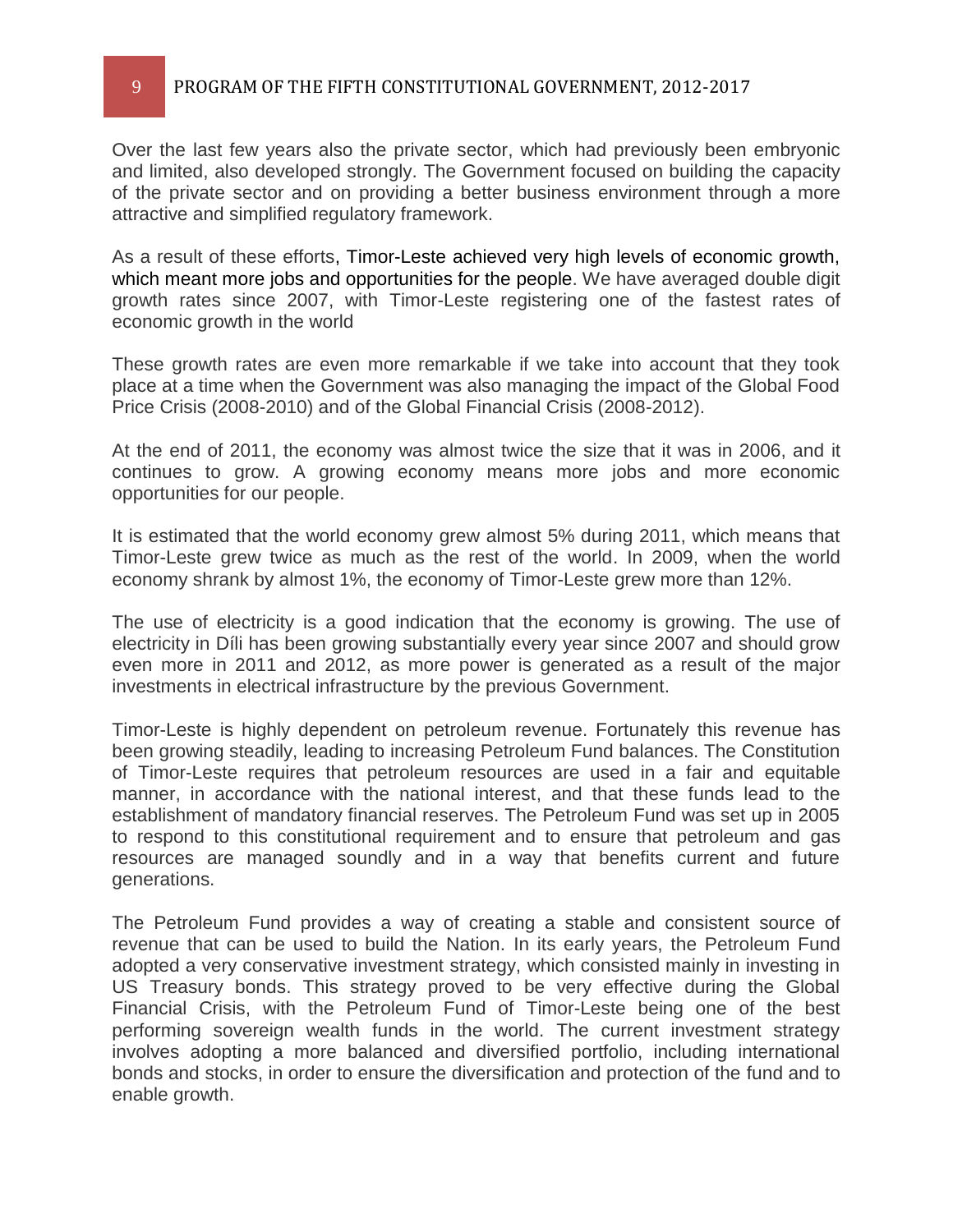When the Central Bank started to operate the Petroleum Fund, in September 2005, it had an initial balance of 205 million dollars. Now the Petroleum Fund has over 10 billion dollars invested and is growing every day.

The economic strategies and actions in the *Strategic Development Plan 2011-2030* seek to achieve structural change in our economy. The Plan includes actions to develop our human resources through education and training, to provide capital to the private sector through the National Development Bank, to improve the business environment through regulatory reforms and to focus on the development of strategic industries.

# **2. Development of Social Capital**

The Government recognises that the true wealth of any nation is in the strength of its people. Maximising the overall health, education and quality of life of the Timorese people is central to building a fair and progressive society.

### **2.1 Health**

Good health is essential for quality of life. The Government will ensure that the people of Timor-Leste have access to good health care, nutritious food, clean drinking water and good sanitation.

For most families in Timor-Leste, their first contact with the health system is through primary health care services provided through the District Health Service structure that includes Mobile Clinics, Health Posts and Community Health Centres. Community based activities consist of Integrated Community Health Services (SISCa) in all villages and sucos, as well as mobile services conducted at other sites such as schools and markets and remote areas.

Over the next five years the Government will ensure that sucos with populations of 1,500 to 2,000 people located in very remote areas will be serviced by Health Posts delivering a comprehensive package of services including basic curative services, immunisation programs, maternal and child health care, delivery of nutrition programs, tuberculosis follow-up, mental health care support, and health promotion and education. We will begin to deliver on our commitment that villages more than one hour walking distance from a Health Post will have a local village midwife who has been trained by the Ministry of Health. Midwives will be provided with health kits, transportation and incentives in their terms and conditions of engagement to remain resident in villages for at least three years.

According to the Strategic Plan for the Health Sector in 2011-2030, in the medium to long term, the Government will develop the necessary human resources so that there will be at least one doctor, two nurses, two midwives and a laboratory technician in every suco with at least 2,000 people. The SISCa program is to be fully implemented in every suco.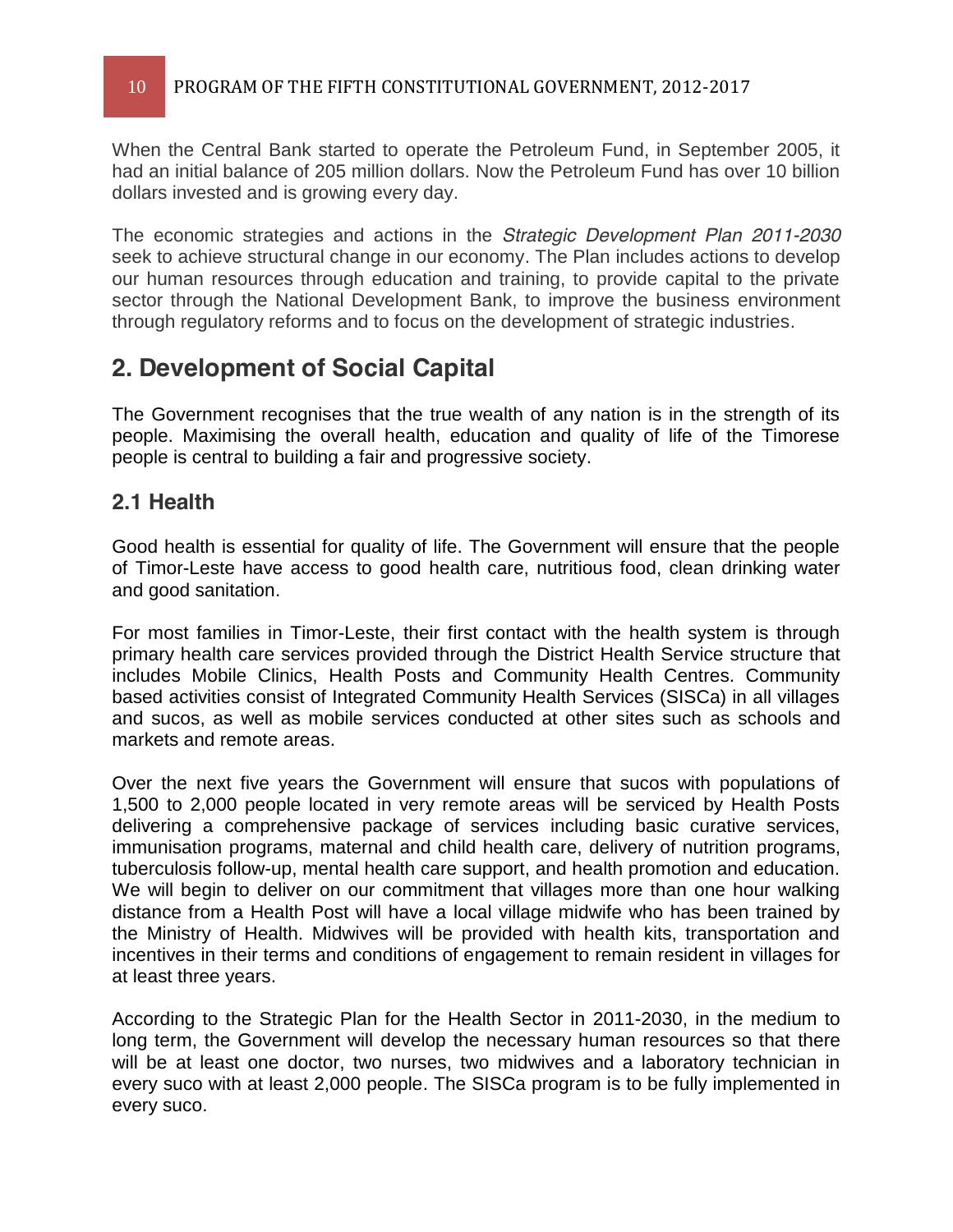The Government will ensure that the National Hospital Guido Valadares is able to start providing specialised and sub-specialised care. In time, the National Hospital will also support the delivery of health services throughout the country. We will start to plan the creation of a Specialist Hospital in Díli, in order to reduce the need for cancer, and other patients requiring specialist treatment, to travel overseas.

The Government will also introduce and implement new legislation to regulate the delivery of health services by private providers and the not-for-profit sector so that they are required to comply with regulations applying to the public health care system.

The private health sector will be an integral part of the national health system. The Government will encourage public and private partnerships where they are constructive and mutually complementary. We will also establish appropriate occupational health and safety standards and other compliance regimes.

Pharmacies and other non-specialised retail shops that currently sell medicines to the public, often without a prescription, will be regulated to ensure appropriate standards are met.

The Government will also strengthen the health system by developing capacity in institutions that support health service management and training and the facilitation of quality care, including the provision of essential medication, referral and emergency systems in humanitarian crises, diagnosis systems, blood supply systems (blood bank) and the Health Science Institute.

The Government will focus on improving maternal and child health by increasing access to high quality pre-natal, delivery, post-natal and family planning health services and improving emergency obstetric care through the recognition, early detection and management of obstetric complications at the community and referral level.

In order to lower child mortality in our country we will improve, expand and maintain the coverage of preventive and curative services to newborns, babies and children. We will continue programs to seek maximum vaccination of children against polio, measles, tuberculosis, diphtheria and hepatitis B. The Government will continue to support programs to raise awareness of HIV / AIDS, malaria and other vector borne diseases, as well as to eliminate lymphatic filiariasis and soil-transmitted infections in Timor-Leste.

Improved nutrition will also be a priority. Proper nutrition during the first years of life is essential for the physical and mental development of the child. Strategies to promote the diversity and consumption of locally produced food, improved mother and child nutrition care practices, improved access to and quality of nutrition services at health facilities and in the community, and nutrition behaviour change programs will be expanded.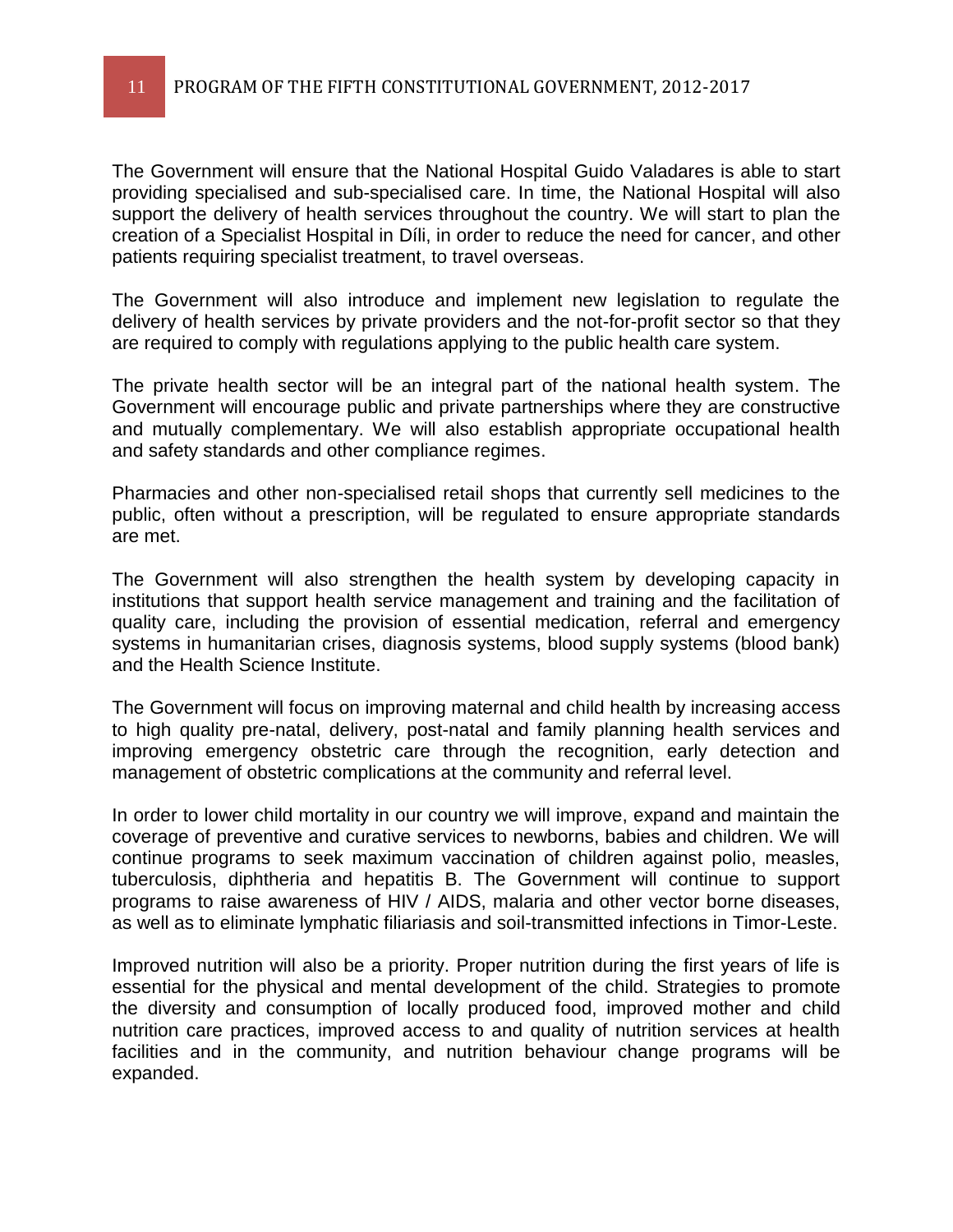The Government will provide a proper response to the health needs of our elderly and disabled people, as well as of those with mental health disorders, by adopting strategies to deal with the increase in chronic diseases, such as cardiac diseases, by way of introducing innovative approaches to disease management, health promotion and prevention of disease in the community.

We will also adopt several strategies to improve mental health services in Timor-Leste, including the improvement of access to health facilities and treatment for all persons with mental illnesses or epilepsy, provision of proper facilities in referral hospitals for mental health patients, gradual introduction of a broad multidisciplinary team of psychiatrists and other specialised technicians, and improvement of society's awareness and understanding in relation to mental illnesses.

We will provide better access to quality age-friendly and old age-specific health services, with a focus on improving the skills of primary health care providers and introducing community service models, such as home care programs. We will also establish an Early Detection of Disability Protocol for children.

We will ensure that Timor-Leste has adequate and appropriate human resources to provide the health services that our people need by strengthening the quality of training and education to meet the needs of our health sector and developing continuing education and in service training programs.

In addition, the Government will develop and deliver programs to improve human resource management across our health sector, including workforce planning, equitable recruitment strategies, the development and distribution of an appropriate skills mix and the retention of workers through appropriate incentives and opportunities. Standards and codes of conduct and ethical practices for health care professionals will be developed to ensure that we have a professional health workforce.

Additionally, we will provide the necessary infrastructure to enable the provision of better health services to the entire population of Timor-Leste, which will entail refurbishing and constructing Health Posts, including housing for staff, the refurbishing and expansion of Community Health Centres and the improvement and expansion of the National Hospital and of the five referral hospitals.

Finally, the Government will seek to improve the provision and maintenance of appropriate transport services, and in particular ambulances, and proper communication systems (including connection by telephone, radio and Internet) to enable the prompt referral of patients and administrative data.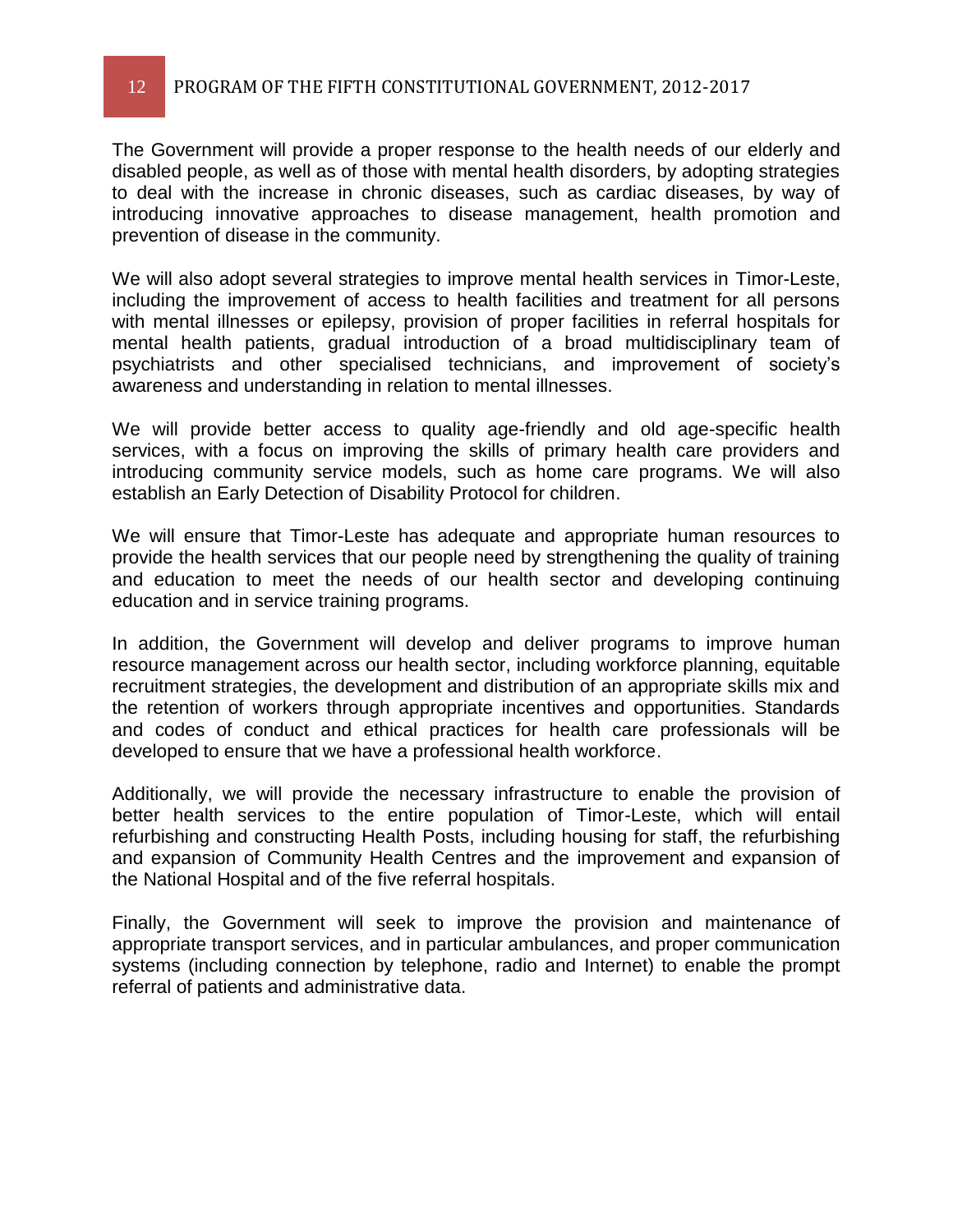### **2.2 Education**

The provision of quality education and training is necessary to improve the life opportunities of our people and to allow our children to reach their full potential. It is also vital for Timor-Leste's social development and economic growth.

Over the next five years, the Government will ensure that all children attend school and receive a quality education that gives them the knowledge and skills to lead healthy, productive lives and to actively contribute to our Nation's development. To achieve these goals the Government will expand investment in our education system to ensure that we have the infrastructure and teaching workforce needed to enable all children to have access to high quality education regardless of where they live in Timor-Leste.

#### 2.2.1 Pre-school education

Pre-school attendance gives children substantial advantages in their later education, however rates of attendance in Timor-Leste are very low. To ensure that Timorese children get a strong start in their education, the Government will expand and improve pre-school services to provide comprehensive early childhood care and education, especially for our most vulnerable and disadvantaged children. A new educational curriculum and a uniform pedagogic guidance program will be implemented which has the flexibility to respond to the needs of individual schools. It is important to focus teaching and learning on the identified needs and on the best practice in terms of child development programs.

Over the next five years the Government will build at least 250 new pre-schools and refurbish all presently degraded classrooms, so that there are a sufficient number of classrooms in every geographic area of the country. All new schools and classrooms will be properly equipped.

The Government will also develop broad theoretical and practical training programs for pre-school teachers, who will be trained in pedagogic methodologies that are appropriate to pre-school education. Consequently, the Government will ensure that at least half of all Timorese children from three to five years old receive quality pre-school education.

In order to improve access to education and to ensure that children have a sound basis of literacy and numeracy, local languages may be used as teaching and learning languages, thereby enabling a smooth transition to mastering the official languages of Timor-Leste.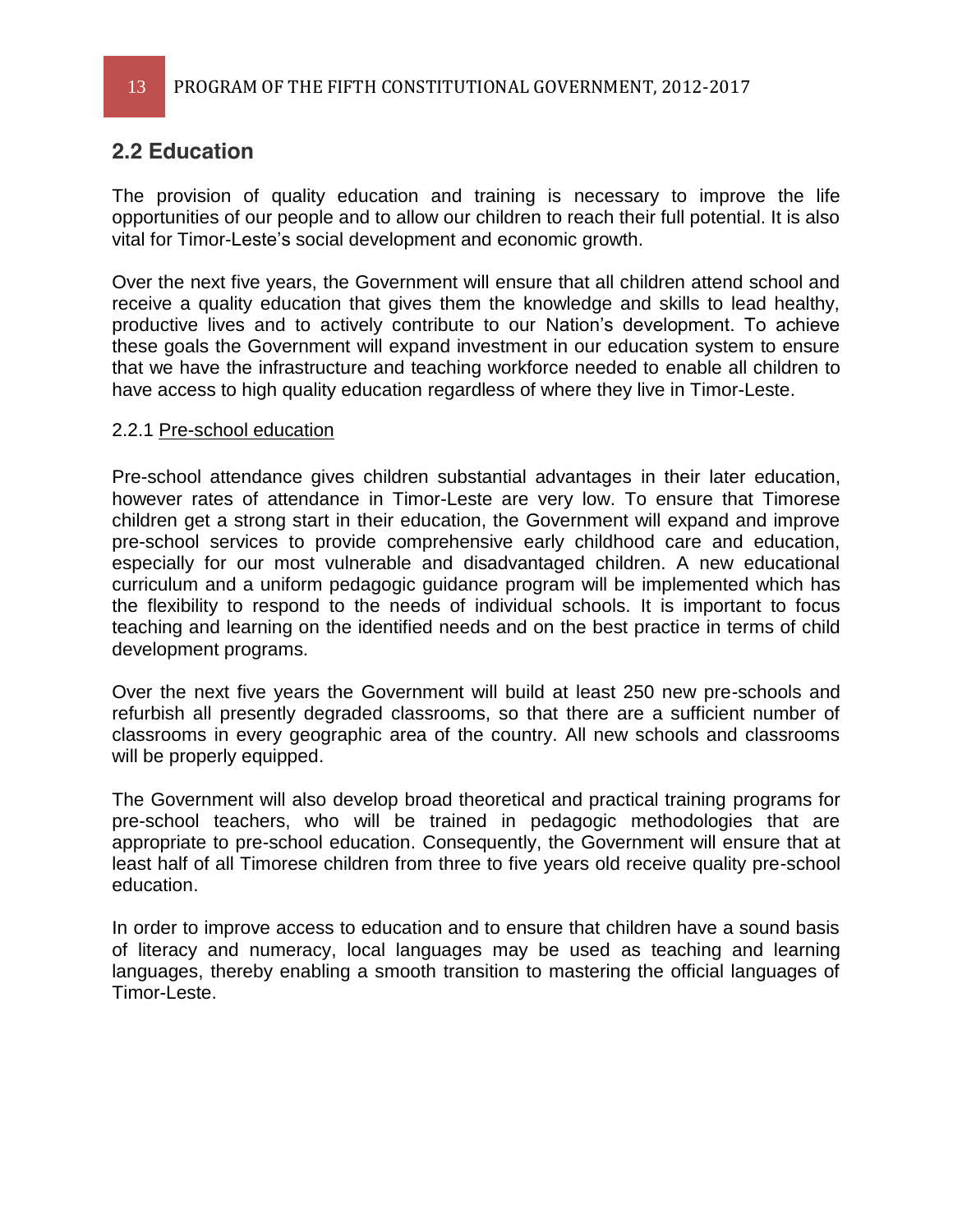### 2.2.2 Basic education

Since 1999 Timor-Leste has made great efforts in terms of improving basic education, which currently encompasses the first nine years of schooling. Timor-Leste achieved considerable progress, particularly in relation to training teachers and building schools.

Many challenges remain, however, which include children starting school when they are too old, children dropping out of school, children taking too many years to complete their basic education and girls dropping out of school at a higher rate than boys. Rapid population growth will also create significant future demand for more teachers, classrooms and education spending.

The Government will continue to strengthen the system to provide universal access and will ensure the completion of quality basic education by all children.

Over the next 5 years the Government will work to ensure:

- The enrolment of all children in the first year of basic education at the proper age.
- The reduction of school dropouts, which currently stand at 70%, and the completion of basic education within the designated time, that is having all children graduate after 9 years of schooling (currently children take an average of 11.2 years to complete grade 6).
- Introduction of the recommendations of the "Multilanguage Education Policy  $\bullet$ based on the Maternal Languages of Timor-Leste", in order for children to acquire the minimum literacy and numeracy skills, in the cases where language is an obstacle to learning and to success at school. This should enable a more active participation by students and provide a systematic transition towards the learning of the official languages.
- A radical improvement in the quality of the education system, including an improvement in the training of teachers.
- The provision of the required school buildings and facilities proportional to, the increase in the number of school-aged children.
- The development and implementation of a modern and pedagogically  $\bullet$ adequate school curriculum.
- The provision of quality teaching and learning materials to all teachers and students.
- The development of a new and decentralised school management system ensuring the efficient, affordable and sustainable provision of quality education. This new approach will include administrative, financial, academic, logistic and human resource aspects, as well as the involvement of teachers, parents and students.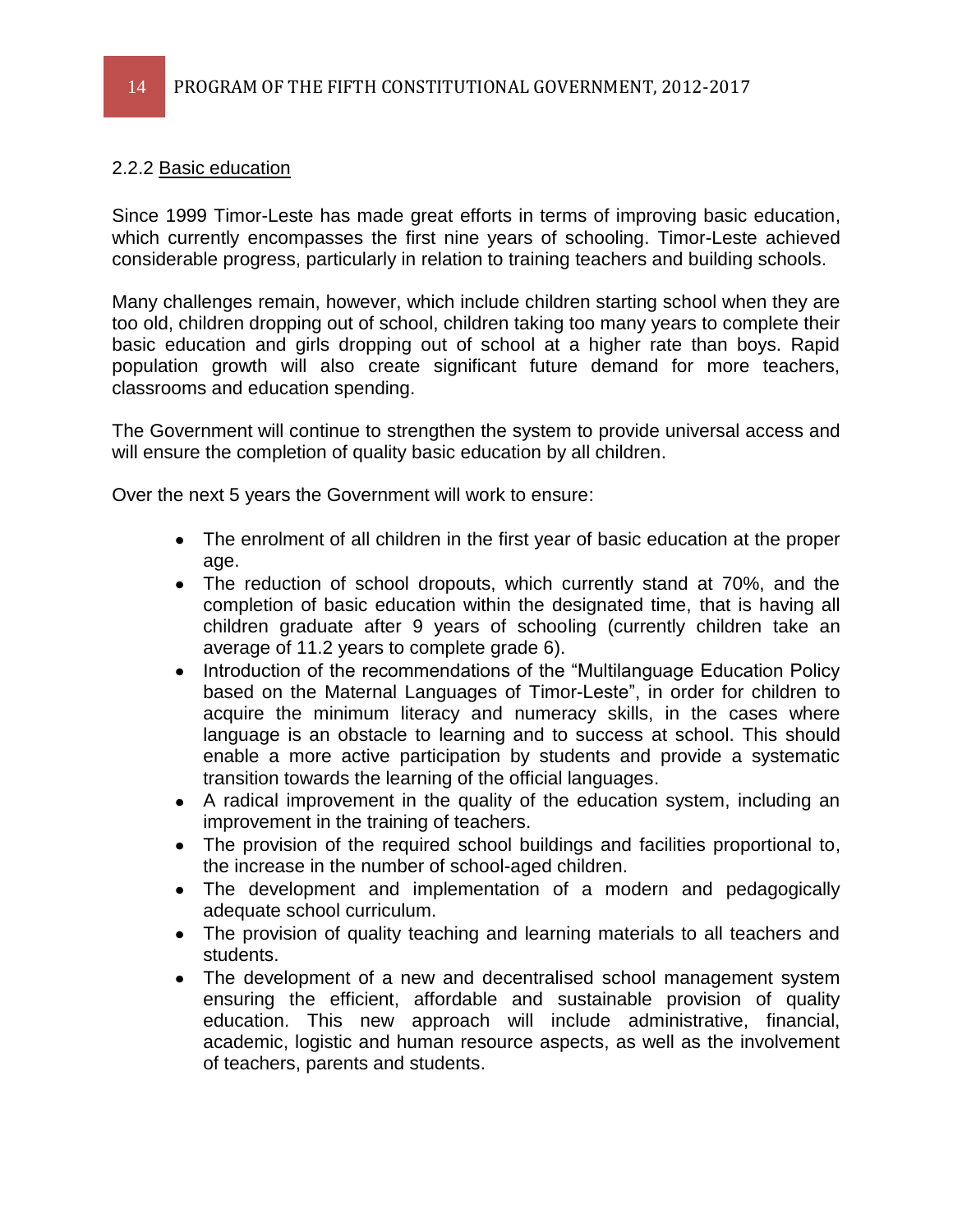### 2.2.3 Secondary education

The Government will ensure that all students graduating from basic education have access to secondary education. This will involve expanding access to secondary education, providing adequate infrastructure, training qualified teachers in secondary schools and adopting proper curricula to respond to the country's development needs. This will ensure better access to the labour market and greater encouragement to students to move up to higher education.

Secondary education in Timor-Leste is divided into general secondary schools and technical secondary schools. General secondary education seeks to prepare students to enter higher education, while technical secondary education seeks to prepare students to enter the job market as well as access to technical higher education and to university education.

To achieve these education goals the Government will:

- dramatically increase enrollments and transform and expand the current secondary education system across the country, particularly in remote and regional areas
- implement an infrastructure program to build modern schools to handle and  $\bullet$ teach larger numbers of students and start a program of Training Excellence Centres in several regions, in the fields of economics, agriculture and engineering, as well as with courses related with the service sector, including tourism and hospitality
- develop a new curriculum which provides skills and knowledge to serve the needs of our students and the labour market and the development needs of our nation including the promotion communication skills and critical thinking ability, and
- improve the quality of teaching with comprehensive teacher training and qualification requirements.

### 2.2.4 Higher education

A stronger education sector is vital for us to build our human resources and to ensure our national development. The Government will promote an efficient polytechnic and university sector in order to provide our children with the opportunity to receive quality education and to take part in the building of our country.

To achieve this goal over the next five years, the Government will:

• implement a strong quality assurance regulatory system with the registration of all national qualifications into the National Qualifications Framework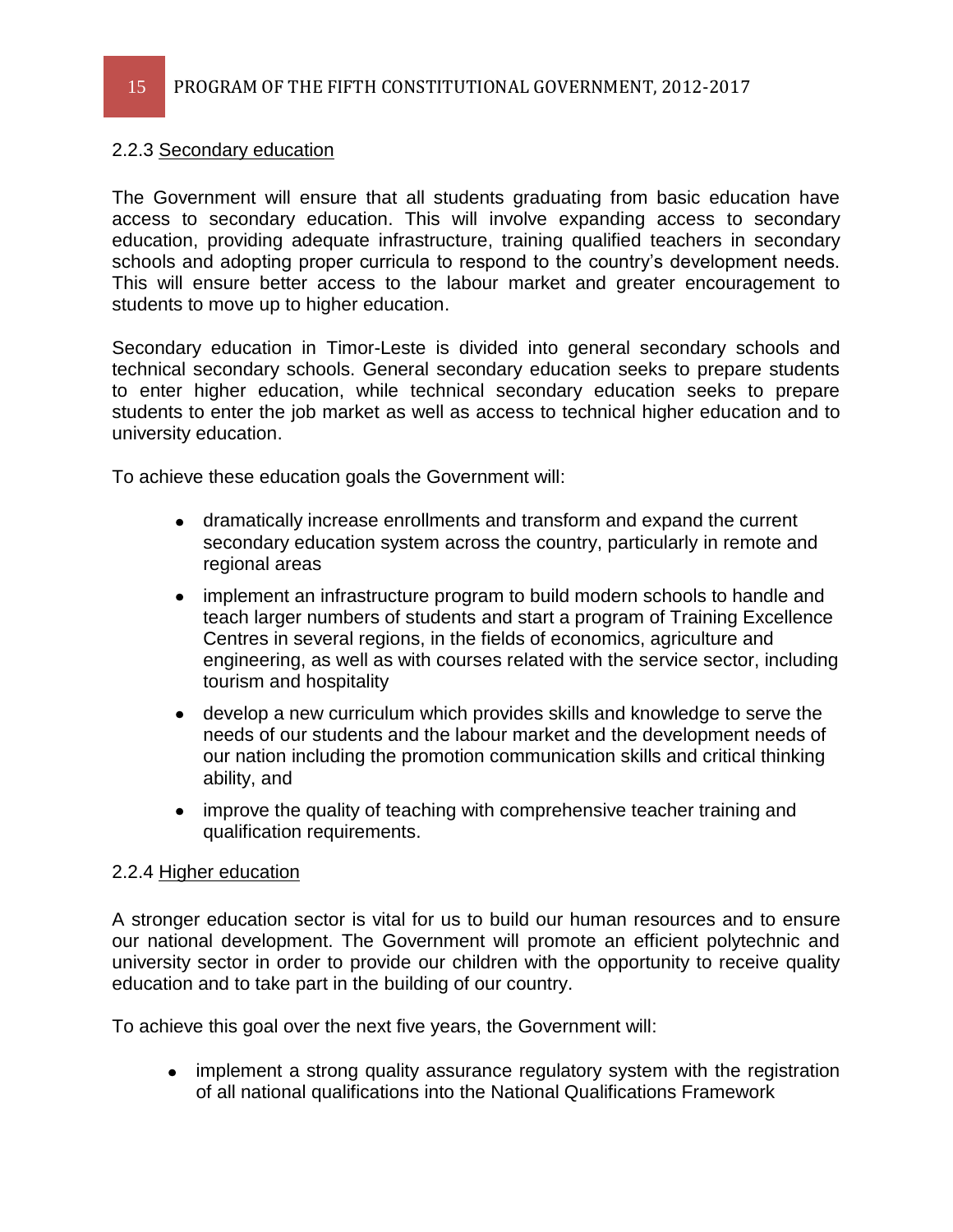- continue to develop the national quality assurance body, the National Agency for Academic Assessment and Accreditation
- develop partnerships with world class international higher education institutions and encourage efforts to coordinate international support
- develop an efficient administrative system to coordinate higher education and to establish priority goals and budgets
- establish Polytechnic Institutes, including one for each of our strategic industry sectors, including the Engineering Polytechnic of Suai, the Polytechnic for the service industry in Lospalos, an Agriculture Polytechnic on the south coast and a Fishing Academy on the north coast
- expand the UNTL to consist of seven faculties: Agriculture; Engineering, Science and Technology; Medicine and Health Sciences; Economy and Management; Education, Arts and Humanities; Law; and Social Science.
- continue with the expansion of the UNTL so that in the medium term it consists of seven faculties: Agriculture; Engineering, Science and Technology; Medicine and Health Science; Economics and Management; Education, Arts and Humanity; Law; and Social Sciences
- create a modern compound for the Faculty of Engineering, in Hera, in order to support the vital area of training in engineering
- create a National Science and Technology Institute to carry out investigations and research involving applied sciences.

### 2.2.5 Recurrent and lifelong learning

Recurrent education is for people who are above school age who did not have opportunities for education. It incorporates the national literacy campaign program, postliteracy courses and basic education and equivalency programs.

The Government will work to eliminate illiteracy by 2015 which will be achieved, in part, through increasing the capacity of our existing national literacy programs. The Government will also enhance the National Equivalence Program with the establishment of 65 Community Learning Centres (one in each sub-district).

### **2.3 Education and Professional Training**

Increasing the vocational skills of our people is critical to our nation's social and economic development and will raise the standard of living and create jobs for Timorese people.

Timor-Leste currently faces critical human resource constraints in businesses, in services such as health and education, and in government administration. Timor-Leste must address this skills shortage and provide everyone  $-$  young, unemployed, women and people in the districts - with the skills to secure a job and contribute to our nationbuilding. It is particularly important that we provide women with an equal opportunity to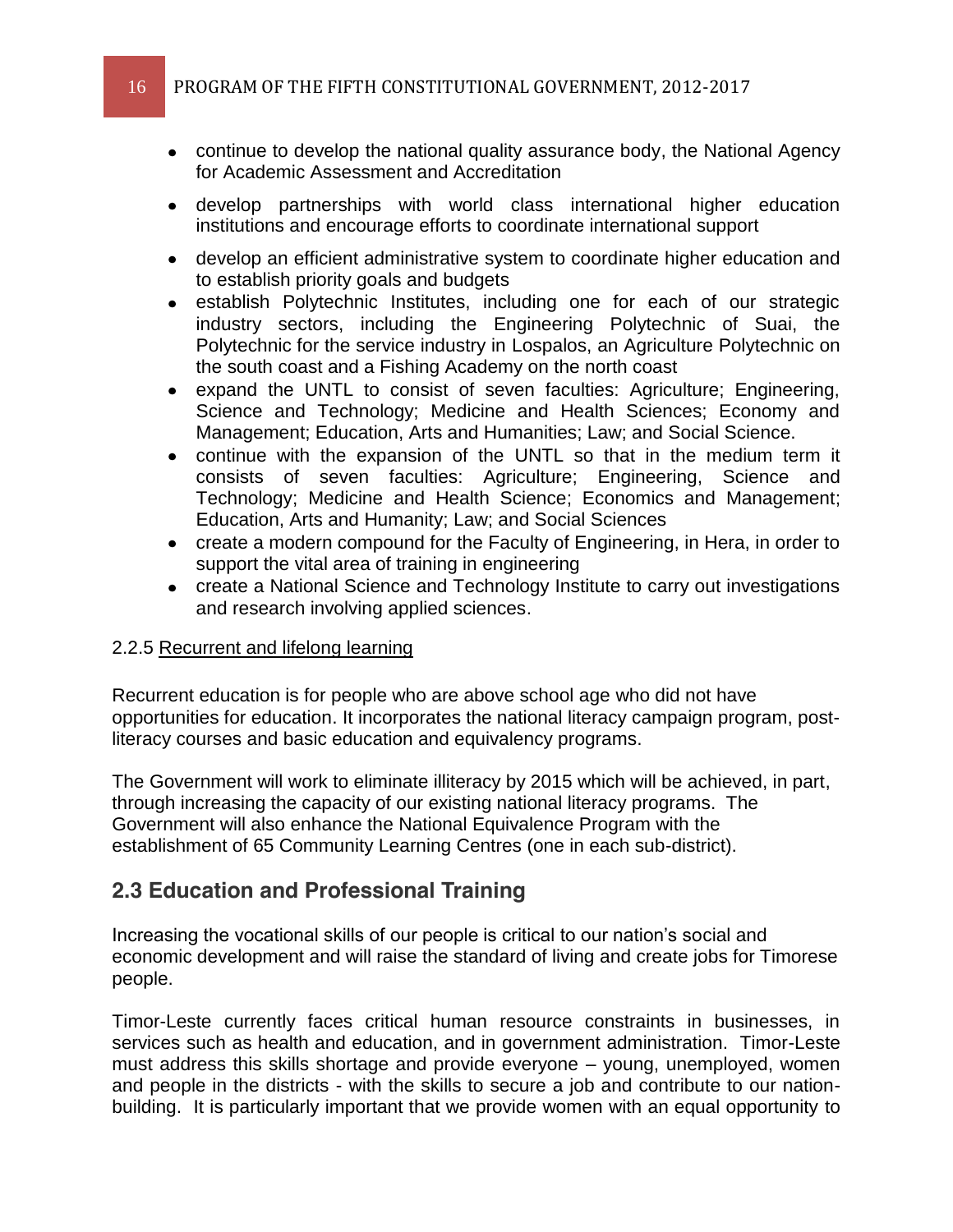undertake vocational education and training and to allow them to enter the labour market and contribute to the development of our nation.

These skills are vital to achieve our goal of facilitating access for all Timorese to the labour market, to increased per capita income and to the possibility of being actively involved in the national building process. It is particularly important to give women equal opportunities in terms of education and professional training, as well as to enable them to enter the work market and to contribute to the development of the Nation.

We have already made significant progress in building a modern training system. We have a National Qualifications Framework that provides qualifications for accredited training and we are building Government and industry training sub-Commissions in every major industry. A new Timor-Leste Technical and Vocational Education and Training Plan has been endorsed to guide the development of this sector. This developing training system will give our people the skills to take up job opportunities in the expanding petroleum, tourism, agriculture and construction industries. New training will also help people in towns and districts to start new enterprises and businesses.

To continue to build on these good foundations, our training system will be given more resources to train a skilled workforce and increase employment.

The Government will provide the necessary leadership on the development of our country's skills and take action in a number of key areas including:

- Establishing a national traineeship system with the support of the new National Council for Skills, Employment and Productivity that will place students in accredited training with businesses and establish a training wage for participating businesses
- Support for a training system that encourages the delivery of quality training from government, industry, community and non-government accredited providers
- Expanding the national qualifications standards to include all major occupations and provide national curricula and materials for all registered training programs.

### 2.3.1 National training commitment

The Government will implement the National Training Commitment, approved by Parliament, which will ensure that, by the end of 2015, 50% of all school graduates who do not enter work or continue with education after completing school will be offered a funded accredited training program.

The program will commence in 2013 with 2,500 training places to provide a pathway for students requiring training to enter the labour market or create their own businesses.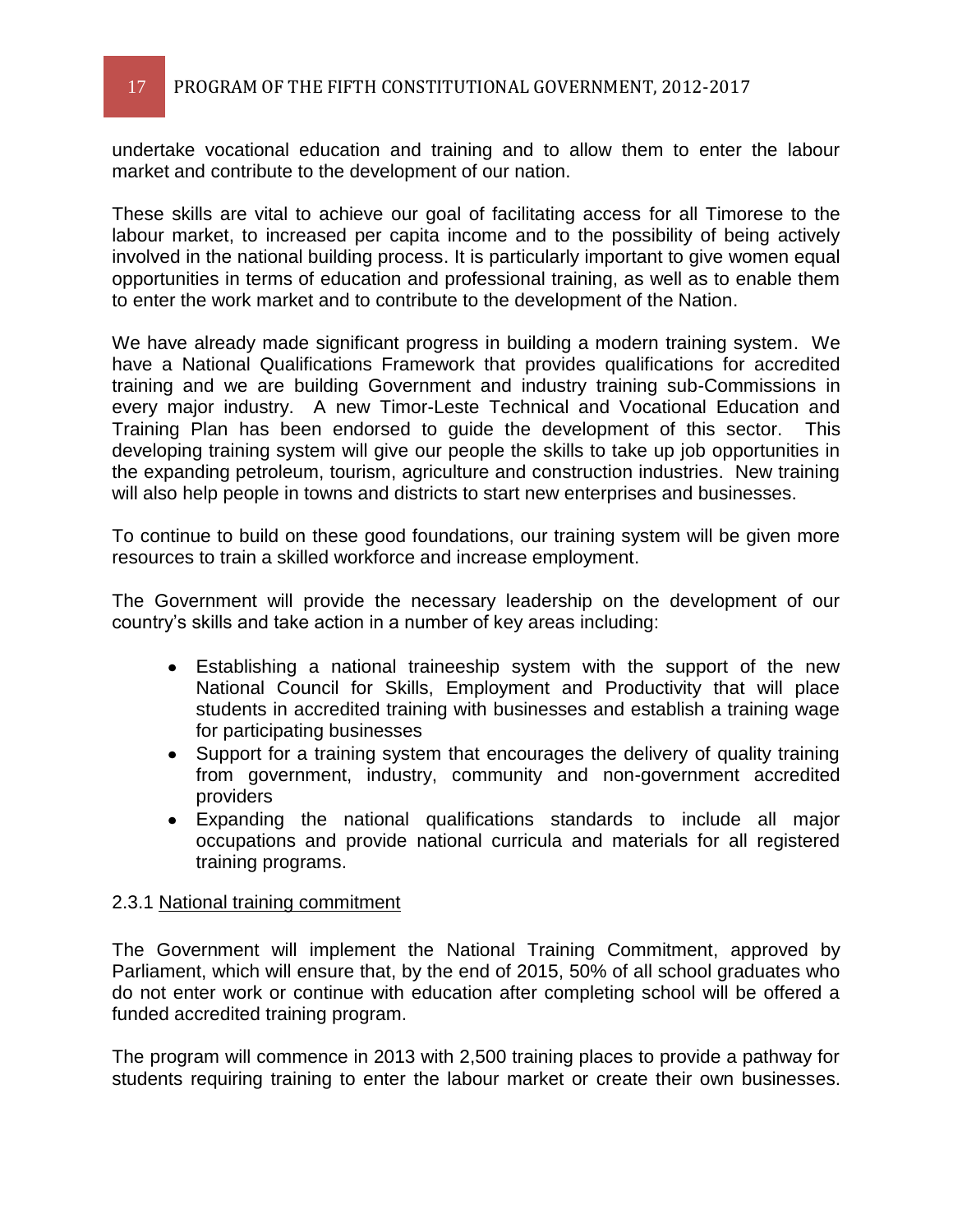The Government will ensure that women and men are provided with equal access to this training.

The National Training Commitment will be provided in two streams:

- The National Training Ticket will provide fully funded training for one year and be delivered by an accredited training organisation in a classroom or workshop setting. Students may also be placed with a local business to undertake unpaid work experience.
- The National Traineeship Program will provide students with a combination of training centre and industry training and experience. This will introduce a formal arrangement for on-the-job training to Timorese industry and create an entry into vocational training and employment for Timorese students. All students graduating successfully from the National Traineeship Program will obtain a national qualification certificate.

### 2.3.2 National labour content policy

The Government will implement a National Labour Content policy to establish requirements for the employment and training of Timorese people in national projects. The Government will also establish tax incentives for businesses making approved investments in training.

The National Labour Content policy will require all major new businesses to ensure that a minimum percentage of the value of labour in all major projects in Timor-Leste is dedicated to the employment or accredited training of citizens of Timor-Leste. Timor-Leste will continue to welcome international businesses as partners in the development of our nation and the National Labour Content Policy will set clear and equal groundrules for all our partners.

The policy will apply to international businesses operating in Timor-Leste and to all government contracts. This policy will be implemented following consultation with the Timor-Leste Chamber of Commerce and Industry, the National Council for Skills, Employment and Productivity and civil society.

The Government will promote the development of, and compliance with, the rules concerning working conditions, prevention of occupational risks and the protection of employment through the Inspectorate-General of Labour, which is responsible for regulating the labour market and promoting employee rights and the improvement in working conditions

As such, the Government will seek to strengthen and improve the resolution of labour disputes that may arise from individual and collective labour relations through mediation and conciliation mechanisms, in strict compliance with the principles of impartiality, independence, expeditious resolution and justice.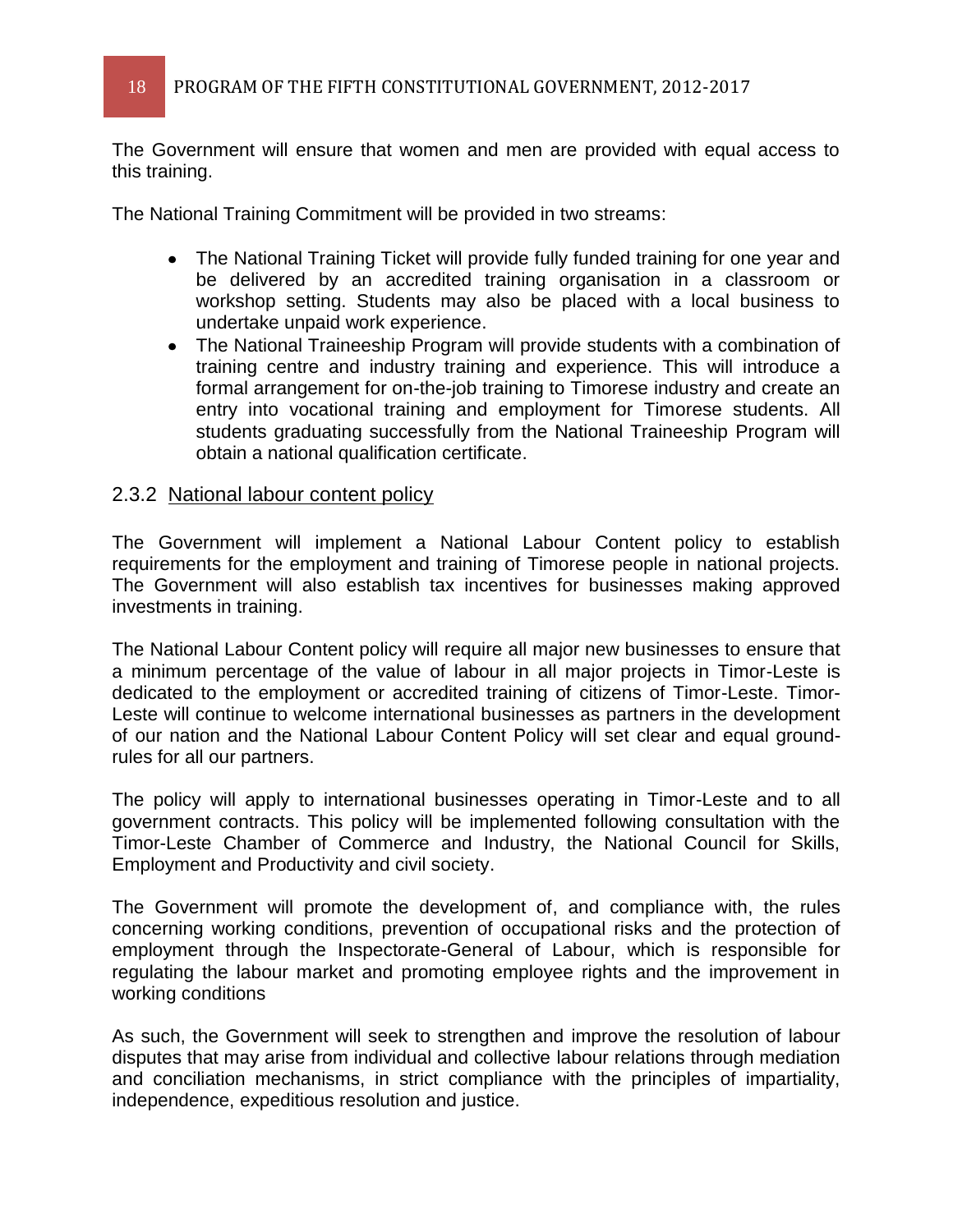### 2.3.3 Investing in qualified trainers, national training materials and training facilities

The Learning Resource Development Centre is already working to raise professional standards of trainers and provide teaching and learning materials to accredited training providers, including Technical High Schools and Polytechnics.

Meeting our country's training needs over the next 20 years, and implementing the Timor-Leste National Training Commitment, will require training facilities and infrastructure for use by public and private registered training organisations. We will also require modern training materials and skilled trainers.

The Government will increase its investment in teaching and learning facilities, as well as in human resources, so as to be able to achieve the goal of providing skilled training. As soon as possible, the Government intends to use optic fibre (installed along power lines) to ensure the 'E-Education' system, which will accelerate youth training. This will include:

- Development qualified and professional trainers
- Building education and professional training facilities
- Development of curricula relevant to the needs students, industry and the country
- Establishment of a Petroleum and Gas Training Centre
- Embedding training as a core activity of businesses, and
- Linking local economic development and local businesses to training services.

### 2.3.4 District needs and district skill centres

It is important that all Timorese have the opportunity to develop their skills and that all districts provide access to skills and training centres to enable the development of the local economy. The Government will undertake an analysis of the skills needs of each district for economic and social development which will guide the establishment of Government and non-Government district skills centres to deliver accredited training.

As well as providing accredited training, these centres will encourage youth to enter the labour market, provide career guidance and vocational advice, make referrals to training providers, support women entering the labour market, implement employment programs and promote self-employment by developing entrepreneurship and teaching business skills.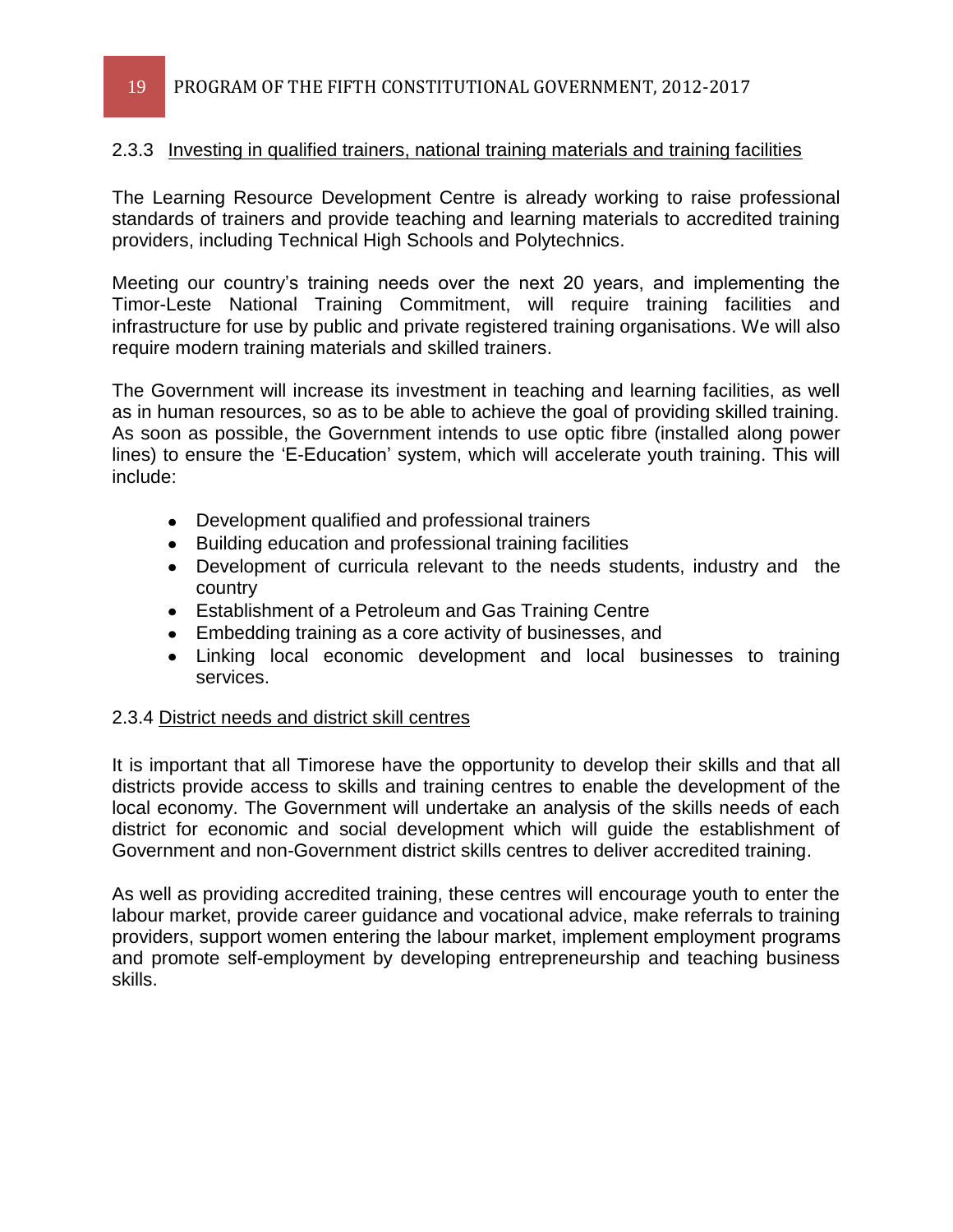### 2.3.5 International Guest Work Programs

Timor-Leste has been entering into international partnerships to enable Timorese to participate in international guest worker programs. South Korea and Australia are currently offering successful programs. These programs provide invaluable international experience and training to young Timorese women and men as well as providing significant income for the participants and their families.

The Government will continue to provide extensive support to these initiatives and work to expand existing programs and to develop new ones. This will include providing best practice recruitment of participants and extensive pre-departure training to ensure that Timorese workers are able to make the most of these international opportunities and then come back to Timor-Leste to support the development of our strategic industries.

### **2.4 Social Inclusion**

Assisting the poor and vulnerable members of our society is an important Government obligation. Subsidies, transfer payments and in-kind support to our most vulnerable people help alleviate poverty, but are mostly an issue of social justice. Access to education and employment in the longer term are the key to economic independence for the most vulnerable members of our society.

The Government will continue to support our children, women at risk of abuse, poor families, the elderly, veterans and victims of natural disasters. Over the next five years we will focus on supporting female-headed poor households, our veterans and the elderly and disabled.

### 2.4.1 Social security and retirement incomes

The Government will adapt the current transitional regime for social security into a permanent regime that will guarantee the basic social protection needs of civil servants and their dependent family members. This regime will be expanded into a universal contributory social security system to ensure that all workers and dependent family members  $-$  in both the public and the private sectors  $-$  are quaranteed a pension in case of retirement, disability or death.

### 2.4.2 Gender equality

The Government will enhance its commitment to gender equality between men and women in all spheres of life. Gender equality is guaranteed in our Constitution and must be a central consideration of all Government programs and decision making.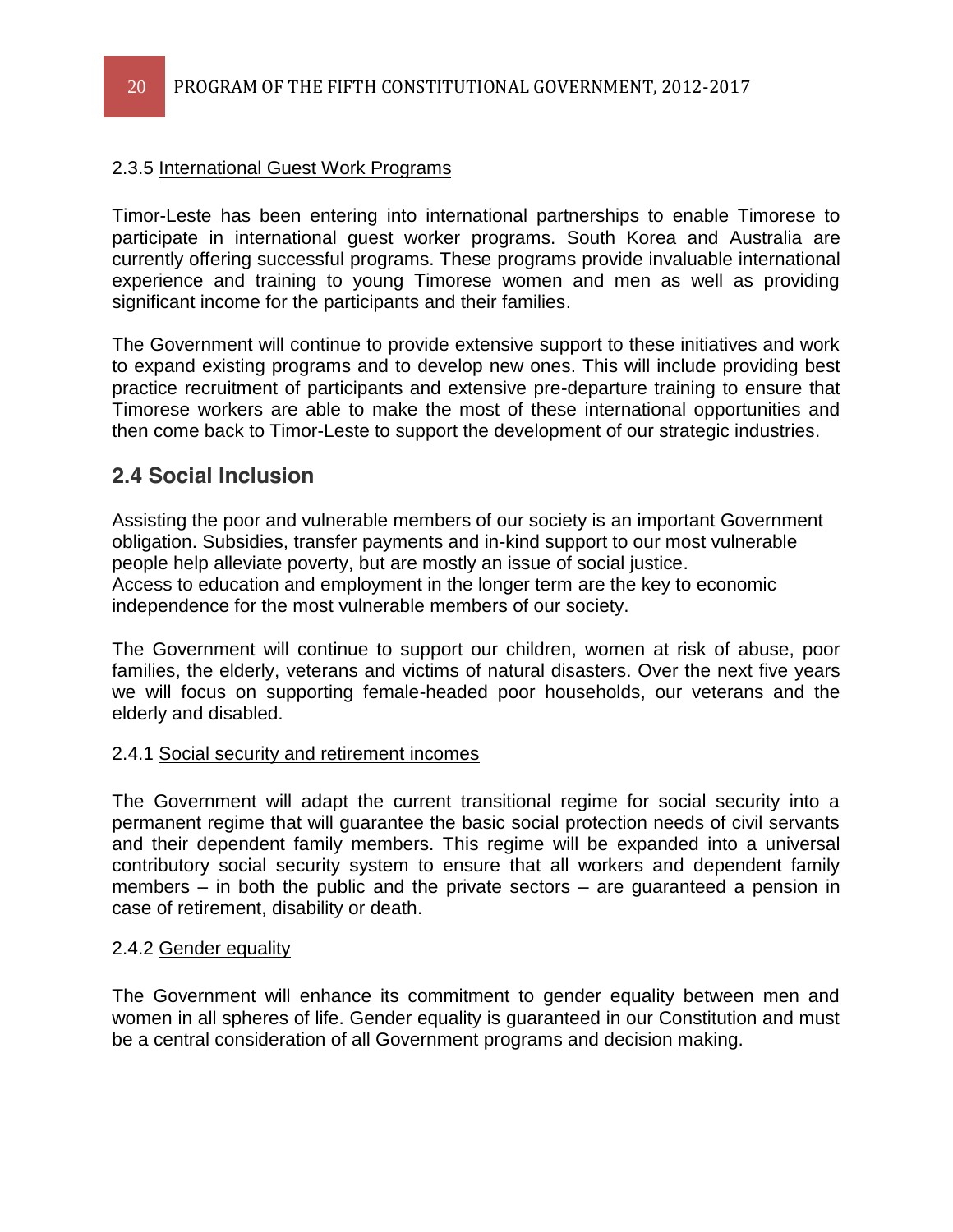### 21 PROGRAM OF THE FIFTH CONSTITUTIONAL GOVERNMENT, 2012-2017

The empowerment of women depends on the government leading the necessary collaboration between the organs of sovereignty, civil society, religious organisations, NGOs and the community.

We will continue our endeavours to ensure implementation of the Beijing Platform for Action and CEDAW to guarantee equal rights to women and girls, alleviating women's poverty, addressing women's health and education discrimination and eradicating domestic violence.

Gender equality will become a cornerstone issue because addressing gender equality is a whole of government task that requires collaboration and cohesion between the security, health and education sectors, the Civil Service Commission, the judicial sector and other ministries and agencies. The Government will ensure that gender equality will be encompassed into initiatives, meetings and planning across government administration.

The Gender Integrated Approach has provided gender representation in all government agencies dedicated to national development. However, the Government intends to provide even more focus to the issue of gender in key ministries, such as the Ministry of Agriculture and Fisheries, the Ministry of Health, the Ministry of Education and the Ministry of Justice, relying on support by the Secretary of State for the Promotion of Equality, which will continue to promote regular meetings between the gender working group at the national and district levels and in each State agency.

The Gender Integrated Approach will also be considered when setting national priorities, implementing the *Strategic Development Plan 2011-2030*, allocating funds in the Stage General Budget and monitoring activities implemented by line ministries.

### 2.4.3 Gender based violence

Gender based violence is unacceptable in a free and tolerant society and the Government will take strong action to address this problem. With gender based violence being the most common form of violence reported to the police, the implementation of a comprehensive policing agenda including training for police officers on how to protect, prevent and assist will be a Government priority. The Government will increase efforts to provide counselling for victims of domestic violence, expand the capacity for perpetrators to be prosecuted in the justice system and expand health and human services to protect victims.

The Government will expand the number of support centres for victims of gender based violence in the entire country, which will be able to provide the necessary care and support. The Government will also increase training and information sessions for Heads of Suco and Heads of Village, in collaboration with the National Police of Timor-Leste.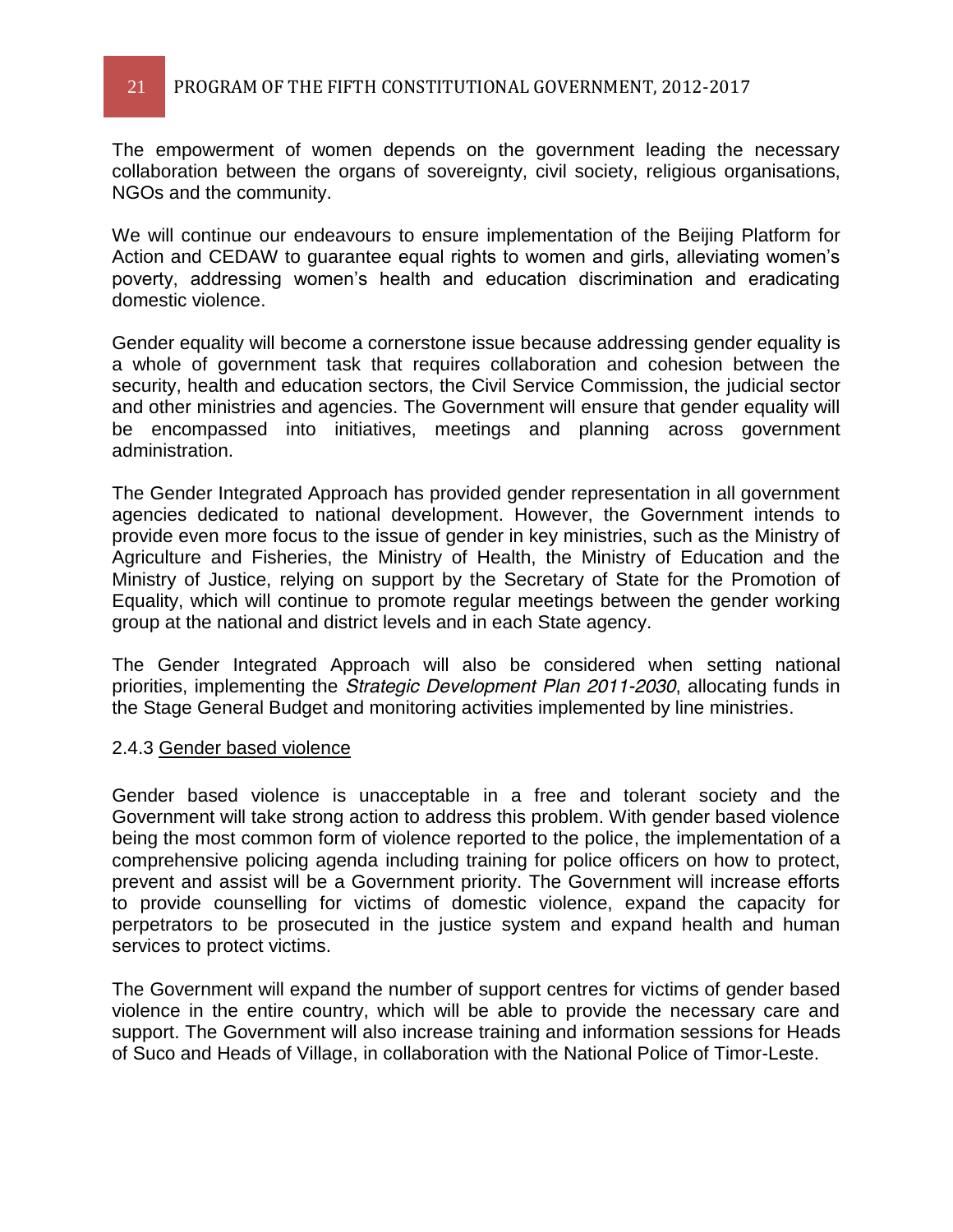### 22 PROGRAM OF THE FIFTH CONSTITUTIONAL GOVERNMENT, 2012-2017

The Government will also promote public information campaigns in each of the 13 Districts, disseminating messages about the Zero Tolerance Policy for violence against girls in schools and in homes. The Government will continue to promote the 'Safe Home' concept, particularly for girls in rural areas.

The Secretary of State for the Promotion of Equality will act in order to strengthen the implementation of the Domestic Violence Law, including the socialisation of the law and the implementation of the 2012-2014 National Action Plan on gender based violence and domestic violence.

#### 2.4.4 Public information

The new Government website will be developed to provide public information campaigns, in local languages, about domestic violence, nutrition and education for girls.

The Government will also continue promoting gender awareness programs and public debates in the media, namely on community radio and on TVTL.

The Government will continue to promote the employment of women in the civil service and will task the Civil Service Commission with ensuring that gender equality is upheld.

Funding will be provided through the Ministry of Agriculture to train women in rural areas to improve their nutrition and the nutrition of their families as well as improving production to increase incomes. The expanded and permanent social security mechanism will provide for economic assistance to female-headed households.

Reproductive health programs will be scaled-up and expanded and 'gender friendly' curricula will be introduced at all levels of the public education system.

#### 2.4.5 Vulnerable children

The Government will continue to protect our vulnerable children, developing strategies to ensure that Timorese children are protected against violence, neglect and abuse. It will also continue forward with the development of the "Bolsa de Mãe" Program.

In order to do this, the Government will strengthen referral mechanisms and systems to implement the Child Protection Policy, including the establishment of efficient monitoring and evaluation systems for protecting children.

We will continue providing education programs to  $-$  families, neighbours, schools, churches and other service providers  $-$  on the rights of children and the concept of 'Safe Home', particularly in relation to girls and children with disabilities. The Government will also take measures to eradicate practises that violate the rights of children, such as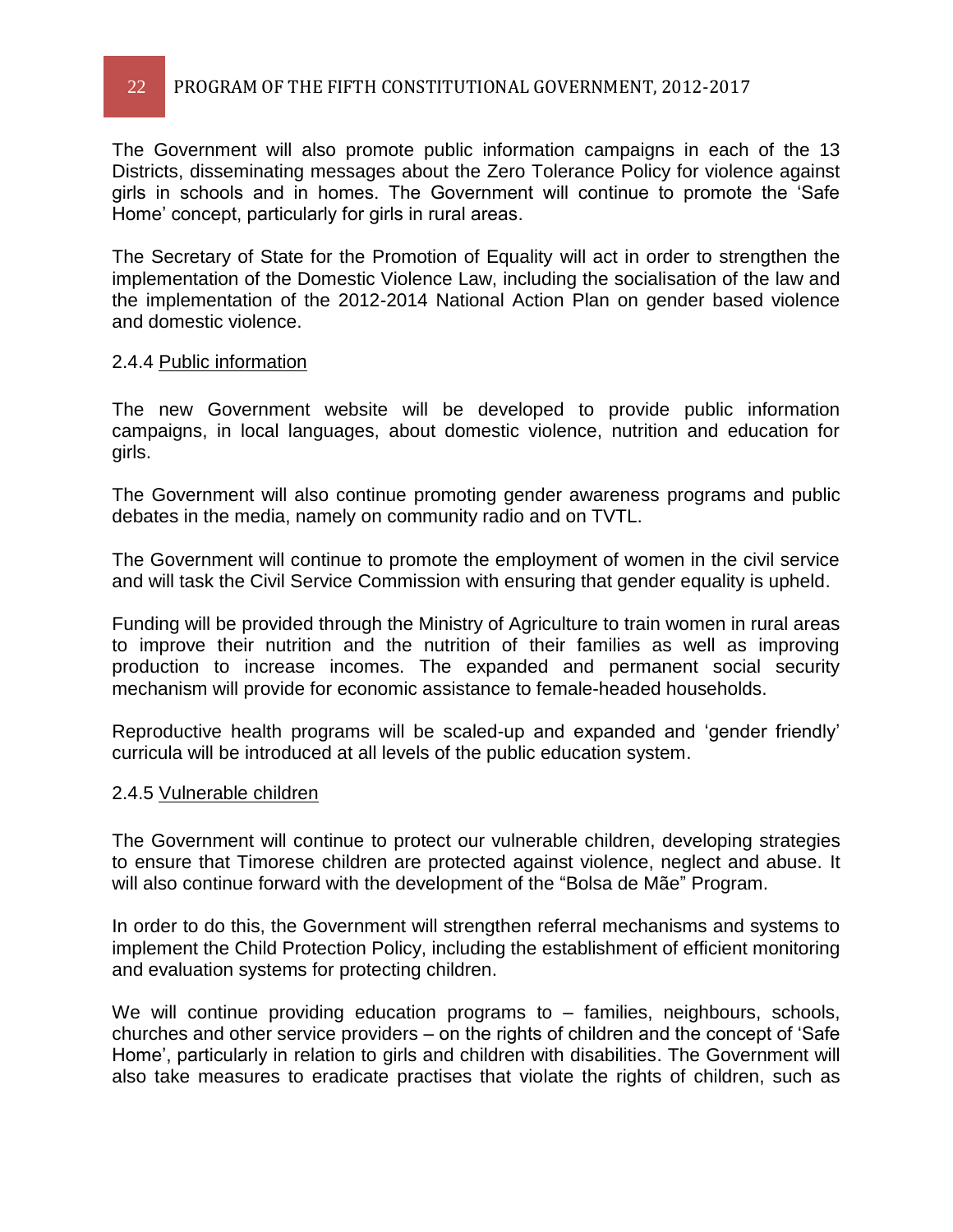early marriages, child labour and other types of exploitation, including domestic violence, sexual abuse, trafficking and neglect.

The Government will also continue investing in the rehabilitation of street children and set up a free, 24-hour a day, seven days a week, 'child line' to report child abuse, as well as implement the Law on Orphan Care and Adoption.

#### 2.4.6 Youth and Sports

Timor-Leste's young people are our Nation's future leaders. They, both boys and girls, will re-shape Timor-Leste and contribute to the transformation of our society and economy. We must do all we can to support our youth and provide them with the opportunities they need to gain the experiences, skills and values to participate fully in our Nation's future.

Timor-Leste is a young Nation: over 60 per cent of the population is under 25 years old. Our young people experience high rates of unemployment and many that do have work are engaged in unskilled jobs or precarious employment situations. In today's globally connected society our young people are aware of the opportunities in the world and many feel they are missing out on these opportunities. Young people are the major focus of the Government's education and vocational training programs, however, the Government recognises there is a need to do more.

Over the next five years the Government will prioritise support for young people. We will establish a Youth Fund, support the establishment of Youth Associations and we will build a National Youth Centre in Díli. We will also build Multipurpose Youth Centres to provide training in art, music, sports and civic education.

We will also implement a Timor-Leste Youth and Sport Strategic Plan, which will promote sport as a way to support character building and advance the values of cooperation, fitness and team work. The plan will focus on developing sport as an important part of young people's lives, engaging them in social relationships, dialogue, tolerance, ethics and democratic values. The plan will also use sporting activities as a basis to engage young people in education and training activities.

More broadly, the Government recognises the power of sport to bring people together: from grassroots activities in villages through to national and international sporting events. While supporting local sporting activities, the Government will also encourage and promote physical education and educational sport, as well as encourage and promote the creation of teams in the districts in a number of sports, with the aim of supporting the development of a strong national identity for Timor-Leste. The Government will also continue promoting sport facilities and equipment in the districts.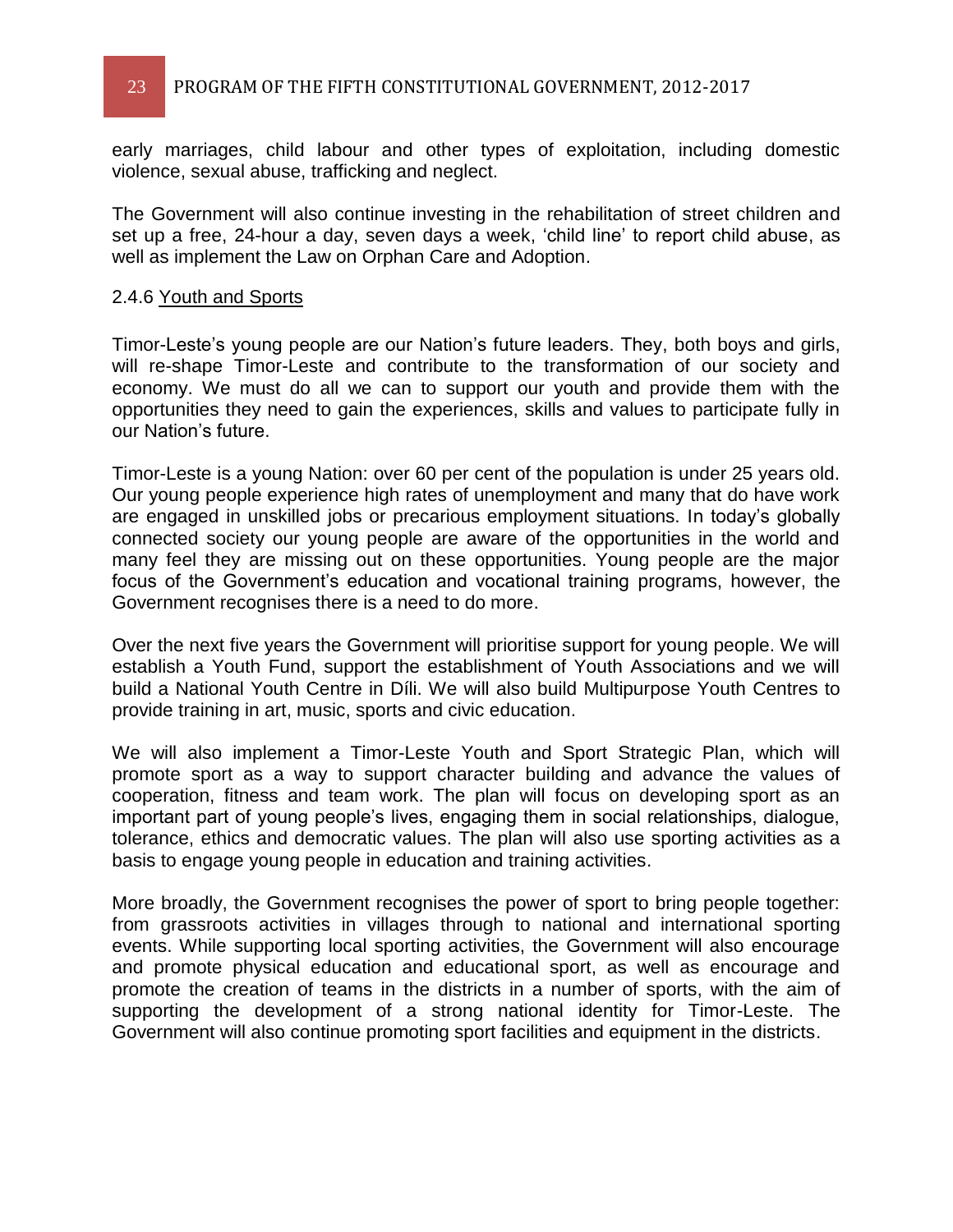### 2.4.7 Veterans

The Government will continue to honour the past and our national heroes. It is important to the dignity of our nation that our veterans are provided with the respect and the support that they rightfully deserve. In order to do this, and as soon as possible, the Government proposes to establish Veteran Councils in the districts, so as to safeguard the credibility of the verification and validation of the registration process and the finalisation of the appealed and contested processes. This will require the participation of former resistance members and the non-politicisation of veterans' issues.

The Government will ensure that veterans will be supported by the permanent regime of social security. We will honour their contributions to our independence with the Timorese Resistance Archive and Museum and the Metinaro Garden of Heroes. We will create a system of allocation of scholarships to children of Martyrs and Combatants of the National Liberation, giving priority to underprivileged families. Importantly, the Government will provide support to ensure that the story of our national liberation will be preserved.

### **2.5 Environment**

Now that the foundations of a democratic State under the rule of law have been established, defending social justice for citizens, the Government will implement a range of strategies to meet the Nation's obligations under the Constitution to protect our environment and ensure that Timor-Leste's environmental resources are sustainably managed.

The Government will continue to be guided by the 2002 World Conservation and Environmental Development Conference's definition of sustainability: that 'sustainable *development is development that meets the needs of the present without compromising the ability of future generations to meet their own needs'*. Sustainable development involves a shared focus on economic development, environmental sustainability and social inclusion obviously supported by good governance.

Our ancestors lived in harmony with the environment using it sustainably to support our families. The Government will draw on the strong bond between the Timorese people and the natural environment to ensure that the economy grows in harmony with the natural environment, which will entail traditional practises like "tarabando" in every village. The Government aims to make Timor-Leste an international model for sustainable development. This effort will start in our schools, where students will be taught about the importance of the protection and conservation of the environment. This will give students a better understanding of the environment and they, in turn, will pass this understanding on to their children.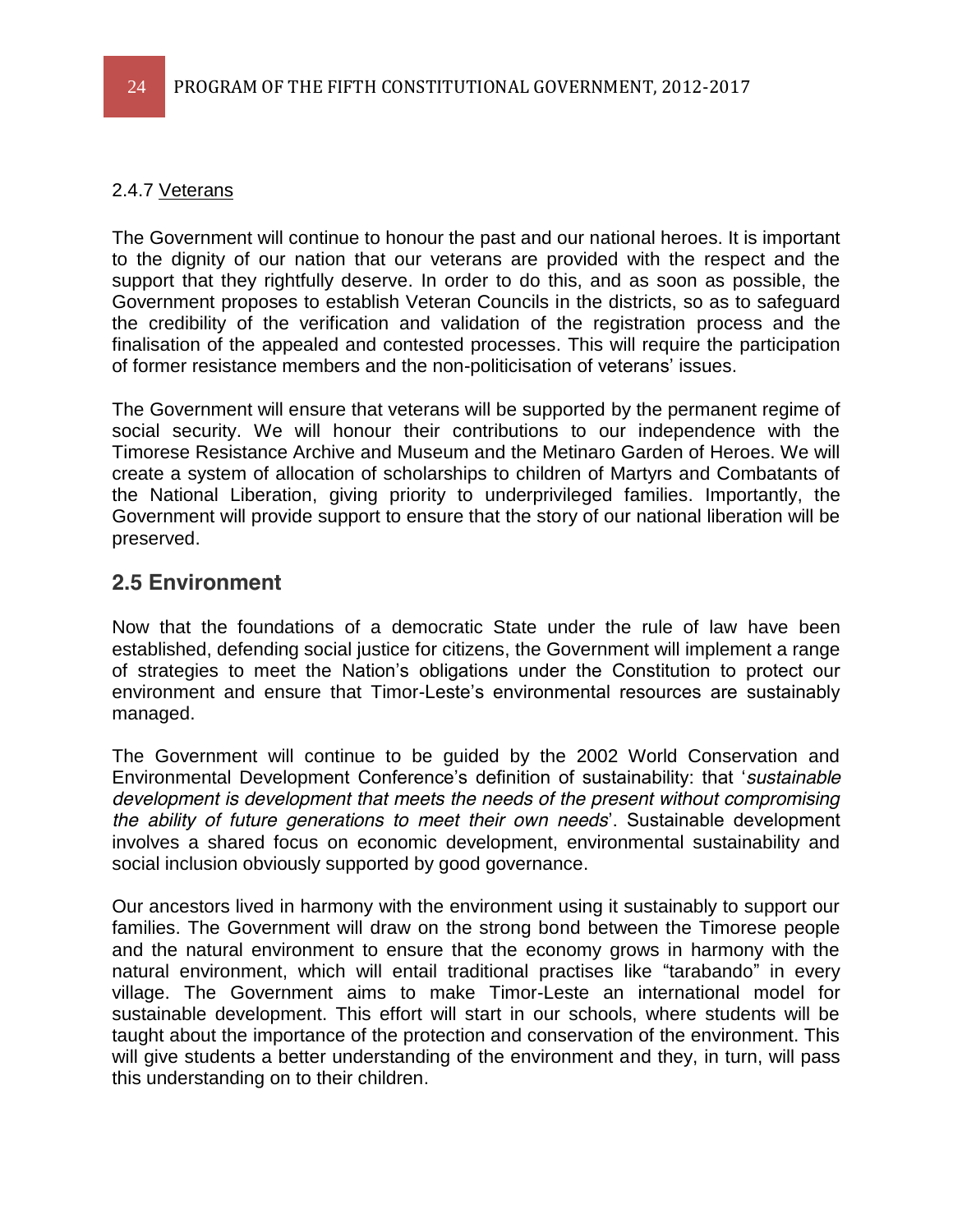#### 2.5.1 Climate change

The Government acknowledges that Timor-Leste's contribution to the climate change problem is minimal, however, we also understand that we are affected by the pollution created by the economic and industrial powers. This means that we have to work cooperatively with the rest of the world to reduce emissions.

Timor-Leste is vulnerable to climate change and our climate may become hotter and drier in the dry season and increasingly variable. Three natural resources  $-$  water, soil, and the coastal zone  $-$  are susceptible to changes in climate and sea level rises. Coral reefs are also very sensitive to changes in water temperature and chemical composition. These changes could have consequences for agricultural production, food security and our tourism industry, and increase the risk of natural disasters caused by flooding, drought or landslides.

The Government will establish a National Climate Change Centre to conduct research and observation on climate change issues, to ensure data on climate change impacts is being collected and to encourage technology innovation to address climate change adaptation and mitigation.

#### 2.5.2 Forests and land and sea conservation zones

The Government will prepare a Forestry Management Plan to promote reforestation and sustainable land management practices in Timor-Leste. Community-based nurseries will be supported to plant one million trees a year. A National Bamboo Policy and Marketing Strategy will be prepared that will include the promotion of bamboo cultivation for reforestation and erosion control purposes.

Natural conservation zones, or national parks, aim to protect ecosystems by limiting commercial activity; however, research and education, as well as cultural, tourism and recreation activities are permitted. Timor-Leste's first protected area is Nino Konis Santana National Park, which will be a centrepiece of Timor-Leste's tourism strategy. Areas that are sites of international importance for birds have also been identified in Timor-Leste and will be protected.

Other areas the Government will protect in conservation zones are: Tilomar, Ramelau, Fatumasin, Atauro Island – Manucoco, Matebian, Kablake, Builo, Clere River, Lore, Paitchao Mountain and Iralalaro Lake, Jaco Island, Diatuto Mountain, Be Male -Atabae, Maubara, MakFahik and Sarim Mountain, Tasitolu, Areia Branca Coast, Curi Mountain and the Irebere and Iliomar Estuary.

To protect and conserve marine biodiversity and our beautiful coral reefs, the Government will continue to work with Indonesia and other governments in the region that have signed up to the Coral Triangle Initiative to safeguard the region's marine and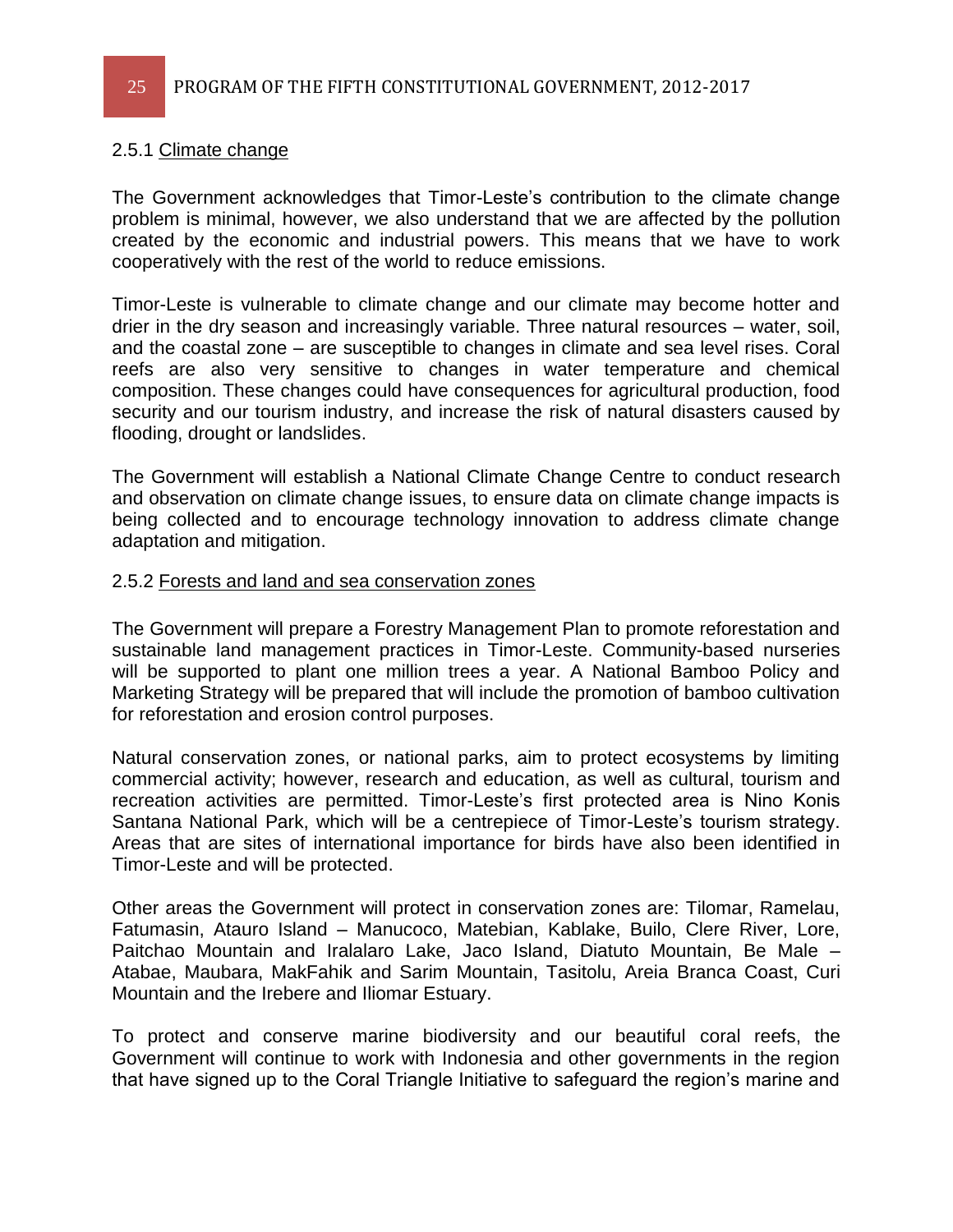coastal biological resources for sustainable growth and the prosperity of current and future generations.

A policy for managing watershed areas and coastal zones will be developed that will include strategies to rehabilitate and protect mangroves in coastal areas, regulate sand exploration in various rivers, especially the Comoro River, and to create buffer zones on river banks and around dams, lakes and coastlines to aid water resource conservation and floodplain control.

The Government will also improve sustainable land management, conserve and rehabilitate forests, and develop sustainable forestry practices by way of means such as:

- $\bullet$ Introducing special forestry legislation backed by improved land tenure arrangements
- Undertaking reforestation in all degraded areas, especially in sloping areas  $\bullet$ surrounding Díli
- Introducing programs to reduce forest or grass burning practices during the  $\bullet$ dry season
- Replacing firewood use with other energy sources, and
- Enforcing environmental laws and forest laws to control forest degrading  $\bullet$ activities.

### 2.5.3 Biodiversity

To address the threats to Timor-Leste's biodiversity, the Fourth Constitutional Government approved the National Biodiversity Strategy and Action Plan. The Strategy assesses the threats to both marine and land biodiversity in the country and identifies possible incentives to conserve them. The focus is on preventing biodiversity loss and ensuring that Timor-Leste's biological resources are sustainably managed. This Government will introduce a *National Biodiversity Act* to regulate the implementation of the action plan. The Government will also develop a Wildlife Conservation Law to protect and conserve wildlife in Timor-Leste.

### 2.5.4 Pollution control

The Government will ensure that as Timor-Leste's population and economy grows we control pollution so that we don't ruin the pleasure of living in Timor-Leste. We will therefore introduce regulations to control air, water, soil and noise pollution. We will build human resource capacity in the area of environmental quality control, including methodologies used for environmental tests. This will involve establishing an environmental laboratory to conduct tests and carrying out environmental auditing, monitoring, and evaluation of pollution for all activities in all districts.

The Government will commission environmental studies to find the source of various pollutants. This will include reviewing the activities of hotels, restaurants, workshops,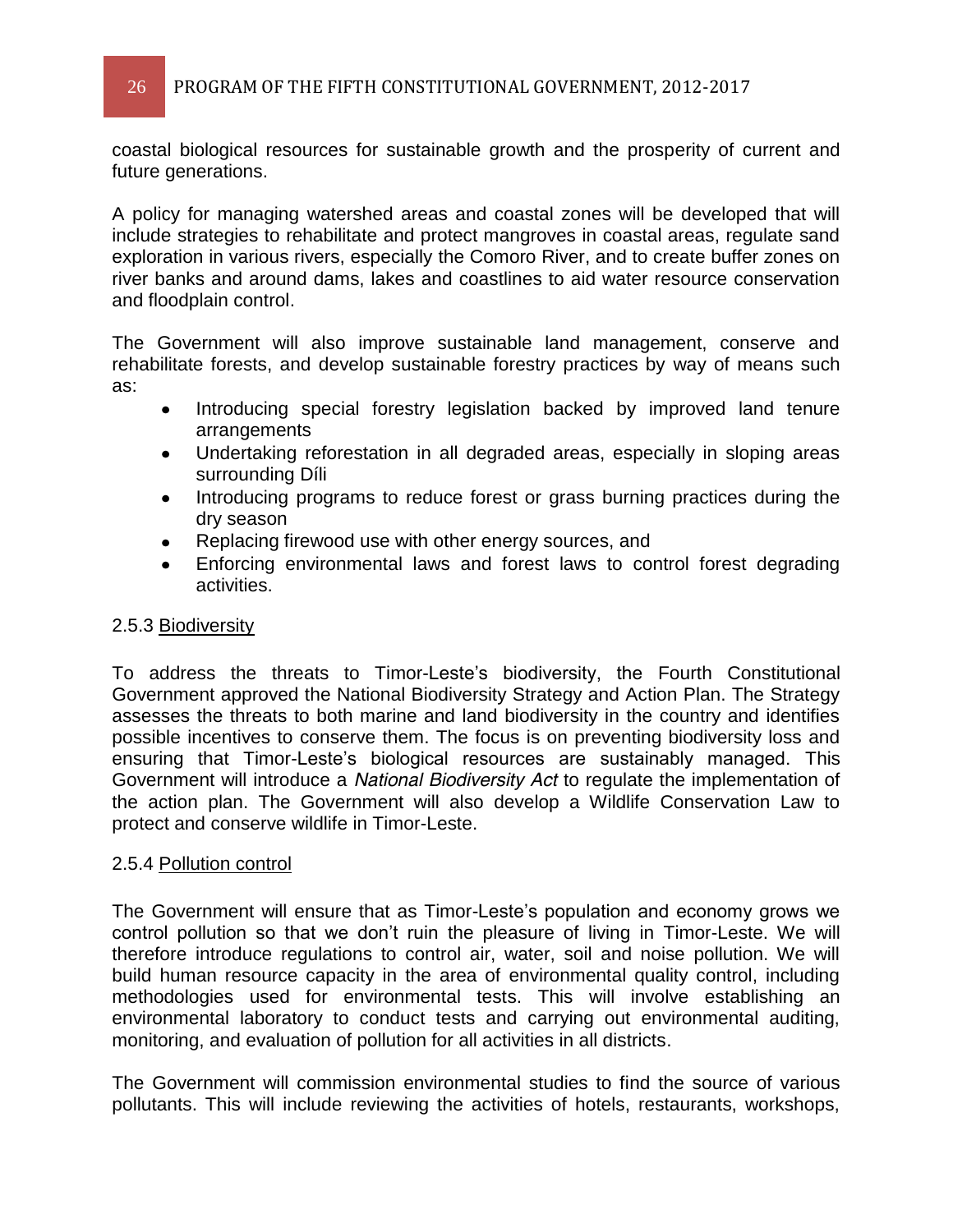hospitals and markets. Regulations will be introduced so that polluters can be fined for damage caused by their actions.

Access to more reliable, affordable electricity as a result of the reform of the electricity sector will reduce air pollution from household cooking using wood products. Air pollution in Díli will be addressed by campaigns to reduce forest fires around the city and by introducing laws to regulate emissions from vehicles.

The Government will introduce urban waste management guidelines based on environmental regulations to set standards for waste treatment in Díli and other major cities. We will encourage composting, plastic recycling, paper recycling and glass recycling plants. During the period of the mandate household rubbish bins will be provided for waste collection. Used oils will be collected by tanks, both in the regions and in Díli, for reuse, recycling or disposal.

It is extremely important to reduce the amount of plastic bags and bottles clogging up our drains and damaging our marine life. As such, the Government will run a campaign that will involve encouraging the use of paper bags as an alternative, as well as develop a recycling scheme for all used plastic materials.

### **2.6 Culture and Heritage**

Our culture gave us the strength to better resist and achieve our independence and our culture will help secure our future. The Government will therefore protect our national identity by encouraging the preservation, modernisation and socialisation of Timorese culture and by embedding the creative arts in our economic development.

There are a wide range of practices that are part of our creative economy, including weaving, carving, drawing and painting, design, music, acting and all aspects of theatre production, dance, film, radio and television production, writing, publishing and advertising. These practices all involve using creativity and cultural knowledge to generate income and wealth.

### 2.6.1 Cultural institutions

The Government will continue to support the development of a Museum and Cultural Centre of Timor-Leste to permanently host, display and interpret key cultural and heritage artefacts in Díli. The Centre will hold the geological collection currently on display in the Presidential Palace, the archaeological collection that is now spread around various countries and the ethnographic collection, comprising about 800 pieces, currently in storage in Díli. The Museum and Culture Centre will be designed and built to international standards so that sacred artefacts, paintings, books and other items in the collection will be protected from damage from high humidity, fire or other hazards. This will also be necessary to ensure that the many high value heritage collections being stored in international collections can be returned to Timor-Leste.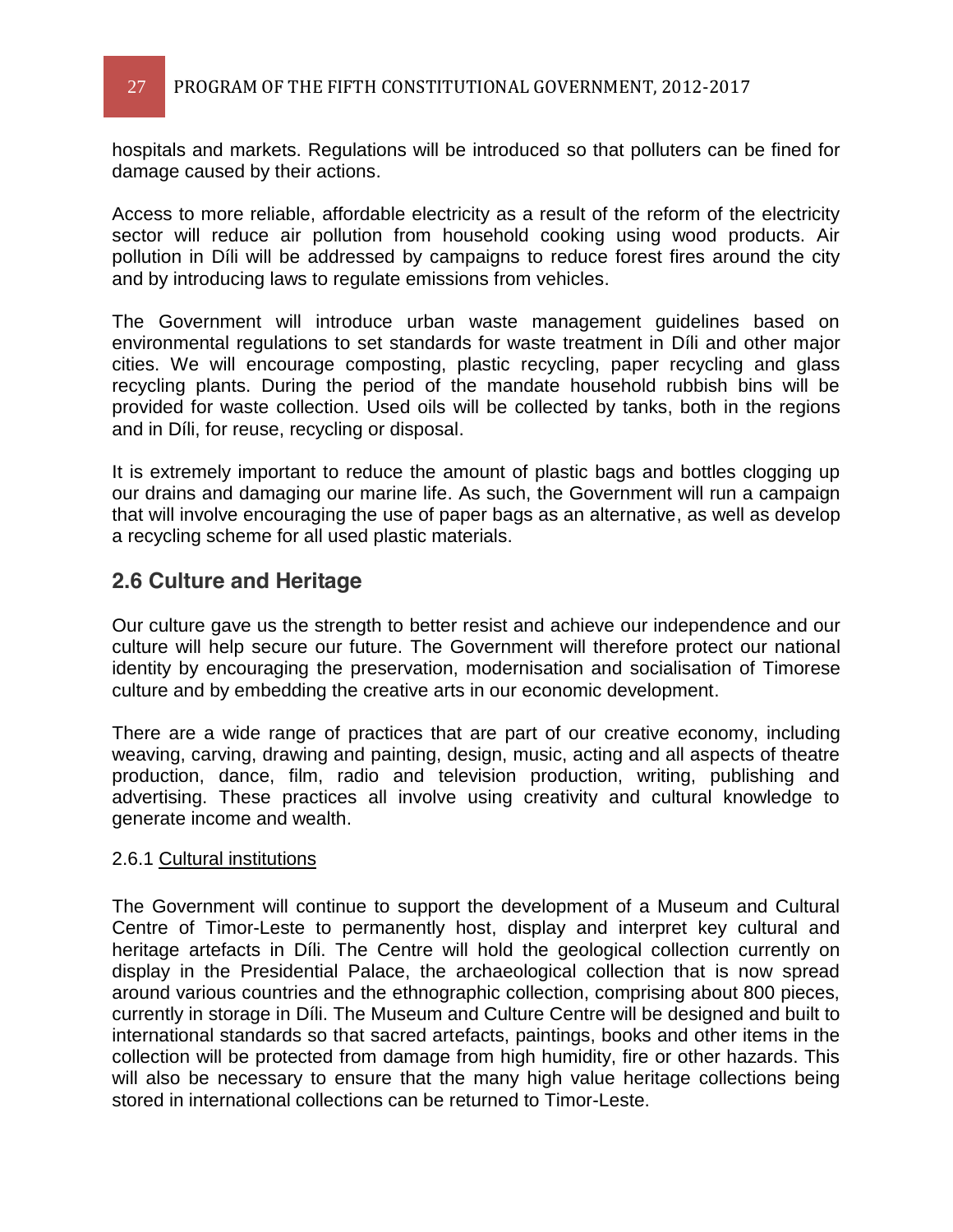The Museum and Cultural Centre will work alongside and develop projects with the Timorese Resistance Archive and Museum. The National Library and Archives Centre of Timor-Leste will be a high quality institution that will support our education system. The Centre will be open to the public and will support a national network of libraries across the country.

The Government will establish Regional Cultural Centres in each district to highlight Timorese music, art and dance and to serve as cultural hubs within each region, showcasing not just regional culture, but also inter-regional cultural expressions. Each regional centre will have a library, a small centre for media and new technology with access to the Internet, and meeting rooms and office space.

Five Regional Cultural Centres will be established by 2015 and there will be at least one centre in each district by 2030.

#### 2.6.2 Academy for Cultural Creative Arts and Industries of Timor-Leste

The Government will continue to support the establishment of the Academy for Cultural Creative Arts and Industries of Timor-Leste. The Academy will promote the creative arts, train teachers and focus attention on and celebrate traditional Timorese art forms such as music, dance, art, craft and design.

The Academy will include a School of Music to promote artistic creation in the music sector. The School of Music will operate as a national learning and creative centre, allowing access to music education, the preservation and recording of music traditions, repertoires, songs, dances and instruments, and music research.

The Academy will also include a School of Fine Arts, which will be a centre of research for the visual arts in Timor-Leste and a training venue for artists to develop their technical and artistic skills. The Academy for Cultural Creative Arts and Industries of Timor-Leste will provide education and training in weaving tais, ceramics, jewellery, basketry, wood carving, metalwork, leatherwork and other craft skills and marketing.

The Government will commence planning for a national theatre and dance company which will be established in the medium term to train actors and dancers and provide entertainment opportunities.

#### 2.6.3 Design and cultural heritage

The Government recognises that it is important to preserve our traditional architectural heritage, particularly Uma Lulik – the sacred houses around which much community life revolves. The Government will enforce the recently passed Basic Law on Cultural Heritage to protect, preserve and enhance cultural heritage. Sacred houses have already been restored in four districts: Lautém, Oecussi, Bobonaro and Ainaro.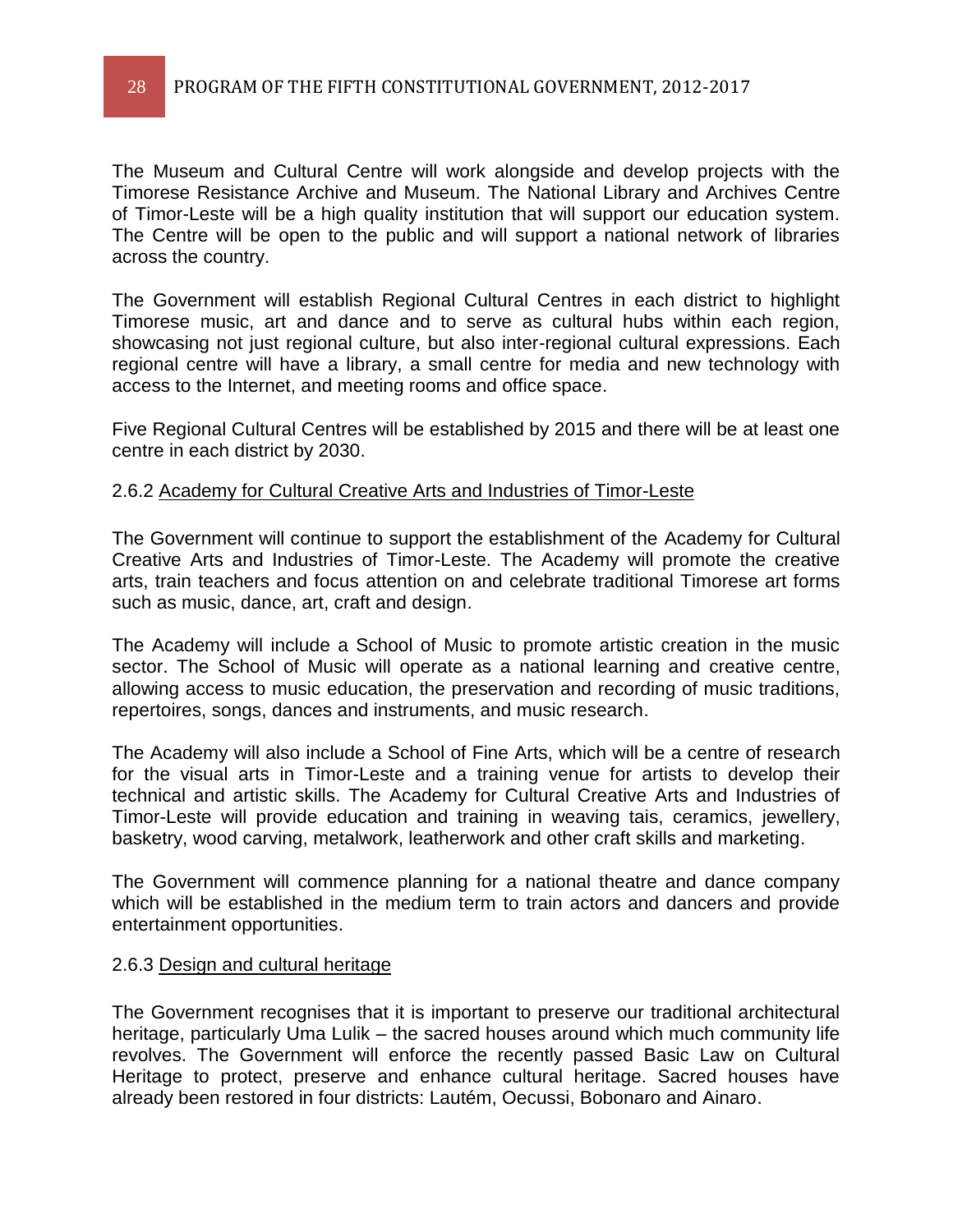### 2.6.4 Screen culture

The Government recognises the enormous potential of new and existing audio-visual technology to increase people's access to cultural facilities available in Dili and to share unique cultural practices across the various regions of Timor-Leste. The gradual spread in coverage of television, radio and other audio-visual communications as a direct result of the Fourth Constitutional Government's electrification program will greatly improve access to culture.

The Government will continue to support Cinema Loresae's very successful outdoor cinema program at sites around Díli and in all 13 districts where over 45,000 people saw films and documentaries during the summer of 2011. The Government will encourage the growth of a Timor-Leste film and television sector and the establishment of a commercial cinema in Díli.

### 2.6.5 Cultural tourism

The Government will support the expansion of Timor-Leste's cultural tourism sector. Our traditional culture, the living history in our rural communities, our crafts, music and dance will provide visitors with many of their most memorable experiences. The Government will support village based accommodation around the country to promote cultural tourism and Internet based tourist information and religious pilgrimages to locations of significance around Timor-Leste.

### **2.7 Media ± Diversity and Independence**

The right to information, freedom of expression, and freedom of the press are vital to the consolidation of democracy in Timor-Leste. Circulation of information increases public understanding of government projects and activities and helps build unity and national cohesion. The Timorese people are entitled to objective and impartial explanations of events and projects.

### 2.7.1 Timor-Leste News Agency

The Government will continue to expand the content and reach of the Timor-Leste News Agency, including the "Goodbye Conflict, Welcome Development" radio program and online content on Radio Timor-Leste.

### 2.7.2 National Journalism Training Institute

The Government will support and promote the establishment of a national journalism training institute to improve the capacity of the mass media in the country, including radio, television and newspaper multimedia.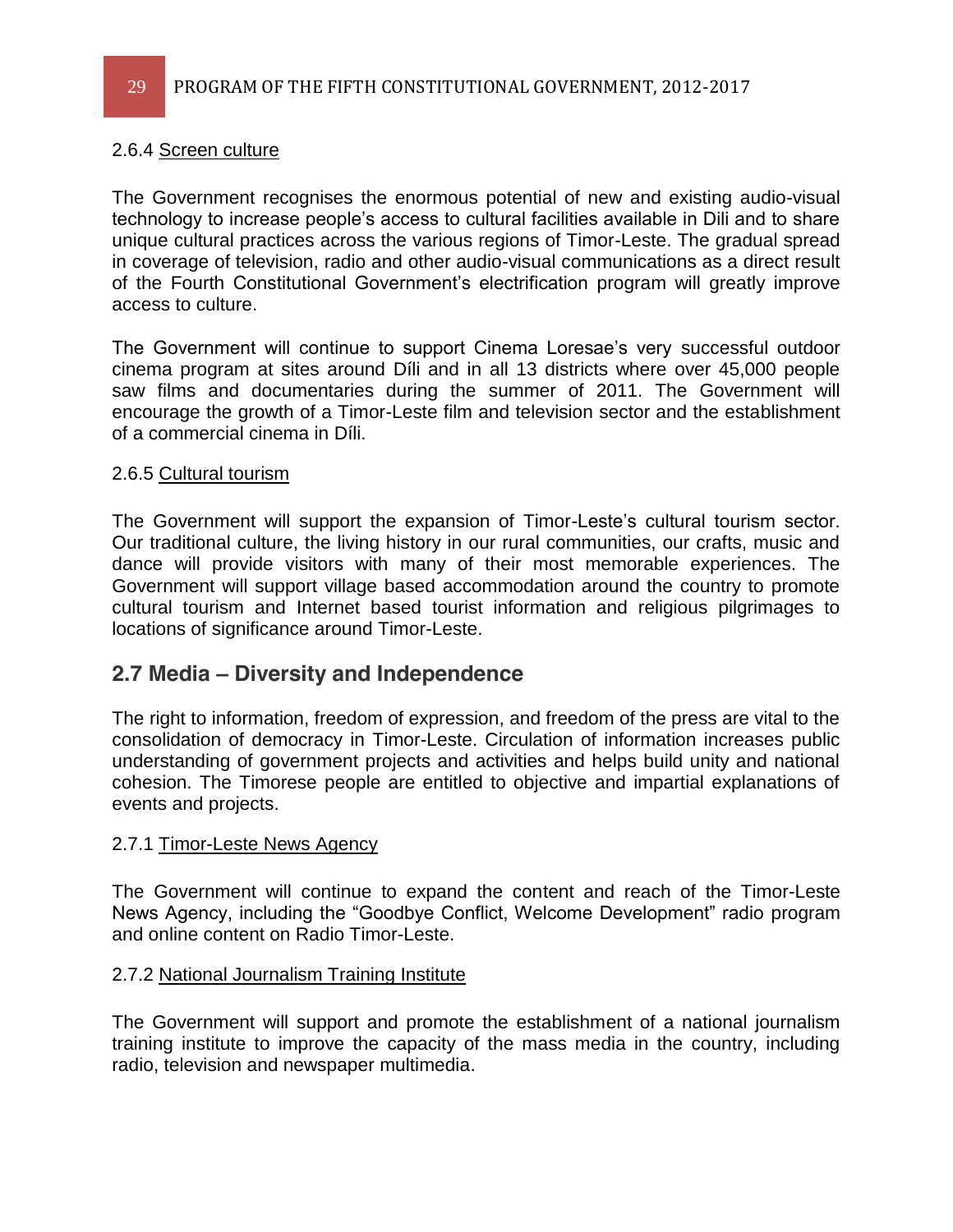### 2.7.3 Social Communication Law

The Social Communication Law will define freedoms of expression for Timorese citizens, including: the protection of independence, sources, editorial freedom and the right to create media. Freedom of speech and the right of individuals to protect themselves from slander and libel will be covered as components of the Social Communication Law.

### 2.7.4 Encouraging Media Diversity

The Government will promote the consolidation of the role of Radio-Television Timor-Leste as a public company, and will provide capacity-building and material necessary for the professionalization of the organisation. In addition, the Government will seek to provide incentives for private sector investment in the media in order to nurture a competitive environment and achieve a diverse, responsible and dynamic media sector. The Government will also promote programs seeking to develop ethical, moral and integrity principles  $-$  civic education  $-$  in the society.

### 2.7.5 Press Council

The Government will promote the establishment of an independent and proactive Press Council as an administrative body whose mission will be to defend freedom of information and freedom of expression. The Press Council will encourage the establishment of a Timor-Leste-specific Code of Ethics for all journalists. It will also be able to ensure the establishment of a media environment that is independent from political and economic power in addition to guarding against the concentration of ownership of private media. The Government will provide the necessary funding to establish the Press Council.

# **3. Infrastructure Development**

To develop our Nation, build a modern and productive economy and create jobs, we must build core and productive infrastructure. The scale and cost of our infrastructure needs is, however, significant, so it is necessary that we plan and implement our infrastructure program in an effective and targeted manner.

### **3.1 Roads and Bridges**

During the next five years the Government will undertake a large scale investment program to upgrade, repair and improve our extensive system of national, regional and rural roads and ensure that this network is well maintained. This will include the start of the rehabilitation and maintenance of the over 450 bridges in Timor-Leste.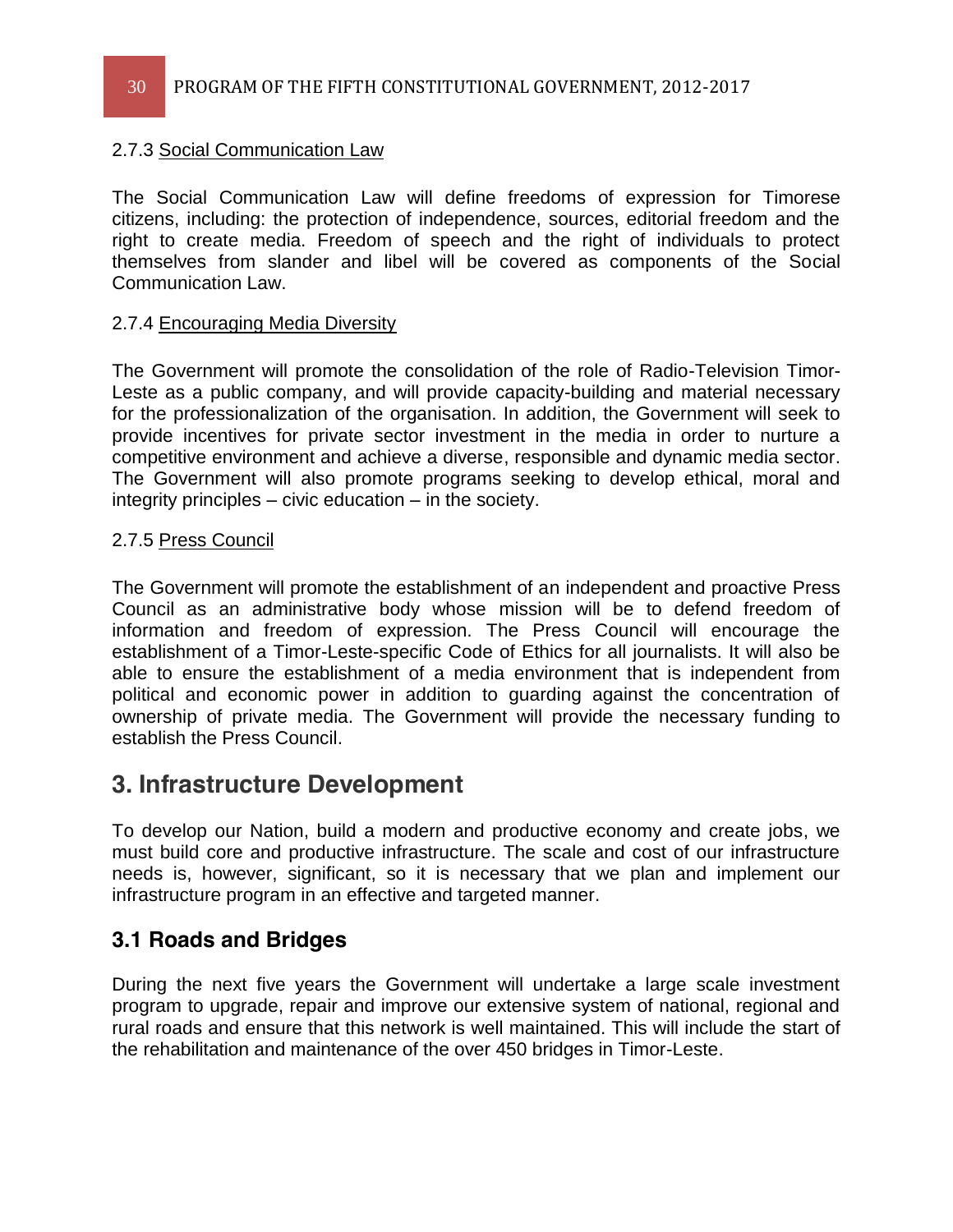The Government will also give close attention to the rapidly increasing congestion in the nation's capital, Díli, and will develop and implement a Díli Road System Masterplan to improve traffic flow and road safety.

A comprehensive and quality road network is required to support equity in our national development, facilitate the transport of goods at a reasonable price, allow for the delivery of government services and promote agriculture and the growth of the private sector.

Timor-Leste requires a long-term road program beyond the five year mandate of this Government. The Government will therefore implement the vision set out in the *Strategic Development Plan 2011-2030* to:

- Deliver a comprehensive roads maintenance program
- Fully rebuild all national and district roads to an international standard by 2020
- Construct new bridges to provide all-weather access on major routes within five years and the remainder of national and district roads by 2030
- Build the road infrastructure required to support the development of the south coast, and
- Establish national standards for a ring road around the country and implement it by 2030.

### 3.1.1 Rural roads

Over the next five years the Government will undertake a major program of road rehabilitation, repair and improvement. Total road reconstruction will be undertaken where roads have fallen into complete disrepair.

All rural roads in Timor-Leste will be rehabilitated to a minimum standard over the next five years. This will include surfacing works, shoulder works, drainage and slope protection. Roads that link district centres to sub-district centres will be given priority for repair as these roads tend to carry the highest traffic volumes and are important transport connections for people and goods. The work will be undertaken by locally based contractors using labour-based equipment, which will generate significant rural and regional employment.

A bridge construction program will also be undertaken. This program will construct and rehabilitate bridges that are in need of replacement or repair. This work will include the construction of foundation structures, super structures and bridge decks and the construction of approach roads.

### 3.1.2 National and regional roads

Over the next five years the Government will embark on a major program to upgrade national and regional roads to an international standard. Loan agreements and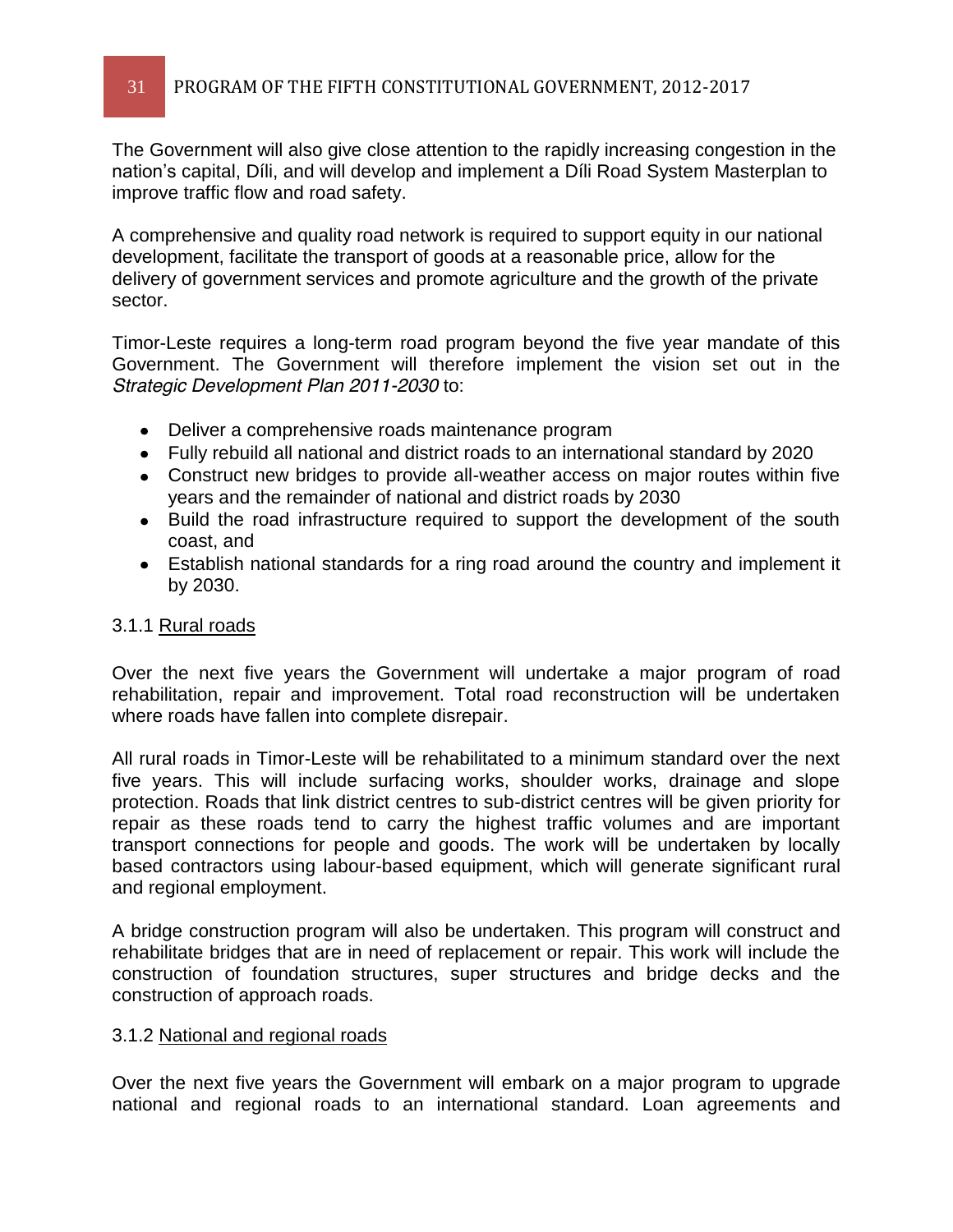arrangements are already in place to commence work on some of the Nation's most critical road links.

The Government will upgrade the Díli  $-$  Manatuto  $-$  Baucau Road Link to international standards. Once this project commences and progress is reviewed, planning will begin to extend the road work past Baucau to Lospalos and Com. The road from Lautem-Moro to Lospalos and to Tutuala/WaIu will also to be rehabilitated.

During the next five years the Government will develop a Manatuto - Natarbora Road Link. The existing road, which is in very poor condition, will be fully upgraded to international standards to provide a key north south road link and promote development of the South Coast.

The Government will deliver the  $D(II - Liquica - Bobonaro Road Project that will fully$ rehabilitate 230 km of roads from Díli to the Indonesian border at Mota Ain, as well as Tibar to Maliana via Gleno and additional roads in the Cova Lima district.

As part of the Tasi-Mane project, and to develop our petroleum industry and boost social and economic development along the south coast, the Suai to Beaco road project will be commenced over the next five years. This major road project will be undertaken in stages, with each stage being developed according to economic need and the growth of the petroleum industry on that region.

During the next five years the Díli  $-$  Aileu  $-$  Maubisse  $-$  Aituto  $-$  Ainaro  $-$  Cassa road project will be commenced. This project will provide another key north south corridor, opening up access to central Timor-Leste and promoting tourism by providing an improved link to the Maubisse and Hatu Builiku tourist zone. Traversing mountainous terrain, the project will require extensive surveying, planning and costing work, the responsibility for which will belong to the Government.

The Government will complete major road rehabilitation projects in Oecussi. These projects are: Pante Makassar to Oesilo, Pante Makassar to Citrana and Oesilo to Tumin. All of these major road rehabilitation projects will improve access to services and stimulate economic activity in Oecussi.

### 3.1.3 National Highway Ring Road

The economic and social development of Timor-Leste requires a National Highway Ring Road. This highway will have two lanes in each direction and will provide a ring road around the nation. This highway will be progressively built and the first stage will involve the construction of national roads of only one lane in each direction. During the initial stages, room will be left available for the addition of an extra lane and design, planning and costing for the full highway will be commenced by the Government. The National Highway Ring Road will be completed by 2030.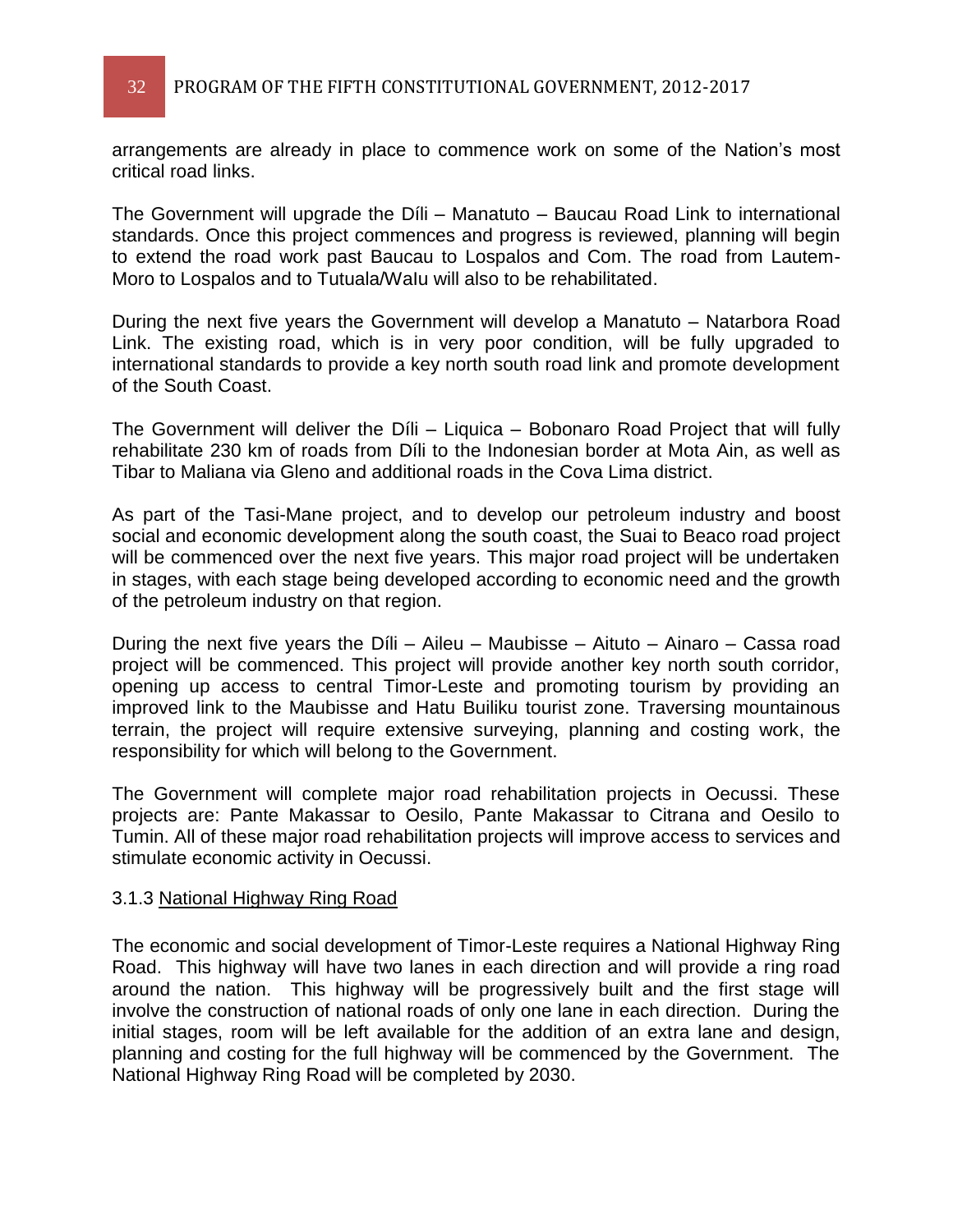### **3.2 Water, Sanitation and Drainage**

Clean water supplies, basic sanitation and efficient drainage are critical to Timor-Leste's future as they lead to improve public health, create new jobs, encourage rural development and make it easier to maintain and sustain our valuable water resources and other infrastructure.

### 3.2.1 Water and sanitation

The two most significant causes of infant and newborn mortality in Timor-Leste – lower respiratory infection and diarrheal disease – are directly related to a lack of water supply and poor sanitation and hygiene. While access to piped water, a protected well or hand pump, tanker or bottled water has increased from 48% of the population in 2001 to over 66% in 2010, the Government recognises that more needs to be done to ensure all citizens have access to clean water and improved sanitation.

The Government will therefore invest in major water and sanitation works in rural areas, regional and urban areas, schools, clinics and hospitals, and in Díli.

### 3.2.2 Rural and district water and sanitation

At least 400 water systems will be installed in 25,000 rural households over the next five years. In addition the Government will support the construction of community owned latrines, technical expertise and supervision for communities and recruitment of 88 subdistrict water and sanitation facilitators for sucos under the Rural Water Supply and Sanitation Program.

Much of Timor-Leste's urban water and sanitation infrastructure, including pumping stations, transmission pipes, valves and tanks, was damaged or destroyed in 1999. The Government will progressively restore this infrastructure providing a safe and secure piped hour water supply to urban households in all district centres, focusing on areas where the situation is critical over the next five years, namely, Baucau, Manatuto, Lospalos and Suai.

This will be achieved by:

- Developing a District Centres Master Plan to scope solutions and agree on priorities
- Fixing leaks, rehabilitating damaged pipes and making connections legitimate
- Finding and securing new water sources
- Constructing reservoirs and treatment facilities, and
- Connecting houses to piped water supply.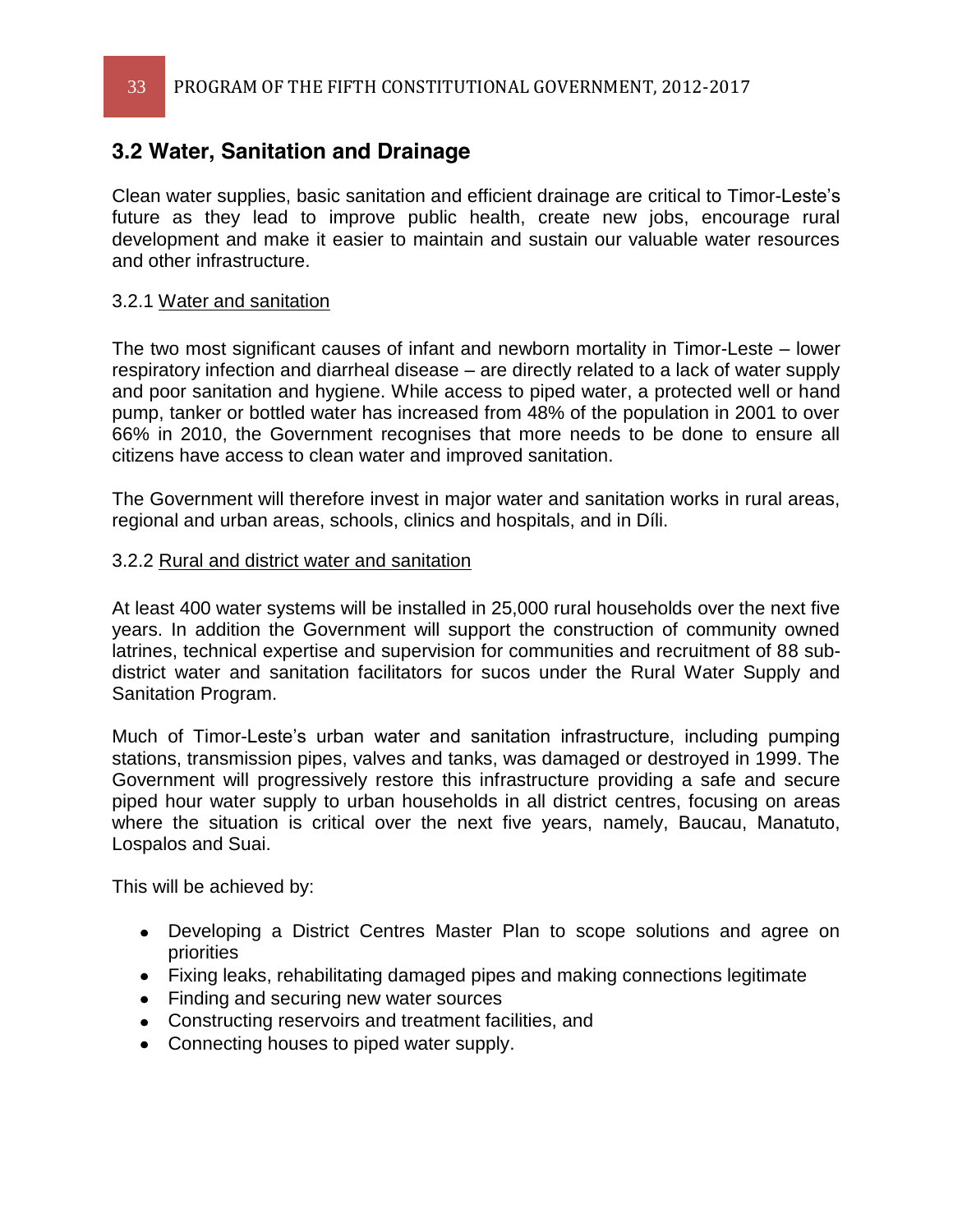Poor sanitation is also a problem in district urban areas where there is a lack of wastewater collection and treatment facilities. The Government will scope sewage solutions as part of District Centres Master Plans.

Solutions will include building sewerage collection systems and treatment facilities (starting with lagoons for 5,000 people), connecting commercial, residential septic tank effluent and all houses that have flush toilets and installing toilet facilities in households where practical and building community-managed toilet facilities for groups of households. Through these initiatives the Government aims to provide 60% of district urban areas with access to appropriate improved sanitation facilities over the next five years.

In addition the Government will provide clean piped water to all public schools by 2020 through a Water for Schools program that as a priority will bring piped water to the boundary of schools that are within 500 metres of an existing supply by 2014.

#### 3.2.3 Water and sanitation in Díli

In order to be able to provide sufficient water to a larger number of urban households in Díli, the Government will capture additional sources of water to increase current supplies and treat that water to drinking water standards. This will be achieved by sourcing and treating new water as required from bores, rivers and other sources, constructing new water treatment facilities, extending distribution pipework to new service areas and connecting additional households to distribution pipework.

The Government will also rehabilitate existing water supply systems by systematically fixing leaks, repairing faulty pipes, valves and meters, training meter readers and establishing a billing system. Households that are not currently connected to the system will be connected and 150 communal taps will be provided for poorer areas. All connections will be made legal and accountable.

The Government will implement the Díli Sanitation and Drainage Master Plan in order to reduce health risks and encourage economic development. This plan seeks to achieve staged improvements to sanitation by rehabilitating existing sewers and separating sewage from storm water drainage by building intercepting sewers.

The Díli Sanitation and Drainage Master Plan covers the whole of the Dili populated urban area which is projected to increase from 160,000 people in 2012 to 240,000 in 2025. By 2025 this population is expected to generate approximately  $60,000\text{m}^3/\text{day}$  of wastewater. We need to act now to be able to manage our future growth.

The Government will target areas containing medium to higher population densities, together with commercial, industrial and institutional areas for priority sanitation improvements. The Government's objective is to establish a sewerage collection system that covers most of Díli. For those areas where direct connection to sewers is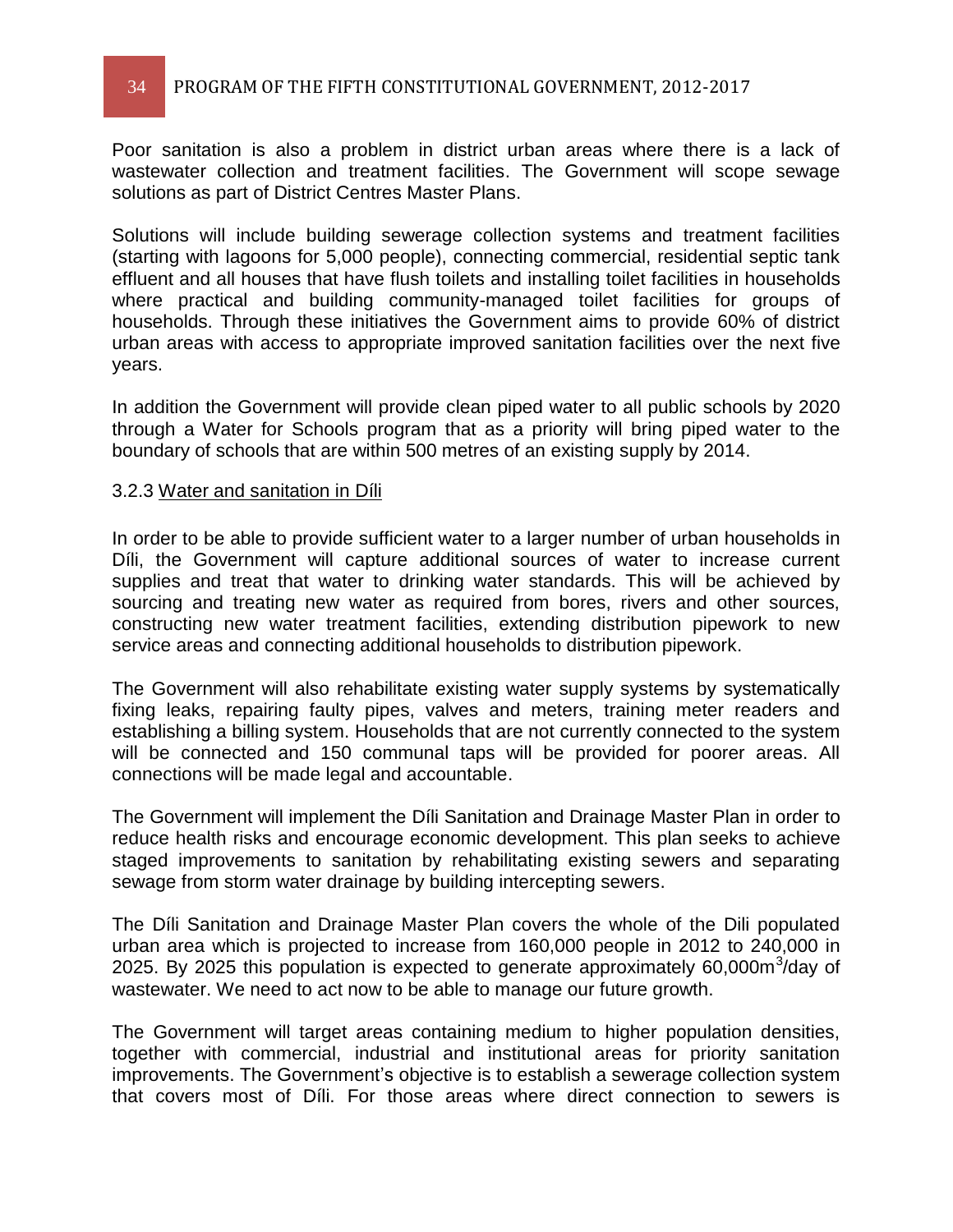impractical, provision will made for isolated septic tanks and a reliable service to pump them out periodically and, in areas that are not densely populated, to build leach drains.

Initially, all households that can have bathrooms connected to the existing Dili sewerage system will be connected and other households will have septic tanks or access to community managed bathroom facilities. The Government program will enable well operated and maintained, sustainable infrastructure for the collection, treatment and disposal of sewage in Díli by 2020.

### 3.2.4 Improved drainage

Timor-Leste's mountainous terrain and monsoonal climate result in regular flooding and erosion in rural and urban areas. Erosion and flooding are major causes of roads collapsing and being washed away.

Appropriate drainage channels and flood plan management can help to alleviate flooding and erosion. The Government will undertake necessary engineering survey work to be able to provide local communities with local solutions to drainage problems. Maintenance of existing drains will be key part of these solutions.

The Government will implement the Sanitation and Drainage Master Plan to dramatically reduce Díli's significant drainage and flooding problems.

The catchment areas outside Díli are very steep, rising to around 1,100 m above sea level about 9 kilometres inland. The waterways running through Díli have a total catchment area of some 280 square kilometres, with the largest of them being the Comoro River with a catchment of some 220 square kilometres. 90% of the catchment runoff is discharged to the sea via four rivers; the Comoro, Maloa, Kuluhun and Santana Rivers. There are two retarding basins on Maloa River and one on Becora River, designed to reduce downstream flows during storm events, however, they are currently fully silted up and therefore are not functioning.

The Government will commission the following works as Stage 2 of the Master Plan for drainage over the next five years to reduce the frequent flooding caused by heavy storms.

- Cleaning and grubbing to clean and remove solid materials including solid waste, sediment and vegetation that have accumulated in the drains
- Channel re-sloping or re-grading to steepen the grade or remove high or flat areas in the channels
- Construction of a retardation basin at Caicoli, near Mascarenhas
- Channel re-shaping to increase the cross-sectional area and hence the flow capacity, and
- Improvements to road drainage and overland flow paths in order to direct runoff into drainage channels.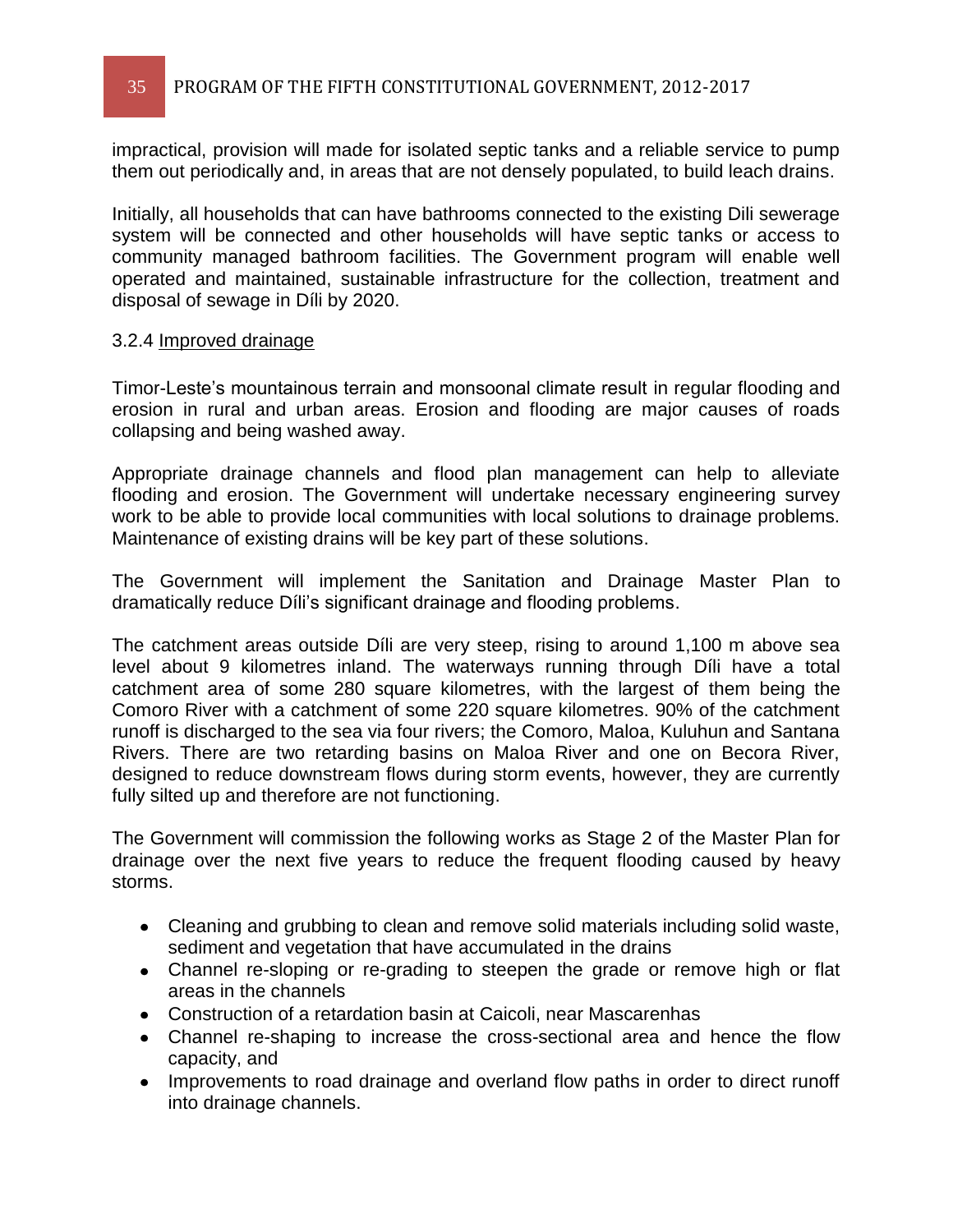### **3.3 Electricity**

The Government will build upon the recent upgrade and expansion of the electrical grid to provide reliable electricity supplies to the entire country. Electricity is a cornerstone for economic growth and rural electrification will also provide immeasurable social benefits to our people. We will ensure that the entire population has access to reliable electricity 24 hours a day.

Renewable energies and complete rural electrification will form the two pillars of our electricity agenda over the next five years. Particularly in remote areas where we will build low cost and easy to install solar and wind projects to provide 10% of our energy needs, giving priority to Atauro and Oecussi Ambeno which are well placed to generate alternative energy.

We will commence the construction of the Lariguto wind farm, followed by the Bobonaro wind farm, with both being connected to the National Grid. We will also establish a Solar Centre in Hera, in order to use solar energy more efficiently and to reduce fuel dependence. The Government will also conduct feasibility studies on thermoelectric power and investigate biomass fuel options in Manatuto, Viqueque and Lautém.

### **3.4 Sea ports**

The expansion of Timor-Leste's economy requires increased sea port capacity on both the north and the south coasts. Seaport infrastructure development is vital to allow Timor-Leste to import critical goods and equipment to bolster our economy and build major infrastructure and to support an export industry for coffee, petroleum products, fish, meat, fruits and grains.

We cannot continue to be dependent on a single national port in Díli which is no longer able to efficiently handle increasing cargo volumes. Timor-Leste also has port facilities at Hera, Tibar, Oecussi, Kairabela, Ataúro and Com, but they are in a poor state of repair.

Critically, the ports at Oecussi and Ataúro provide the only significant means of access to their regions from other parts of Timor-Leste. There are no ports or small ship facilities on the south coast and all agriculture and industry is completely reliant upon costly and unreliable road transport to the north.

The Government will build a new multi-purpose national port at Tibar with a capacity of 1 million tonnes per year and the ability to cater for commercial cargo and passenger needs. The Tibar Port project will involve building an international standard road from Díli to Tibar, constructing a wharf and onshore facilities and dredging. This large infrastructure project will be built in stages as port demand increases and financing and budget allocations are provided.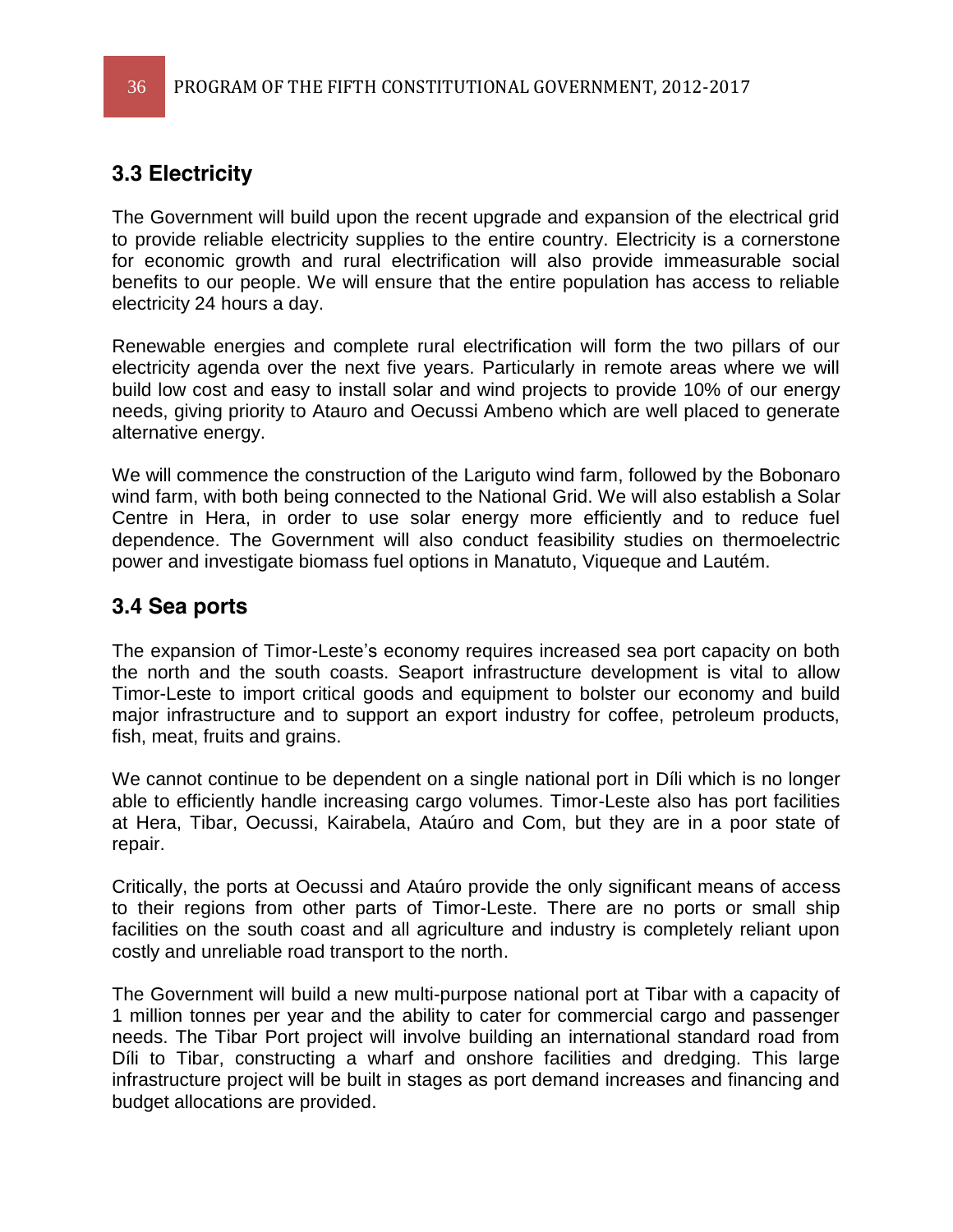The Government will also establish a logistics base for the petroleum sector in Suai with the centrepiece of this development being the construction of a new port. This facility will open up the south coast to investment and growth and provide an international access point to Timor-Leste.

The new Suai Port will provide an entry point for the materials and equipment that will be needed to build petroleum industry infrastructure and plants. It will be a multipurpose seaport and include a container park, warehouse logistics area and fuel storage facilities. The port may also include shipbuilding and repair facilities. Construction of the port will require a breakwater to provide protection from the waves from the Timor Sea.

The Government will embark on a regional ports construction program which will include facilities being built, repaired or substantially expanded at these sites:

- Between Laga and Lautém, where a port and a wharf will be built in order to protect fisheries
- Atauro, where a port will soon be built to support cargo, passengers, fisheries and tourism
- Kairabela in Vemasse sub-district, where a small port will be constructed to provide close sea access to the Baucau district
- Oecussi, with the construction started in 2011 of a tide-independent facility and a dry cargo berth, as well as the continued rehabilitation of the existing general cargo berth
- Manatuto, where a jetty will be built with refrigeration facilities to allow the export of fishery and agriculture products.

Other maritime facilities will also be built, requiring a more detailed study to determine their location, as the port of Hera is permanently threatened by sedimentation. In the future the Government will plan port facilities in the eastern part of the south coast around Beaço.

### **3.5 Airports**

### 3.5.1 Presidente Nicolau Lobato International Airport

The Presidente Nicolau Lobato International Airport in Dili is in poor condition and requires substantial improvement and development to meet increasing passenger numbers and to allow larger planes to operate safely.

There is an airport at Baucau with a 2,500 metre long runway, however it is no longer in use. Other runways in Timor-Leste include a 1,050 metre sealed runway at Suai, a gravel runway at Oecussi and airfields at five other locations, with airstrips in various states of disrepair. No scheduled services are offered to any of the other airports.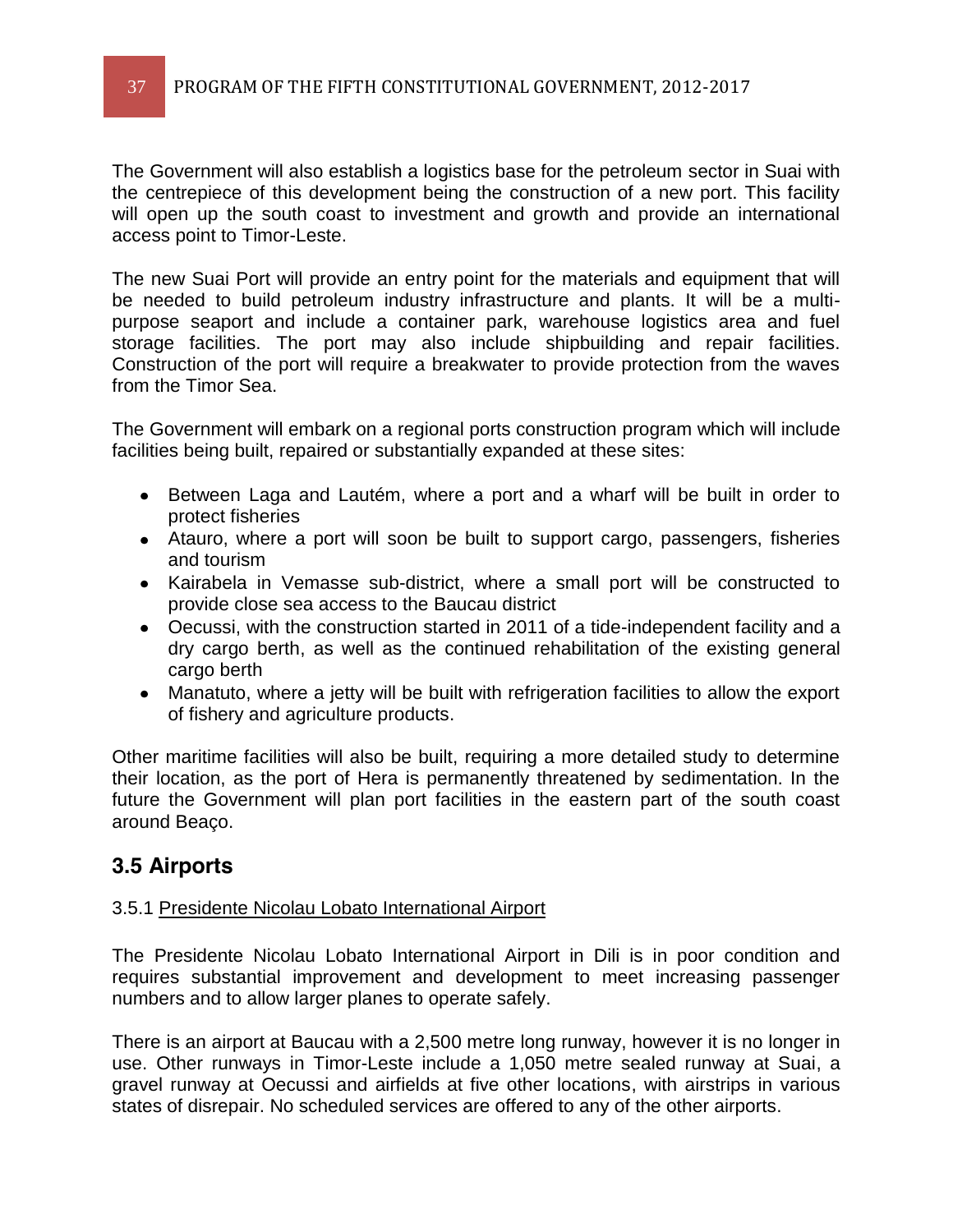To meet the future demand for air traffic the Government will expand the Presidente Nicolau Lobato International Airport in Díli to allow it to handle up to one million passengers per year by 2020. This will involve extending the runway and constructing a new terminal building. The runway will be extended in order to host larger planes, as well as to improve safety and meet international standards.

New terminal facilities will be constructed to support modern airport operations and cater to the development of the tourism industry. To support tourism growth, the airport will be strongly promoted to international operators and regional airlines.

### 3.5.2 Regional airports

The Government will develop a district aviation program. Timor-Leste will soon become dependent on local civil aviation for medical evacuations, as well as the efficient delivery of many government services, security and commercial activities. We will develop a District Aviation Plan to provide a district aviation capacity and identify current and future light aviation airstrips and the capital needs for upgrading and rehabilitating these airstrips. The plan will include the rehabilitation of existing airstrips or the building of new airstrips for Suai, Oecussi, Lospalos, Maliana, Viqueque, Atauro and Same.

The Baucau airport will also be developed as a cargo airport, in addition to operating as a military air base. This will include construction of a control tower and terminal, as well as other facilities.

### **3.6 Land Transportation**

The Government will give attention to the development of land transport, including the construction of necessary infrastructure and support facilities for public and private transports.

### **3.7 Telecommunications**

Effective telecommunications bring people together and support the growth of businesses and the provision of government services. They connect villages to each other and to other towns and cities, and then to the world. Telecommunications are essential to Timor-Leste's future development including the creation of jobs, the growth of business and the delivery of vital services such as health, education and security.

The world is entering a new era in telecommunications technology that is characterised by new wireless devices and dramatically lower access costs. This new era, which is in part driven by emerging economies, will transform the way in which people do business and are connecting with each other and with the world.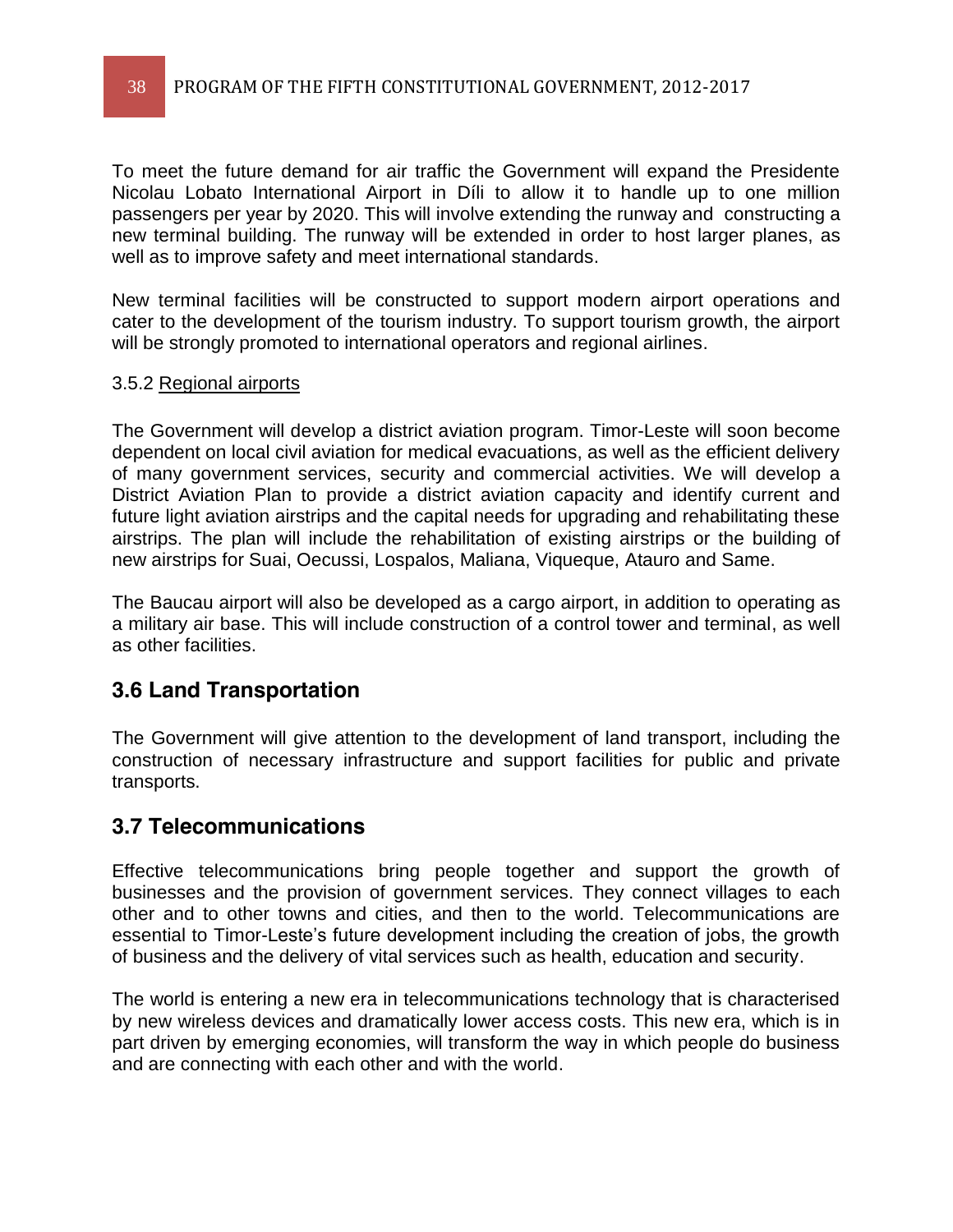The Government is determined to ensure we are a part of this structural change in global, social and economic relations.

The vision of the *Strategic Development Plan 2011-2030* is that by 2015 we will have a modern telecommunications network that will connect people in Timor-Leste to each other and to the world, and that will allow us to take full advantage of global telecommunications advances.

The telecommunications market has been liberalised with the introduction of competition and new entrants to the market. This will improve services, increase coverage, expand Internet broadband access and lower prices. These landmark reforms will dramatically improve access to affordable, reliable and modern telecommunications services.

The next stage of major telecommunications reform will be connecting Timor-Leste to both inland and subsea national fibre-optic telecommunication cable. The reality for Timor-Leste is that continued reliance on satellite connections for the Internet will not be able to provide the capacity that is needed for a modern telecommunications system. To benefit from the global telecommunications network we need access to a subsea cable.

The Government will secure access to a subsea fibre-optic cable, from either Indonesia or Australia or from another nation during the next five years to provide the next stage of telecommunications progress for our nation. This will make a profound difference to the quality and speed of broadband services and allow our people, and especially our children and young people, to be a part of the digital world. It will also transform our economy and the delivery of government services, including health, education and security.

### **3.8 Major project procurement**

This Government program provides for the delivery of major infrastructure works including ports, airports and road projects. Given the central place that these projects will have in our development it is important that they are delivered with good governance and on a value for money basis.

To ensure our major infrastructure projects are implemented as cost effectively and efficiently as possible the Procurement Commission has engaged the services of an international specialist firm to oversee the procurement process for large and complex projects.

Working with the Procurement Commission, this international firm will manage the procurement process with the highest levels of integrity and professionalism. This includes the planning and scheduling processes, preparation of bidding documentation, contract negotiations and the awarding of contracts and ongoing procurement and monitoring support during project implementation.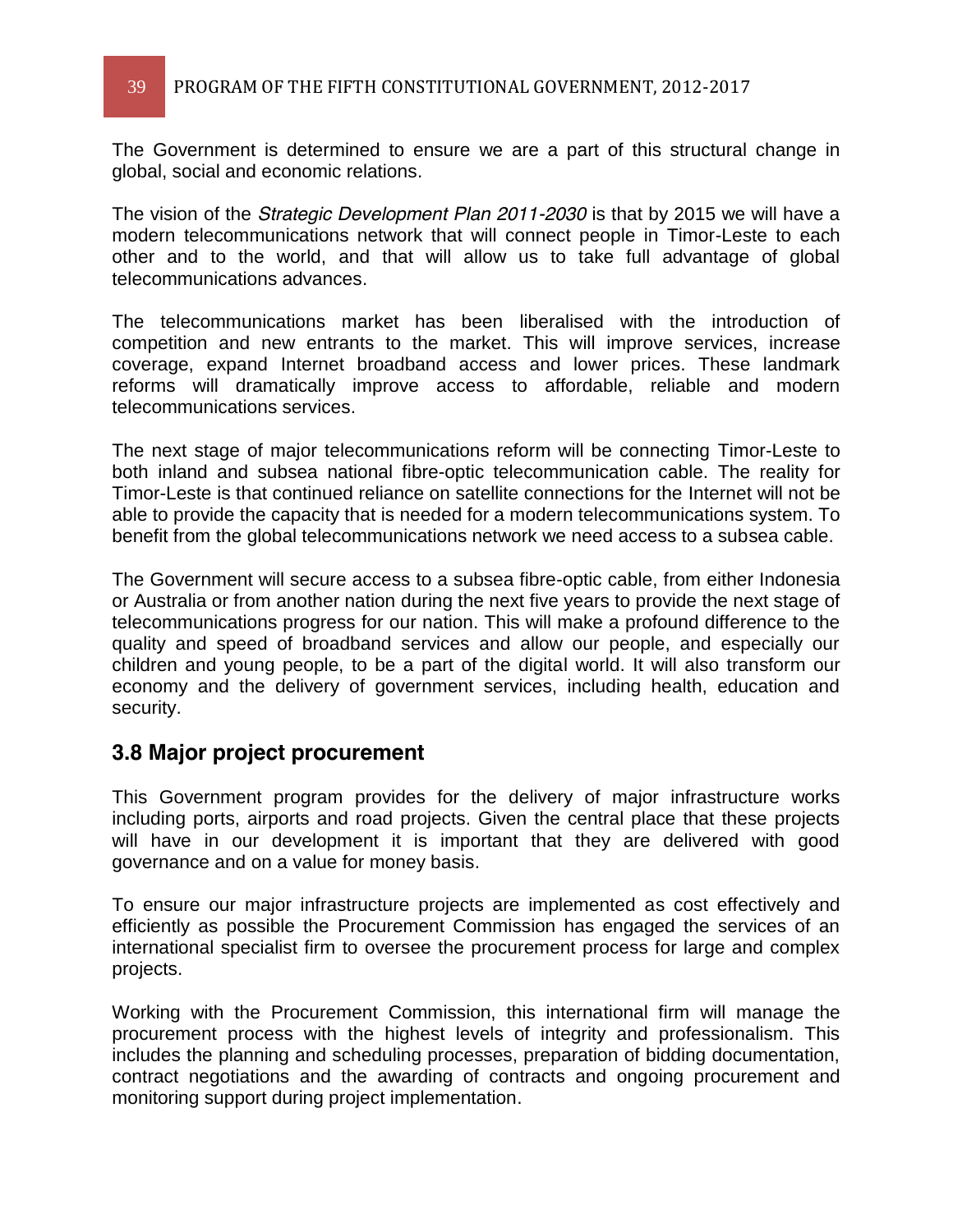The engagement of a procurement agent is only a transitional step. Our primary aim is to build our human resources so that, over time, the responsibilities of procurement will be undertaken by trained and skilled Timorese procurement specialists. To work towards this outcome and to speed this process, a central responsibility of the international procurement firm is the design and implementation of programs and processes to build the capacity of our civil service to manage the procurement of large scale and complex projects.

## **4. Economic Development and Job Creation**

Timor-Leste is a low income country with an emerging private sector, limited economic diversification and a concentration primarily on agriculture production. However, our country has significant economic opportunities and strong potential to become a middleincome Nation.

The Government aims to develop a flourishing market economy with a strong private sector to provide jobs for our people and ensure that all parts of our Nation benefit from the development of Timor-Leste's natural resources wealth. We also recognise that we cannot rely solely on our substantial oil and natural gas reserves, which is why we must diversify our economy. As such, the Government will focus on expanding and modernising our agriculture sector, building a thriving tourism sector, encouraging much higher levels of private sector activity and activating industries, including the growth and expansion of small and micro businesses.

While Timor-Leste faces significant challenges in restructuring our economy to achieve this vision, we have many positive strengths and advantages, including the resilience and determination of our people, substantial oil revenues, rich marine and other natural resources, and our location in the dynamic East Asia region which is driving much of the world's economic growth. We also have an unspoiled natural environment and a unique culture, heritage and history, all of which offer significant potential to develop a highvalue tourism and hospitality sector.

However, these strengths and advantages are currently outweighed by poor infrastructure across the country and industry, financing and trade constraints. To achieve economic development, the Government will tackle these challenges, barriers and constraints.

The Government assumes the vision of the *Strategic Development Plan 2011-2030* that by 2030 Timor-Leste will have a modern diversified economy, with high quality infrastructure including roads, power, ports and telecommunications. Subsistence agriculture will have been replaced by commercial, smallholder agriculture. Timor-Leste will be self-sufficient in food and be producing a range of agricultural products for world markets including staples, livestock, fruit and vegetables and other cash crops, as well as forestry and fisheries products.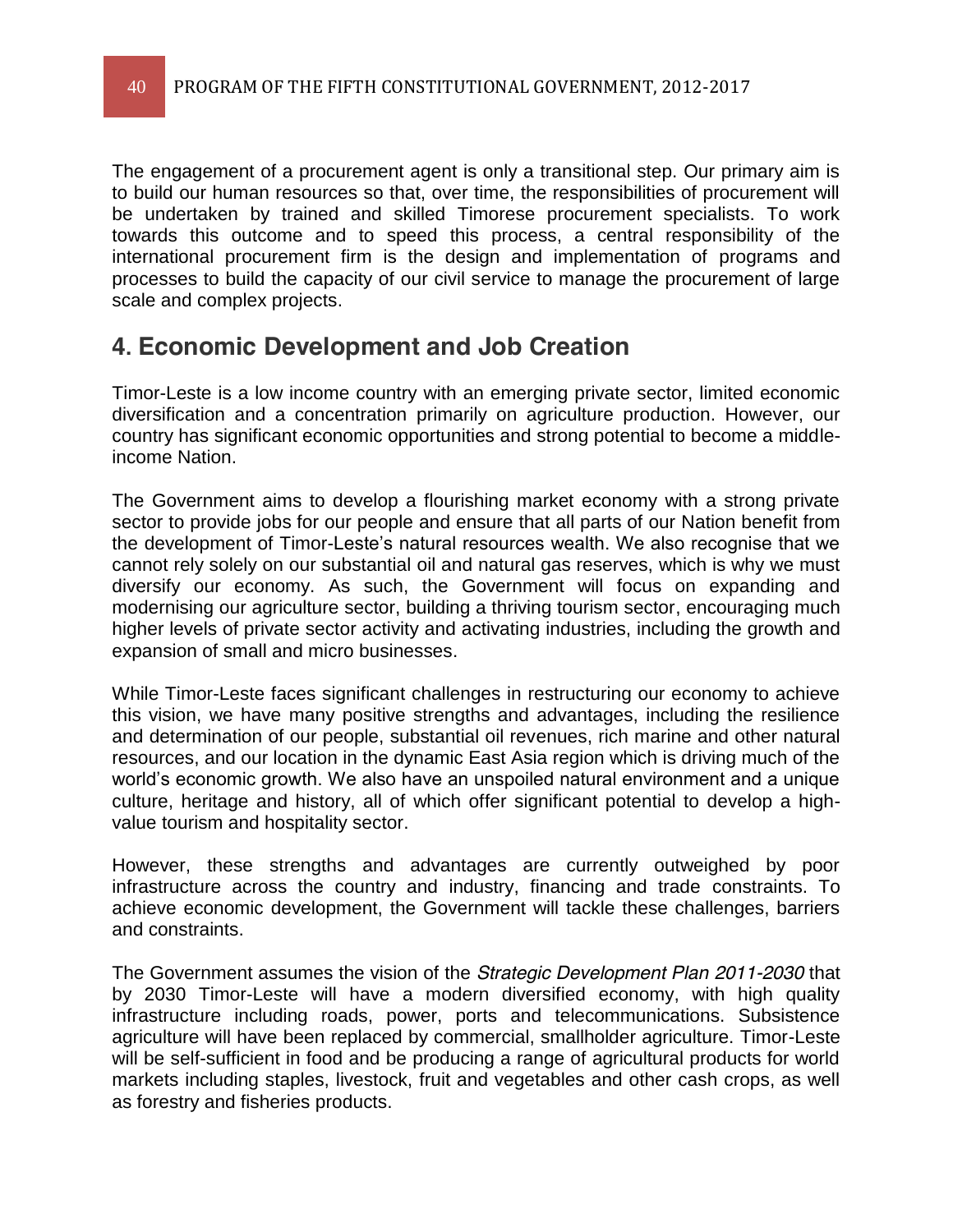The petroleum sector, including oil and gas production and downstream industries, will provide an industrial base to our economy. Tourism, and in particular eco-tourism, will be a major contributor to the national economy, with light industries complementing and diversifying the economy.

To achieve this vision the Government will develop the Timor-Leste economy around three critical industries: agriculture, tourism and petroleum. In these industries, Timor-Leste has significant advantages due to our natural resources, geographic location and economic profile. These three sectors will be underpinned by a package of policy initiatives to support the growth of the private sector, particularly in rural areas.

### **4.1 Agriculture**

The Government will strengthen the agricultural sector to reduce poverty, provide food security and promote economic growth and jobs in rural areas across the entire Nation. A growing agriculture sector will also promote rural development.

The first stage of our plan will be to achieve food security. This will be followed by promoting food production for domestic markets and import substitution. The final stage will focus on export of our agricultural production.

This plan will include working to improve farming practices to boost the production of rice and maize to increase domestic food security while improving rural livelihood opportunities and reducing trade deficits.

We will continue to promote the growth of coffee, vanilla and candlenut crops. The Government will also secure water for agriculture, invest in irrigation and dam infrastructure, and support aquaculture activities to grow the fisheries sector.

### 4.1.1 Food security

The Government will improve Timor-Leste's food security by using high yield varieties identified within the Ministry of Agriculture, new crop production systems and expanding on-farm grain storage.

We will encourage the increase of the domestic production of rice to 61,262 tons and the productivity of maize will increase to 1.54 tons per ha. In order to meet this goal, the Government will make significant investments in rehabilitating and extending irrigation systems and improving water storage.

We will nurture Timor-Leste's Research and Development Institute to effectively quide national policies for the sector and oversee project implementation. Extensive research will be undertaken during the next five years to guide our farmers on the best crops and farming methods to adopt for our local circumstances. The number of Agriculture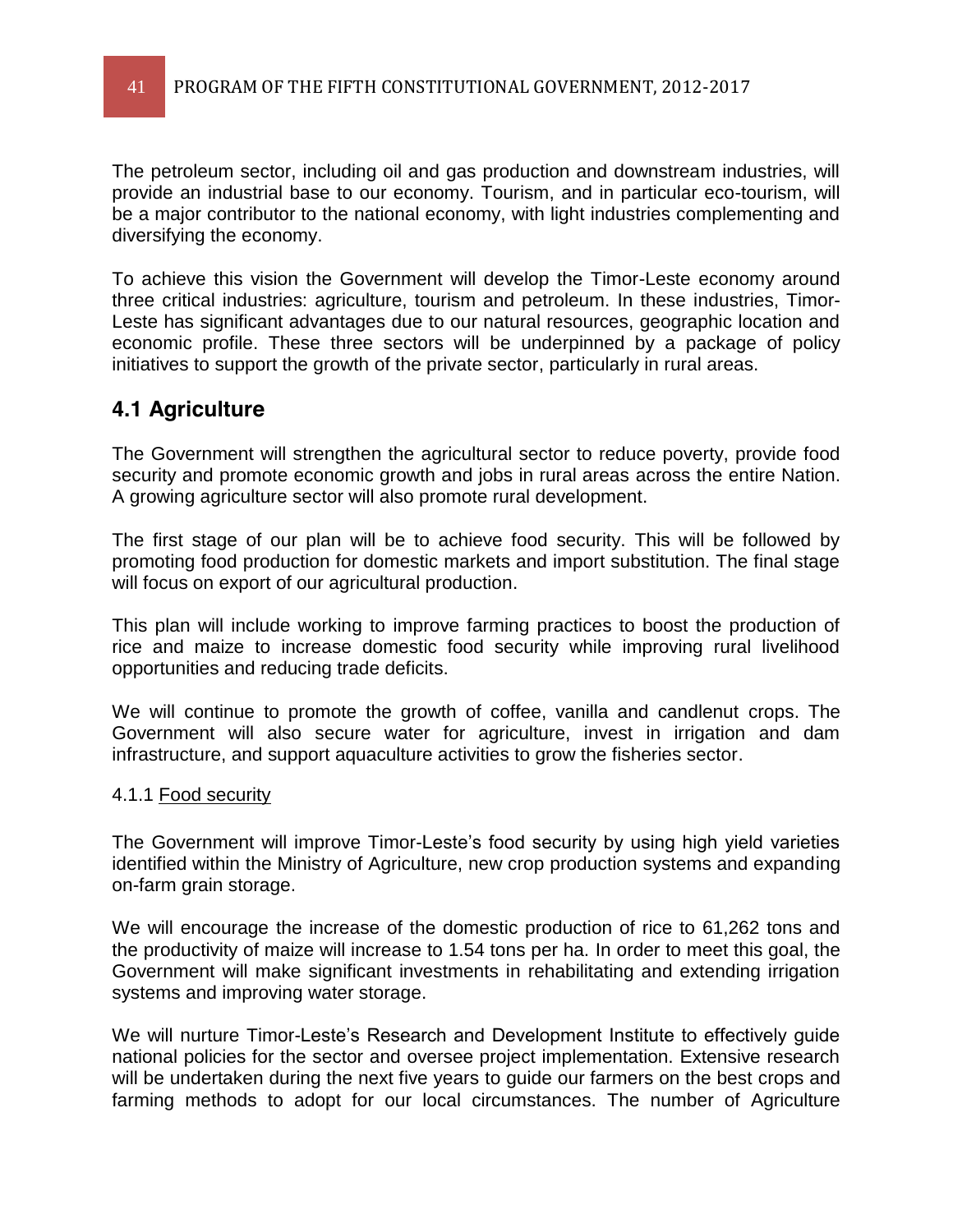Extension Agents in *sucos* will be increased and additional Centres for Agricultural Services will be built.

In line with the Comoro Declaration against Hunger and Malnutrition and in order to ensure rural subsistence farmers are included in the drive to increase food production throughout the country, subsistence farmers will be provided with the skills and technical assistance needed to increase local productivity and strengthen communities' resilience to a changing climate and expanding population. Emphasis will be placed on promoting and training farmers in settled conservation-type farming in conjunction with the promotion of increased but judicious use of fertilizers.

### 4.1.2 Strategies for commodities

The Government will increase capital investment in key crops such as coffee and vanilla, candlenut and palm oil. We will target farmers in this sector with specialist financial and marketing advice and will facilitate the ongoing resolution of issues related to land ownership in rural areas.

#### 4.1.3 Livestock and animal farming

During the next five years the Government intends to improve the Integrated Livestock and Animal Farming Plan, by locating adequate areas and establishing Cooperatives for this purpose. National extension campaigns will be conducted in order to promote basic animal health care and to integrate animal food in the production of food crops.

We will make a significant contribution to improving nutrition security in Timor-Leste by increasing access to fresh meat and dairy protein sources. By providing free vaccines the Government will increase livestock numbers by 20% over the next five years.

### 4.1.4 Fisheries

The Government will enhance its exploitation of our 735 km coastline, providing nutritional and economic benefits to each of the 11 coastal districts in the country. We will help expand aquaculture activities such as seaweed, prawn, abalone, crab and oyster farming.

In the next five years the Government will employ strategies to focus on commercial fishing in the ocean, and consequently in the waters of our Exclusive Economic Zone, in addition to increasing the catch from our traditional fishing activities. The Government will conduct inventories on sites suitable for commercial fishing. Under the National Aquaculture Development Strategy (2012 - 2030), inland aquaculture will be developed, addressing food and nutritional security throughout the central areas of Timor-Leste which currently suffer from low access to animal protein.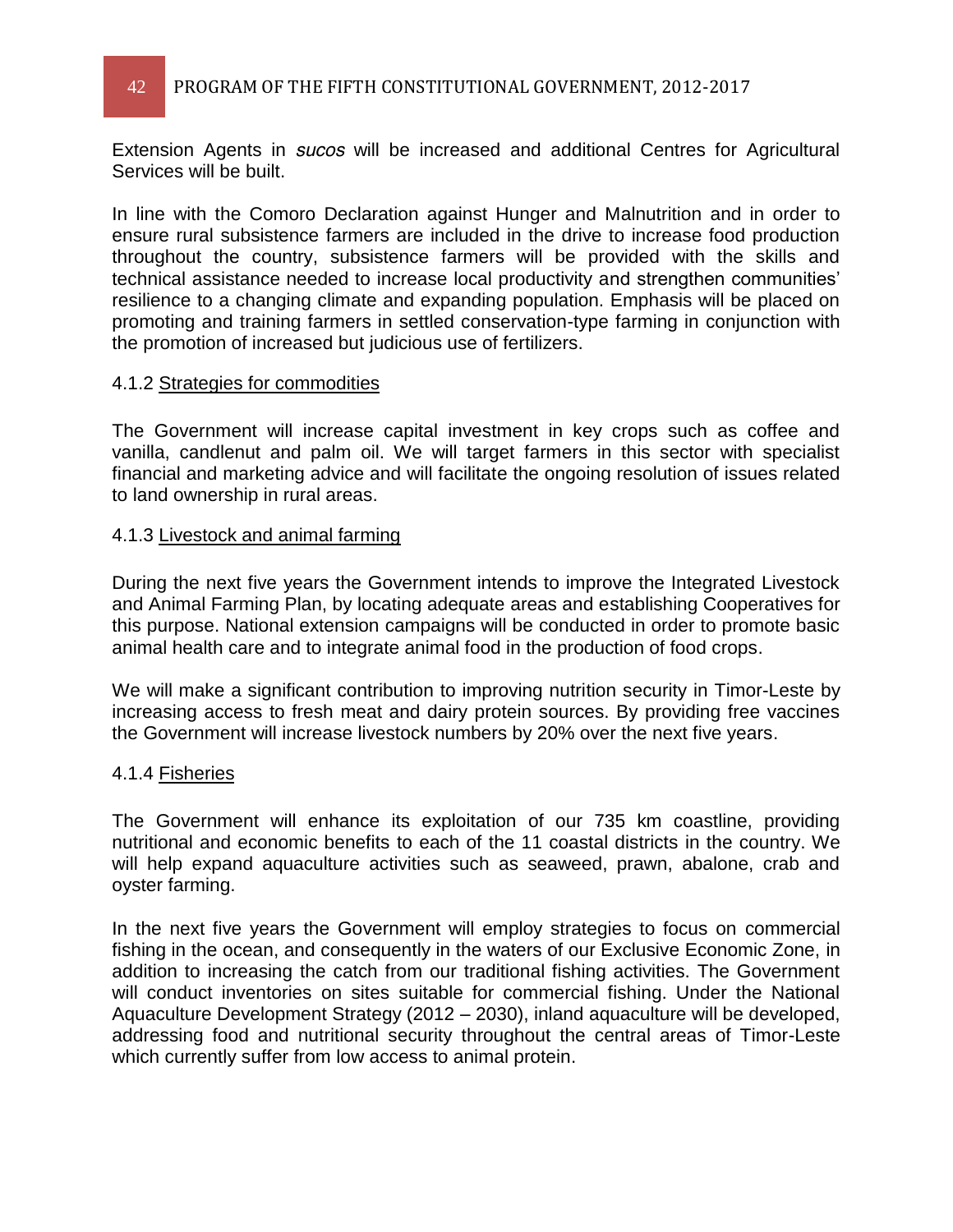### 43 PROGRAM OF THE FIFTH CONSTITUTIONAL GOVERNMENT, 2012-2017

The Government will ensure that we receive greater returns for commercial fishing in our own waters including through license fees for foreign vessels.

#### 4.1.5 Sustainable forestry and wood products

The past exploitation of Timor-Leste's indigenous tree stock  $-$  teak, mahogany and sandalwood – requires the Government to develop a sustainable forestry industry and to prepare a Forestry Management Plan promoting reforestation and sustainable land management.

The Government will conduct research into hardwood and agroforestry production potentials and will promote carpentry and furniture-making as part of the vocational training sector. We will also put in place a National Bamboo Policy and Marketing Strategy. The Government will continue to support community-based nurseries, so that, starting in 2015, they can carry out the national plan of planting 1 million trees every year.

### **4.2 Petroleum**

The petroleum sector will be the key pillar of our future development - it is critical not only to our economic growth and strength, but also to our future progress as a successful and stable Nation. While developing the sector, we must ensure that Timor- Leste's natural resource wealth is used to build our Nation and improve our people's lives.

Currently, Timor-Leste lacks the core infrastructure, support industries and human resources to fully operate and manage our petroleum sector. This results in the loss of great opportunities for our people and Nation.

The Government will work to secure these opportunities and expand the petroleum industry so that it provides a strong foundation for the structural transformation of the Timor-Leste economy into one based on successful petroleum, industrial, export and service industries with a mature and expanding private sector.

The Government will make the most of our oil and gas wealth with the development of our National Petroleum Company, TIMOR GAP, E.P., developing the Tasi-Mane project on the south coast. We will ensure the skills and experience that our people need to lead and manage the development of our petroleum industry. We will also continue our unwavering commitment to transparency in accounting for revenue from the petroleum sector.

To meet the challenges ahead, the Government will take the following steps:

Revenue from petroleum will continue to be fully transparent and used to support social and economic development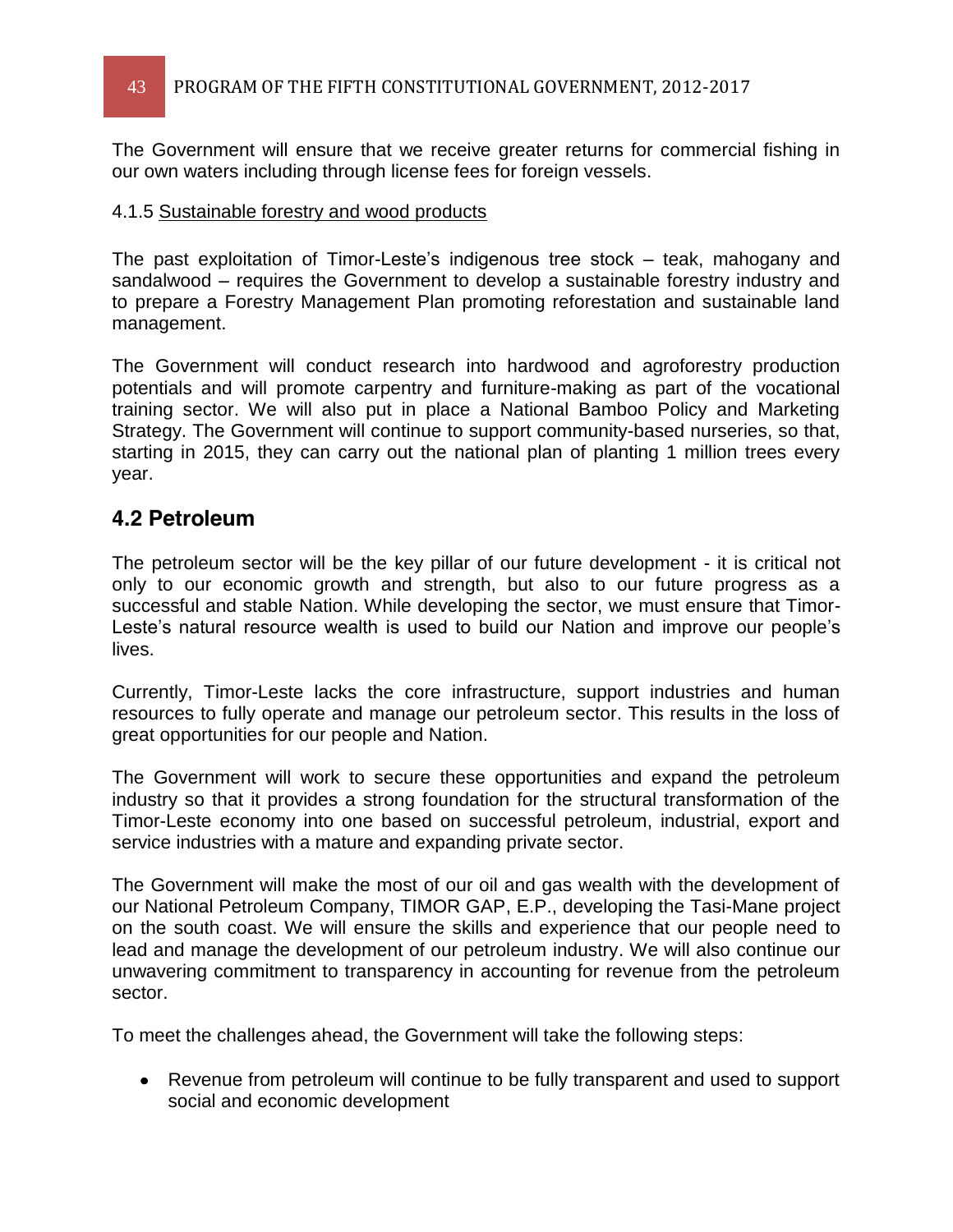- The petroleum industry will be developed in a way that operates with the maximum participation of Timorese citizens and businesses
- The human resources necessary for the operation of the petroleum industry will be improved and developed, and
- The south coast will be developed to support the expansion of our domestic petroleum industry, including the establishment of core infrastructure.

The petroleum sector is our greatest source of State Budget revenue. Timor-Leste is fully committed to the earnings from our petroleum resources being fully transparent so that everyone can see the financial returns, the movement of public funds and the return on petroleum fund investments. This commitment will be demonstrated through strict and continued adherence to international transparency mechanisms such as the Extractive Industries Transparency Initiative.

The Government will also work to ensure that our people benefit not just from the revenue from our petroleum resources, but from the full participation management and employment in the petroleum industry. In this way, we can increase the gains to our people beyond the simple selling of oil and gas.

To enable the full participation of our people in the building of the petroleum industry, we have embarked on an extensive and ongoing program of human resource development. This will include training the Timorese in key areas such as geology, petroleum and chemical engineering, petroleum finance and business and project management. This training will occur through scholarships to internationally recognised higher education institutions, civil service professional development opportunities both within and outside Timor-Leste, the secondment of staff to international oil and gas companies and establishing a training centre for oil and gas operations in a polytechnic to be built in Suai.

Importantly, much of this program, including international and domestic scholarships, will be funded through the Human Capital Fund and will ensure that Timor-Leste has the people with the skills and experience to lead and manage the development of our petroleum industry.

Central to the strategy of developing our petroleum industry will be the operation and activity of our National Petroleum Company - TIMOR-GAP, E.P. This company will lead the development of the industry through direct participation, ownership and investment in our petroleum sector. It will provide an avenue for Timor-Leste to have a direct business stake in and benefit from the expansion of the sector. TIMOR-GAP will be committed to building our human resources and domestic petroleum expertise to allow Timorese ownership and participation.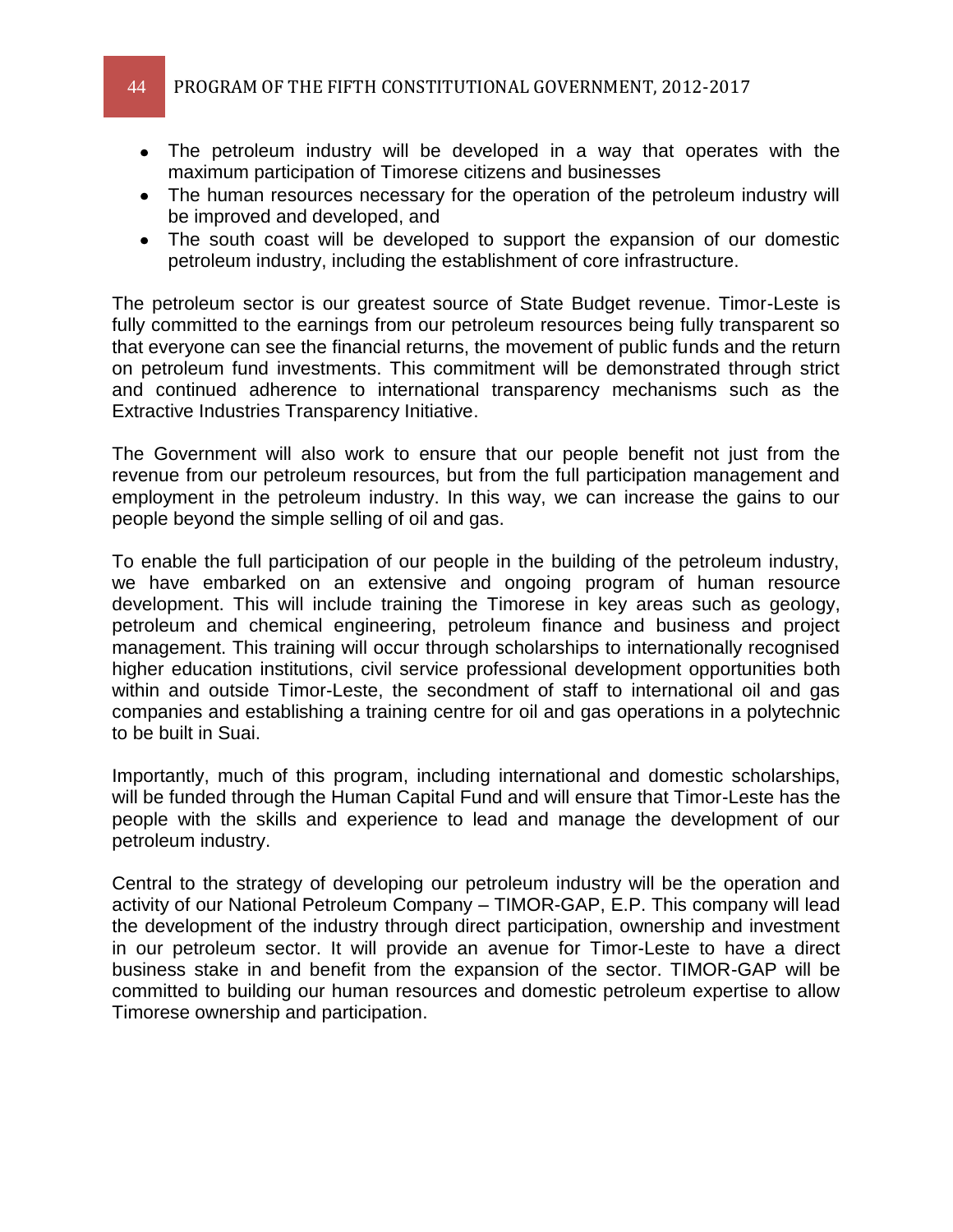#### 4.2.1 Tasi-Mane Project

To allow petroleum development in our country and to provide a direct economic dividend from petroleum industry activities, supporting infrastructure will be developed on the south coast of Timor-Leste. This will be led by the Tasi-Mane Project, a multiyear development of three industrial clusters on the south coast which will form the backbone of the Timor-Leste petroleum industry.

The project will involve development of a coastal zone from Suai to Beaço and will ensure that required infrastructure is in place to support a growing domestic petroleum industry. Tasi-Mane will include the Suai Supply Base cluster, the Betano Refinery and Petrochemical Industry cluster, and the Beaço Liquefied Natural Gas (LNG)-Plant cluster.

The Government will establish a logistics base for the petroleum sector in Suai. The base will provide capacity for the south coast to develop a domestic petroleum sector along with related and supporting industries and businesses. It will provide an entry point for the materials and equipment that will be needed to build petroleum industry infrastructure and plants. Suai will become a centre for the petroleum industry in Timor-Leste providing services, logistics, fabrications and human resources. This will include the building of a sea port, a housing complex in Kamanasa, a rehabilitated Suai airport and a heavy metals workshop and ship building and repair facilities.

The Suai Supply Base will become a national industrial base and logistics platform to drive job creation and economic development on the south coast. It will also support the establishment of petroleum centres at Betano and Beaço.

The Betano Cluster will consist of an industrial park where refinery and petrochemical industries will be located, along with a petroleum industry administration city. The city will provide housing and social services, and form a new base of employment on the south coast.

The establishment of a refinery and petrochemical centre will be achieved through cooperation between the public and private sectors. TIMOR-GAP will play a crucial role in this development. The initial phase will establish a refinery which will produce fuel for domestic use such as diesel, gasoline, jet-fuel and asphalts. In addition, many products from the refinery will be exported to increase our trade in oil and gas products.

The Beaço LNG-Plant cluster will be the area in which the natural gas pipeline reaches Timor-Leste land and where the LNG plant to process the gas will be located. This cluster will incorporate the LNG-Plant complex and the Nova Beaço and Nova Viqueque developments. The existing airport at Viqueque will be refurbished with the capacity to operate as a fly-in-fly-out airport for LNG Plant operators, as well as serving as a regional airport.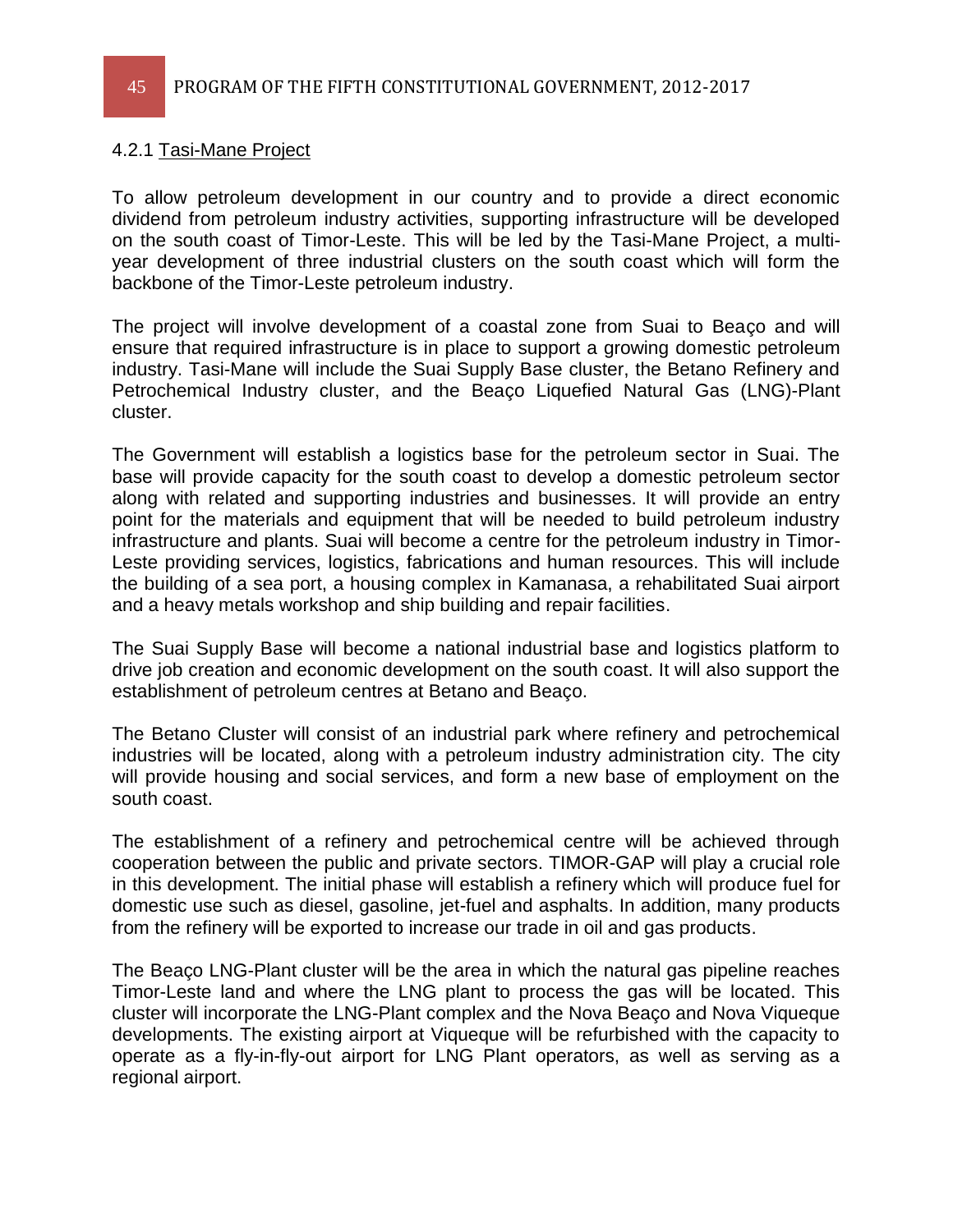To connect the three clusters and support growth of the petroleum industry, a road will be built from Suai to Beaço. This road will be built in stages. Each stage will be developed according to economic need and the growth of the industry. The project will commence by 2015 and be completed by at latest 2020.

### **4.3 Tourism**

Timor-Leste's natural beauty, culture and history make the tourism industry a unique industry sector and an important avenue four our economic development. A successful tourism sector will create jobs, affirm our history and build businesses that both visitors and nationals can enjoy, including: restaurants, hotels, leisure and entertainment centres in addition to medium sized industries. Because this sector is in the early stage of its development, the Government will strategically position Timor-Leste as a regional leader in the eco, marine, historical and adventure tourism markets.

The Government will facilitate the growth of the tourism industry by rehabilitating infrastructure, including the Díli airport, telecommunications and roads on key tourist routes, particularly the Great North Coast Road from Com to Balibo.

The Government will build a tourism and hospitality training centre in Díli within the next five years. Tourism Information Centres will be established in Díli, Lospalos, Balibo and Baucau.

Over the next five years we will expand our tourist promotion marketing activities internationally, including an annual calendar highlighting our special events and our attractions. This will include the provision of small packaged tours that will be promoted in tourist centres such as Darwin and Bali as well as through the Asia Pacific region.

The Government will continue to promote and expand the "Díli, City of Peace" tourism and publicity campaign which includes the "City of Peace" Marathon, the Tour de Timor mountain bike race through each of the 13 districts of the country, the Atauro fishing competition, the annual Darwin-to-Díli yacht rally, the International Dive Photo Contest, the Díli Adventure Race and the Com Fishing Festival. The Government also intends to start promoting tourism strongly in 2013, holding the National Caravan Festival, which will represent the various regions and communities, as well as their main tourist attraction sites. These international events not only bring tourists to Timor-Leste but elevate the profile of the country internationally, and we will continue grow these important events.

### 4.3.1 Eastern tourist zone

The Eastern Tourist Zone will extend from Tutuala through to Com and Baucau and along the coastal road to Hera. This zone is integral to our tourist offerings and includes pristine tropical beaches, mountain scenery and offers adventure activities and showcases Portuguese architecture and local culture. The government will ensure that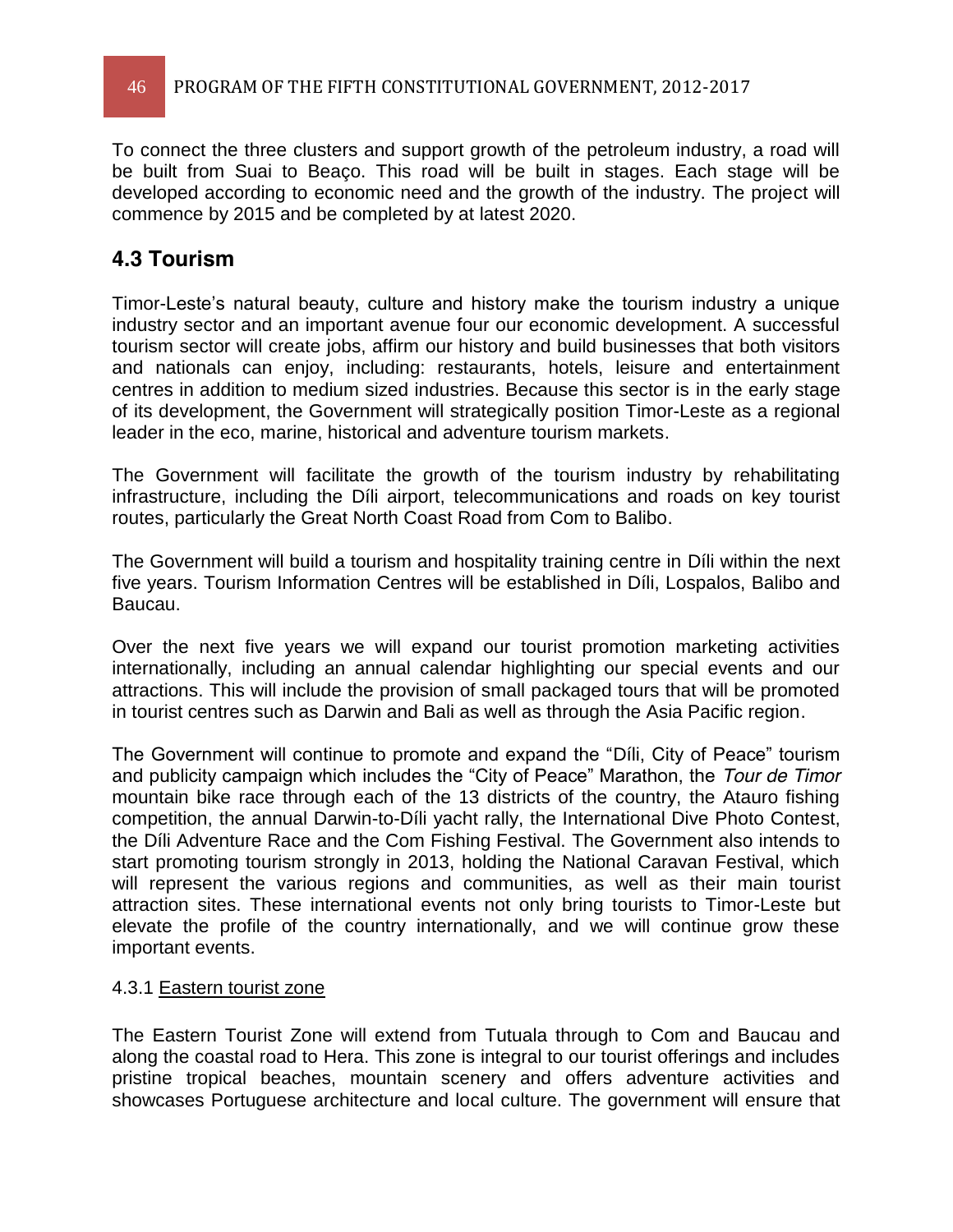Tutuala and Jaco Island continue to be a pristine and authentic eco-tourism experience for our visitors.

We will develop the town of Com into a tourist base for the area and will be linked to the Great North Coast Road. The Government will support the establishment of a premium eco-tourist resort on the seaside in Baucau. The city of Baucau will serve as a base for trekking and cultural tours and the spectacular nearby Mount Matebian. The rehabilitation and widening of the Great North Coast Road will facilitate tourist access to these areas.

We will put road markers near the Japanese war tunnels on the road south of Baucau and will highlight areas of national pride in eastern districts during the resistance, including Mundo Perdido.

We will continue to promote the Nino Konis Santana National Park as a tourist destination in addition to its status as a nature reserve by establishing a visitors' centre, by the training of local guides and establishing walking tours of this naturally beautiful and historically and culturally significant area of Timor-Leste.

The Tourist Information Centre in Lospalos will provide advice and assistance to travellers in the region and organise homestay accommodation options for visitors as well. The Nino Konis Santana National Park in addition to other areas showcase artefacts and areas which highlight local animist faith, particularly the "Lulik" (Sacred), which arises in our landscape, rocks, animals, streams and objects and from our deceased ancestors. The rock engravings in Ili Kerekere will also be a tourist attraction, along with the traditional dances of the endangered ethnicity. The government will promote ways for this part of our heritage to be understood by our people and our visitors.

### 4.3.2 Central tourist zone

The Central Tourist Zone includes the capital Díli as well as Atauro Island and the beautiful Maubisse region. The Government will undertake a proactive tourist development program in the capital because it serves as the primary gateway into the Nation. We will open the Timor-Leste Tourist Information Centre in Díli to provide information on places of local and national interest as well as provide tourist information at the airport.

We will put markers and information near areas of importance to our national resistance, including the Santa Cruz Cemetery, the Resistance Museum and Archives of the country, the Commission for Reception, Truth and Reconciliation and the Dare Memorial Centre.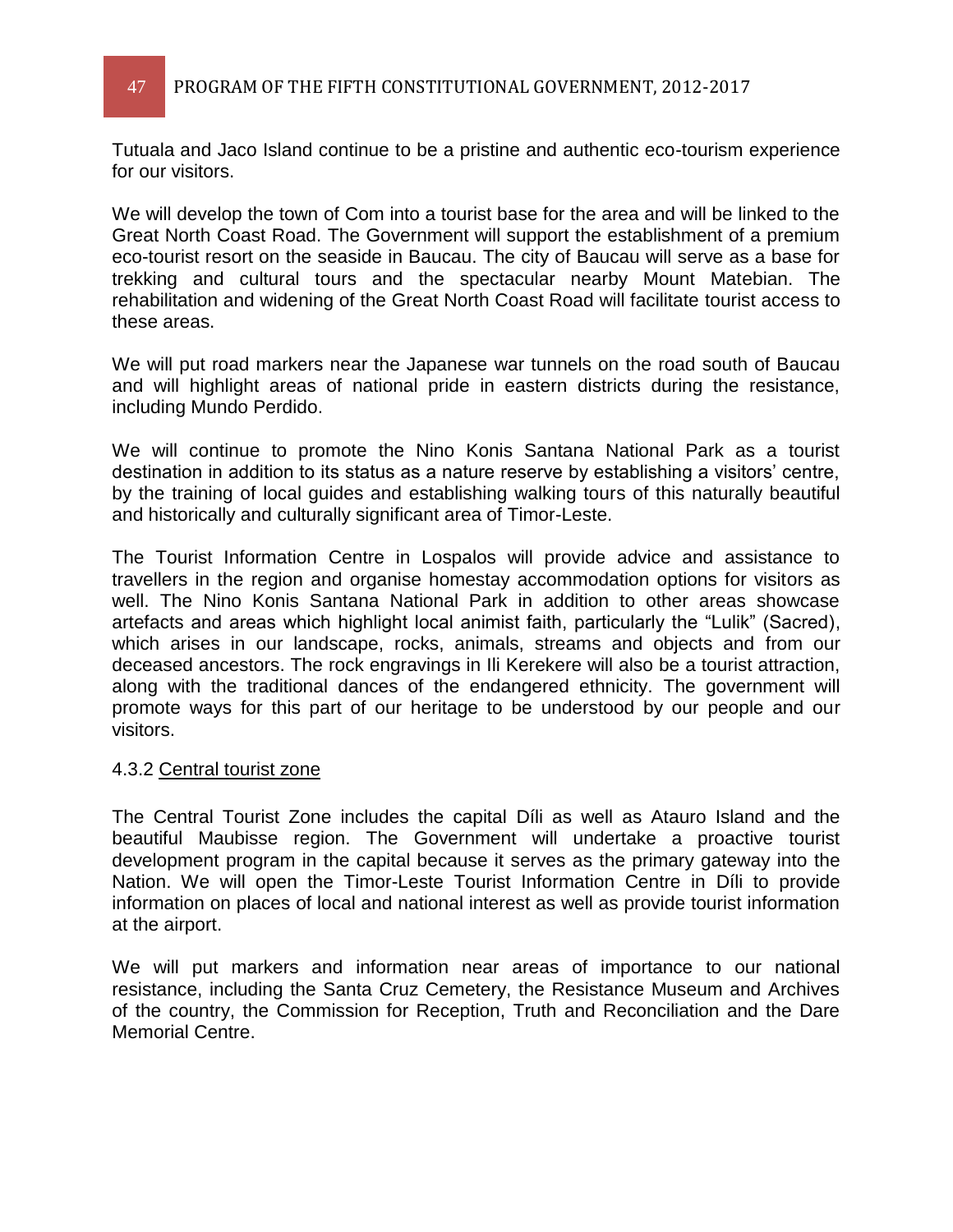Díli serves as the gateway to the island of Atauro where the government will promote the expansion of the eco-tourism which has already begun developing there and will highlight the diving and marine tourism opportunities there.

South of Díli, the town of Maubisse will serve as the base for tourism in this area, including promoting trekking trips to Timor-Leste's highest mountain, Mount Ramalau, and the Government will promote the development of Homestay and Guesthouse lodging there in addition to rehabilitating the landmark Maubisse Pousada.

### 4.3.3 Western tourist zone

The Western Tourist Zone includes the Great North Coast Road to Balibo, Maliana, Bobonaro and the Ermera coffee lands. The Great North Coast Road will provide access to the beautiful beaches and inland views along this part of our nation. The Government will promote the Dutch fort in Maubara, the Portuguese fort at Balibo and the Ai Pelo Prison – ruins. The Government will facilitate the rehabilitation of the fort at Balibo, including building a boutique hotel within the walls of the fort, build a café, and will establish a small museum and place markers to commemorate the history of that place.

The Government will also promote eco-tourism and signage highlighting areas of coffee cultivation in Ermera and will strongly promote the hot springs of Marobo, including improved signage and updating the ruins and the guesthouse in order for the springs to become a highlight of a visit to the Western Tourist Zone.

### 4.3.4 Milan 2015 World Expo

The Government will confirm its participation in the 2015 Milan Universal Exposition themed "Feeding the Planet, Energy for Life." In 2010 the Government of Timor-Leste had a pavilion at the Shanghai World Expo highlighting the country's natural scenery and the harmonious coexistence between humanity and nature. In 2012 the Government was also represented in South Korea. In 2015 Timor-Leste will represent itself within the context of the "Feeding the Planet, Energy for Life" theme to raise the profile of the country.

### **4.4 Encouraging Jobs Growth**

To build our Nation and provide jobs and income for our people, Timor-Leste needs to attract investors, partner with international firms to build infrastructure and support local business throughout the country to start-up and grow.

Potential investors must have confidence that they are in a fair business environment and have certainty about laws, regulations and processes that impact their investment. At the same time, we have to make sure that we retain control of our resources and assets, and set directions for their development that benefit all our people.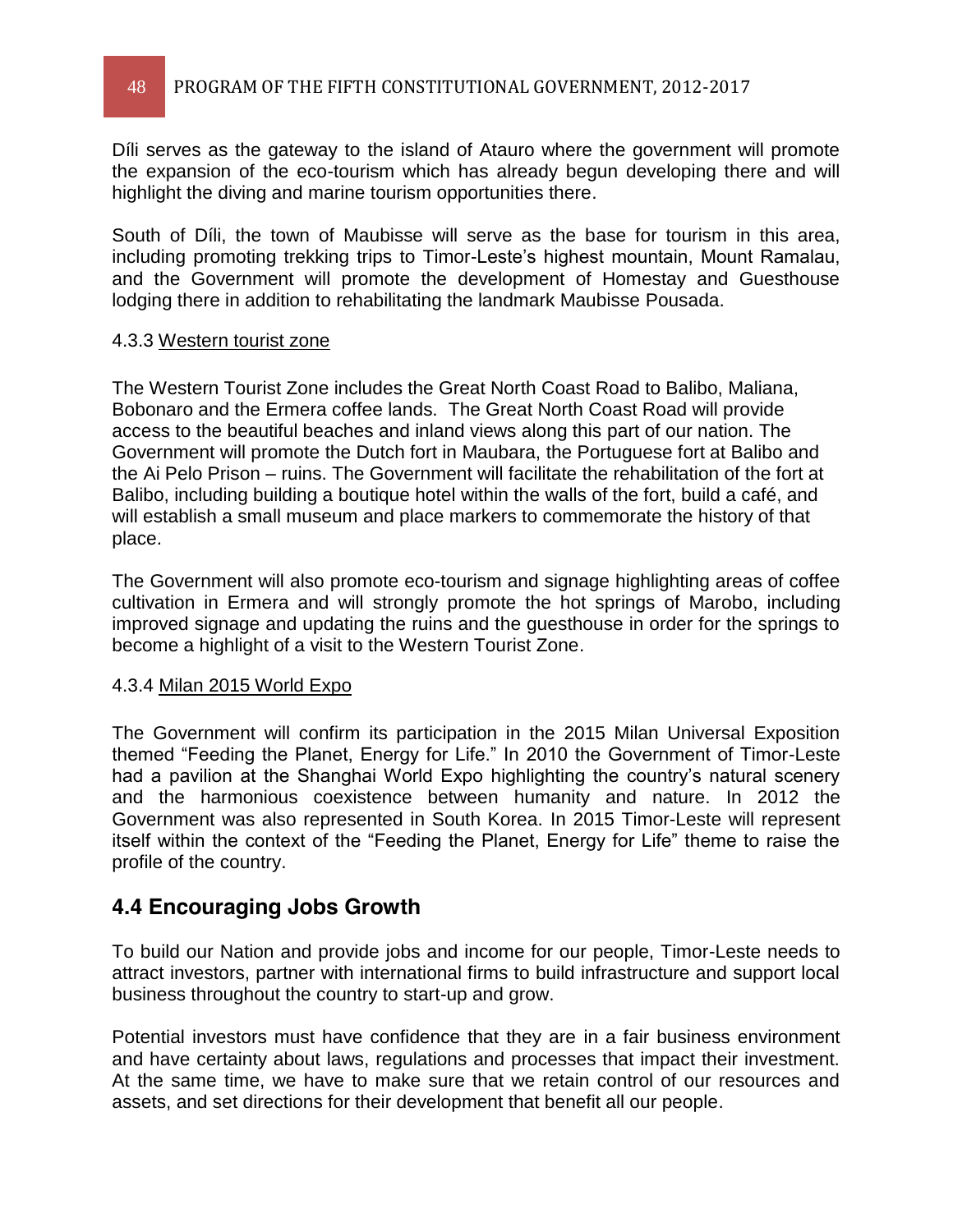The Government will work to ensure that Timorese business people have the skills and support they need to identify business opportunities, start up a business, expand into new areas or markets, or start exporting. There are many areas in which Timorese business people can flourish and create jobs, including in the tourism, agriculture, petroleum and cultural industries. The development of local businesses and our private sector will underpin and drive our national development and the Government will focus on ensuring that our people are provided the support, access finance and business training that they need to succeed.

The Government will implement a number of new economic policies to promote private investment including reforms to business regulation, access to micro finance, promotion of a National Development Bank and the establishment of Special Economic Zones.

### 4.4.1 Business and Investment Environment

The future of our economy requires facilitating a mature private sector. The Government will give priority to building a business and investment environment that supports the development of a diversified private sector and the establishment of new businesses and industries that are essential to create jobs and allow us to make the transition to a non-oil economy.

The Government will improve our business environment by addressing key challenges that deter investors. These measures will include improving the ability to:

- Raise finance
- Enforce contracts
- Register a business, including the simplification of the registration and the improvement of interministerial coordination
- Secure land title and register property, and
- Resolve business disputes.

The reforms we have made so far give Timor-Leste one of the most attractive taxation systems for businesses in the world.

The Government will introduce a new investment law to provide generous tax provisions for business investment. Importantly, the Government will continue to support the strengthening of the Timor-Leste Chamber of Commerce and Industry so that it can provide our business people with training, advice, advocacy and representation.

In addition, the Government will introduce the 'one stop shop' for the registration of businesses and will embrace e-government to provide an efficient alternative for interaction with government.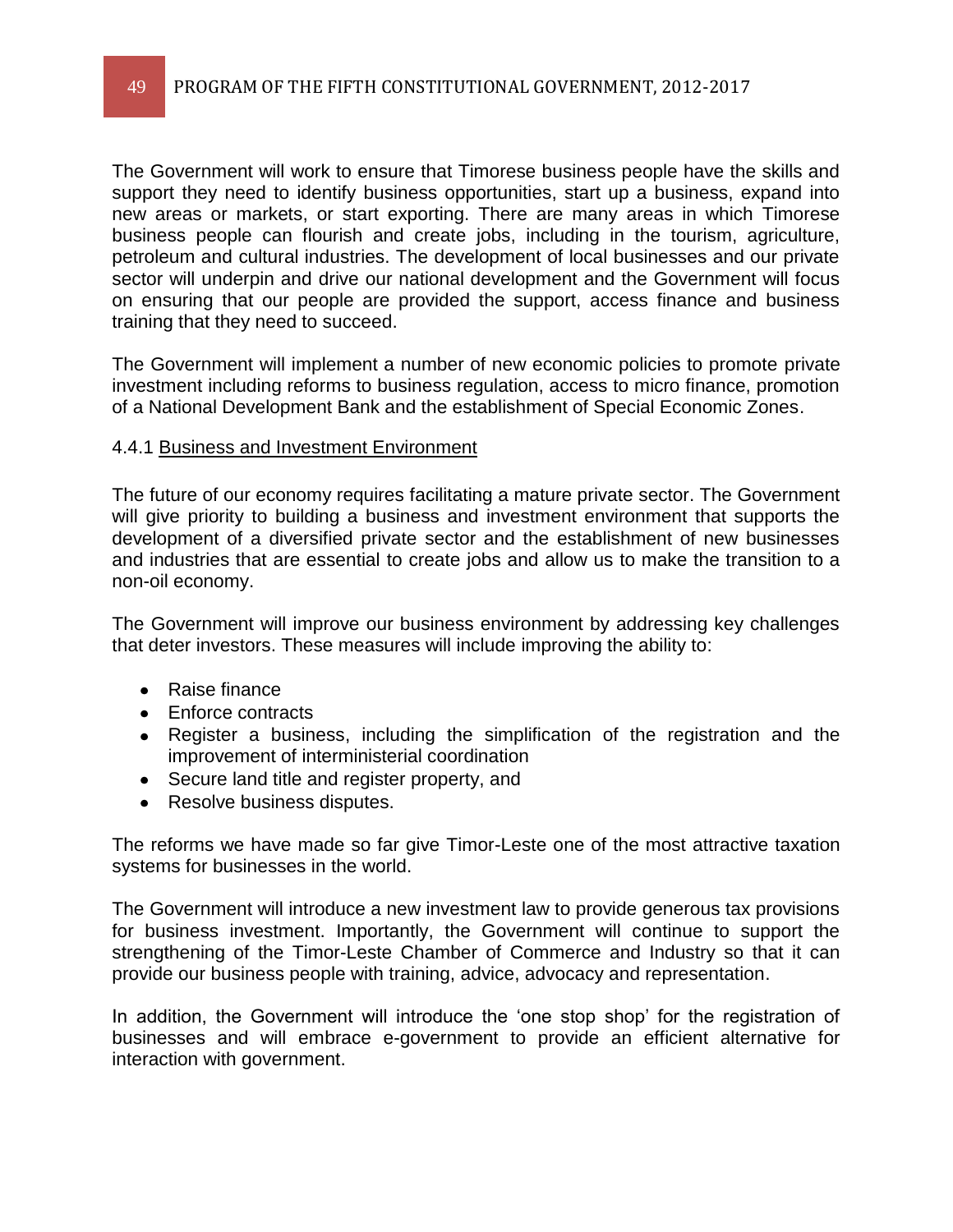The Government will promote the creation of an effective and helpful Investment Attraction Agency that has the capacity to provide information and advice to potential domestic and international investors. This will include creating a website that provides access to information investors require. The Government will also produce a comprehensive Timor-Leste Investor Information Package which provides detailed information for international and domestic investors on the tax system, legal regulation, land law, environment matters, business regulation and other areas on which investors require information when making investment decisions.

The current dispute resolution system will be strengthened by improving the capacity of the justice system to resolve commercial disputes and by establishing effective alternative dispute resolution mechanisms. This will include consideration of whether to provide foreign investors with recourse to the International Chamber of Commerce's International Court of Arbitration.

### 4.4.2 Public Private Partnerships

The building of our Nation and the diversification of our economy will require cooperation between the public and the private sectors. Public Private Partnerships can be effective mechanisms to fund and build major infrastructure projects. The Government will build on the existing Decree law and develop processes for the identification, evaluation, and construction of infrastructure through Public Private Partnerships. This work will include building the internal capacity to negotiate oversight and manage Public Private Partnerships.

### 4.4.3 Timor-Leste National Development Bank

The development of the Timorese private sector is constrained by limited or no access to credit and long-term finance at affordable rates. Our businesses need credit to invest, expand, purchase goods and equipment, and upgrade facilities. There is a significant unmet demand in Timor-Leste for credit so that hotels can be upgraded, retailers can purchase a greater range of stock, construction of housing and offices can occur and construction companies can purchase heavy equipment.

The Timor-Leste National Development Bank will be established to improve access to long-term financing by the private sector. This Bank will allow Timorese businesses to grow, employ labour and build the economic infrastructure of our Nation. The Government will ensure that this Bank is developed competently so that it can play an important role in the growth of our economy.

The Government will support the establishment of a Timor-Leste Investment Company to help businesses that build our economy and with strict and clear investment guidelines, independent management and commercial operations and the highest standards of good governance. The Company will assist with the development of investment opportunities and help to deliver major strategic and commercial projects.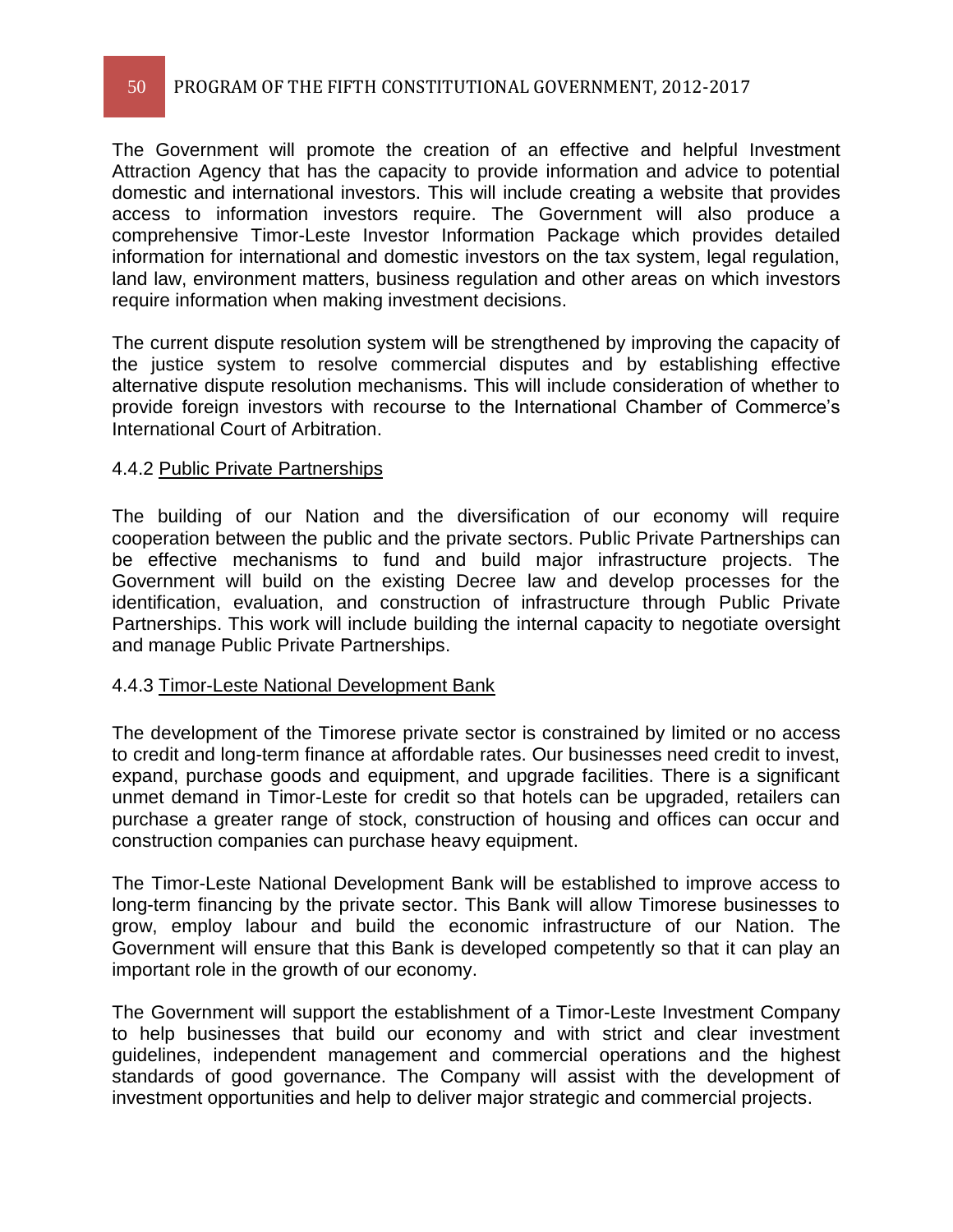The Timor-Leste Investment Company will operate in accordance with commercial principles and management approaches. It will have an independent board of directors that will be required to report to Government in regard to business strategies, investments, financial returns and projections and dividend policies.

### 4.4.4 National Commercial Bank of Timor-Leste and Microfinance

Access to credit is a problem for small business people and individuals in Timor-Leste, including those living in our regional and rural areas. A lack of credit prevents the expansion of small businesses, limits the ability of our people to start businesses and inhibits the growth of our economy.

The Government transformed the Timor-Leste Micro-Finance Institute into the National Commercial Bank of Timor-Leste, which already has branches in every district and reaches the sub-districts with mobile banking vehicles. The Government will continue to support the Bank and its expansion, so as to serve all our people by providing credit and banking services, and promote national and rural development. The National Commercial Bank of Timor-Leste will provide services to individuals and to micro, small and medium enterprises.

### 4.4.5 Special Economic Zones

In the past there has been very little planning in Timor-Leste in terms of the comparative advantages of each region in the country, access to markets and infrastructure. To promote economic development, the will Government support the establishment of Special Economic Zones which will involve the creation of a new set of business laws and regulations that cover a defined geographic zone or a defined industry to make it attractive for foreign companies to invest in or establish a business.

Incentives often used in these zones to attract investment include tax incentives and low or no customs or import duties as well as clear and simply business regulations and certainty over land title. Special Economic Zones are common throughout the world. They have been established in China, Indonesia, India, Angola, Brazil and Malaysia, among many other countries, to enhance a region's competitiveness and to boost the development of the country.

Through creating a more certain regulatory and tax environment, as well as allocating land for constructing facilities and buildings under a long-term lease arrangement, these zones can become centres for rapid economic growth. Clear laws for such zones will include those covering business, investment, employment, land, bankruptcy, occupational health and safety, environmental protection, taxation and customs.

The Government will support establishing Special Economic Zones to quickly attract foreign investment and international businesses. Both domestic as well as international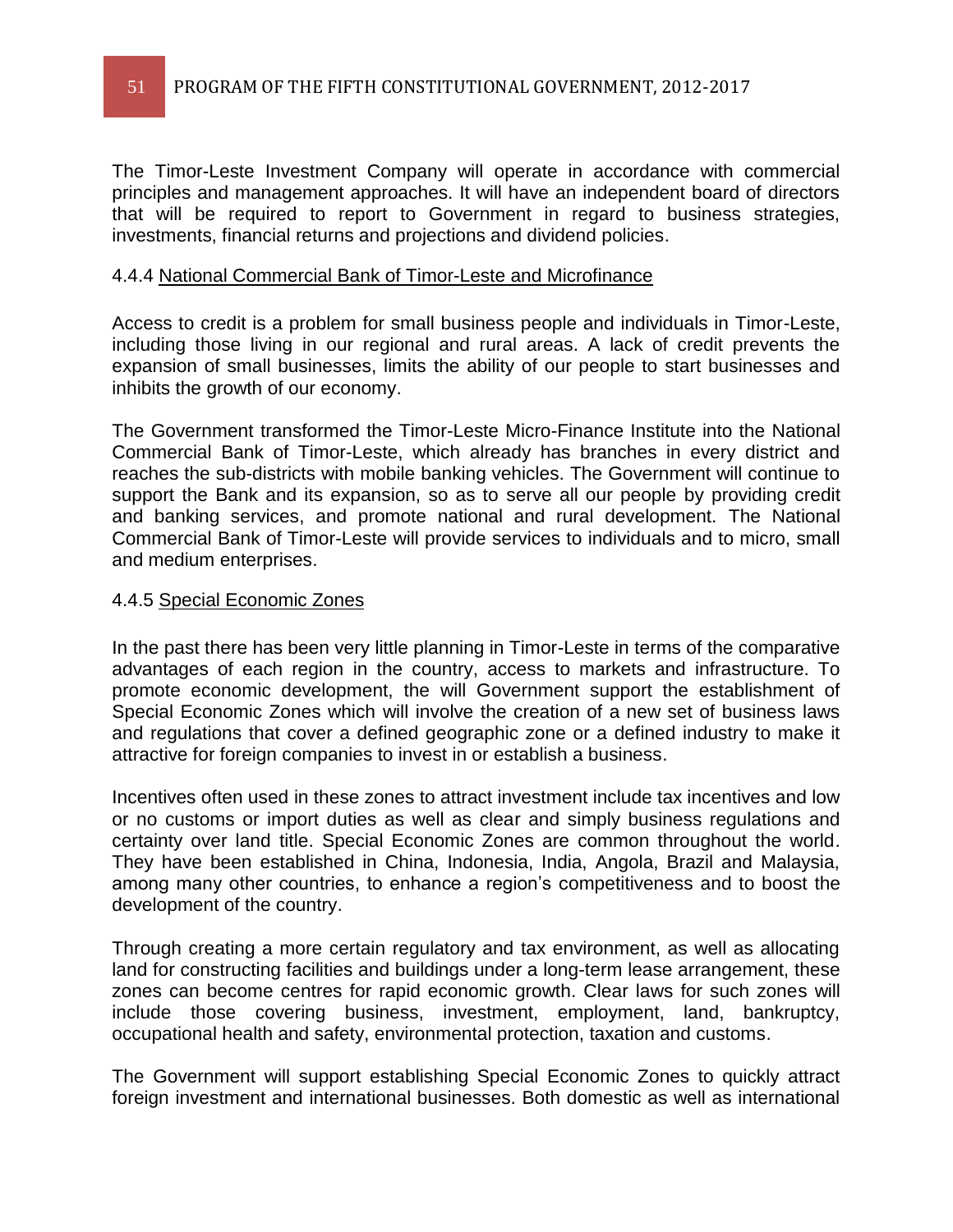business would be encouraged to set up within a zone that would drive domestic development, competitiveness and the national entrepreneurship itself.

The benefits from Special Economic Zones include:

- Promoting industry and service sector development, particularly in targeted sectors
- Creating jobs and generating national income
- Growing export industries
- Creating international business opportunities
- Improving national infrastructure, and
- Trialling the application of new policies or laws as a model for nationwide development and economic reform.

Areas or industries that will be considered for classification as Special Economic Zones include:

- Areas around our airports and sea ports, which could become logistics, trade or manufacturing centres
- Parts of the south coast that could be a Petrochemical Special Economic Zone, and
- The city of Díli, which could become a specific purpose financial free zone to attract the finance industry including banks, insurance companies and professional services firms.

### 4.4.6 Additional support for jobs growth in rural areas

Rural development is a priority concern for the Government as 75 per cent of our population live in rural areas. Nationally, the population is growing at an annual rate of 3.2% and if this rate continues, Timor-Leste's population will double in 17 years. Due to a high birth rate and low life expectancy, 54% of our rural population is under 19 years old. The Government will put policies in place to ensure there will be jobs for young people in rural areas as well as in our growing urban areas and to help deliver food security, generate jobs and alleviate poverty.

The Government's program for rural development is supported by our over arching plan to develop the Timor-Leste economy around three critical industries: agriculture, tourism and petroleum. However it is also supported by a number of specific policy initiatives that aim to drive the growth of the private sector in rural areas.

Widespread and sustainable rural development will not be possible without reliable and ongoing support from other sectors, especially transport and roads, water and sanitation, power, health and education. The rate of progress in rural development will be directly linked to the rate at which the Nation's infrastructure can be rehabilitated and upgraded. In terms of overall rural development in Timor-Leste, the private sector has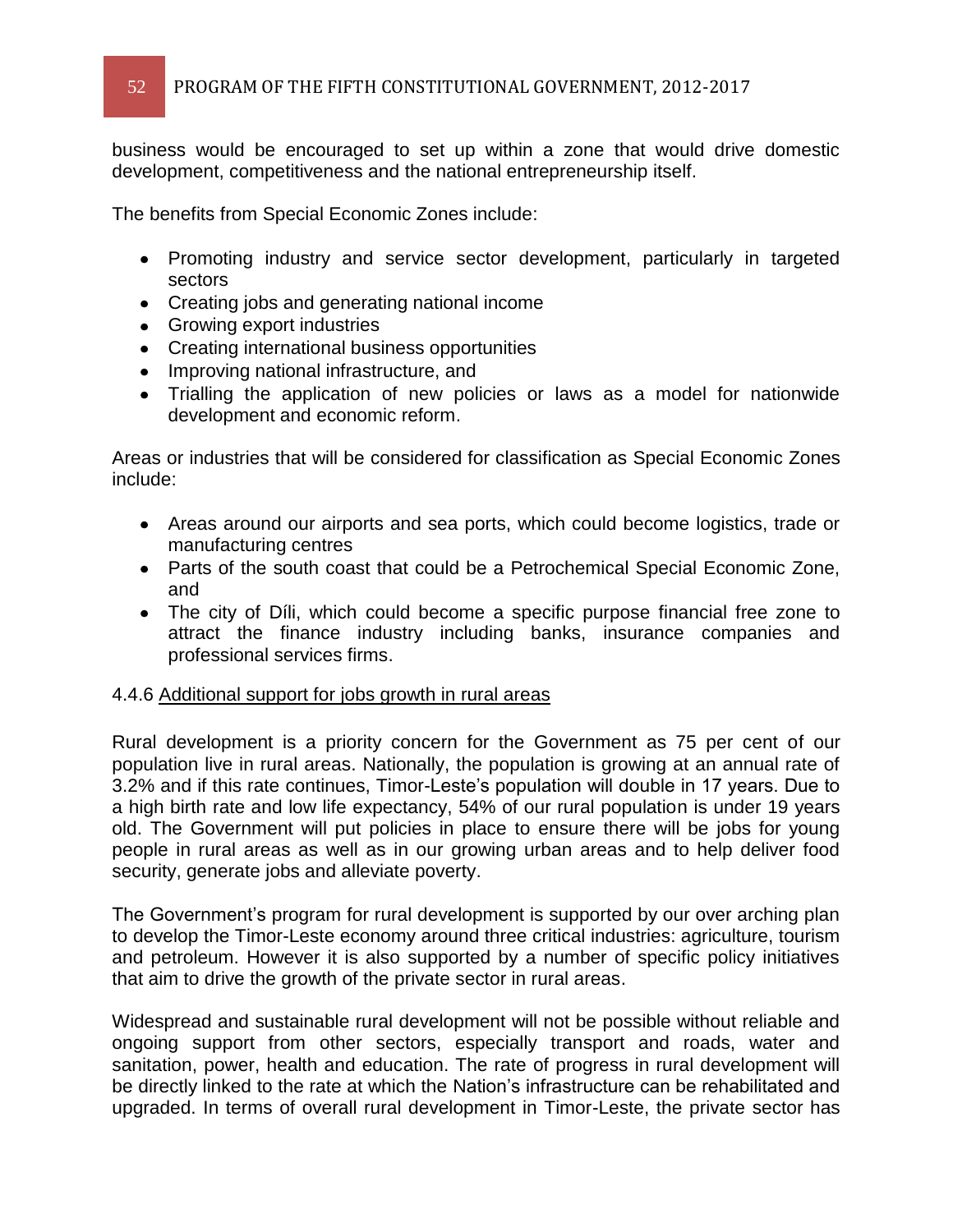the potential to play a critically important role in helping to eradicate extreme poverty. This is why the Government will support the initiatives that provide a viable economic basis for rural development to take place. This will include encouraging diversification into new economic activities as well as improving the efficiency of current activities.

In addition to nationwide reforms to encourage the private sector such as a new investment law and the establishment of a 'one stop shop' for business and the establishment of the Timor-Leste Chamber of Commerce and Industry, the Government will support the following programs to encourage private sector growth in rural areas.

#### 4.4.7 A National Planning Framework

Over the next five years the Government will create the National Planning Agency and develop a National Planning Framework for Timor-Leste to guide the acceleration of sustainable economic growth and equitable development from national level to sucos level, while protecting Timor-Leste's natural environment. The Government will use the National Planning Framework process to ensure that our agriculture sector is developed in a way that minimises damage to the environment, as healthy rivers and catchments, forests and soils are necessary for healthy, productive farms.

Agriculture production zones and conservation zones will be determined according to factors such as land suitability (soils, slope, altitude and aspect), climate (rainfall and temperatures), current land use, the financial viability of production options, supporting policies and the availability of organic or inorganic fertilisers and pesticides. Agriculture production zones will be advisory rather than prescriptive or compulsory. Farmers will be able to decide for themselves what they want to farm, but they will be given access to the best information available about crop and seed varieties most likely to succeed in particular areas.

The National Planning Framework will identify opportunities for development based upon the specific characteristics of certain regions, to reduce gaps in progress between regions and between urban and rural areas and to encourage private sector investment in particular areas. Urban-rural and regional imbalances are inevitable in a fastchanging economy. Good land use and conservation planning will be necessary to address these imbalances and ensure more equitable economic growth and a broader distribution of prosperity across Timor-Leste.

#### 4.4.8 Business Development Centres

Business Development Centres have been established in Baucau, Díli, Maliana, Maubisse, Suai, Lospalos, Ermera, Viqueque and Oecussi by the Institute for Business Support (IADE). These centres provide training in how to identify and start a business, improve a business and expand a business.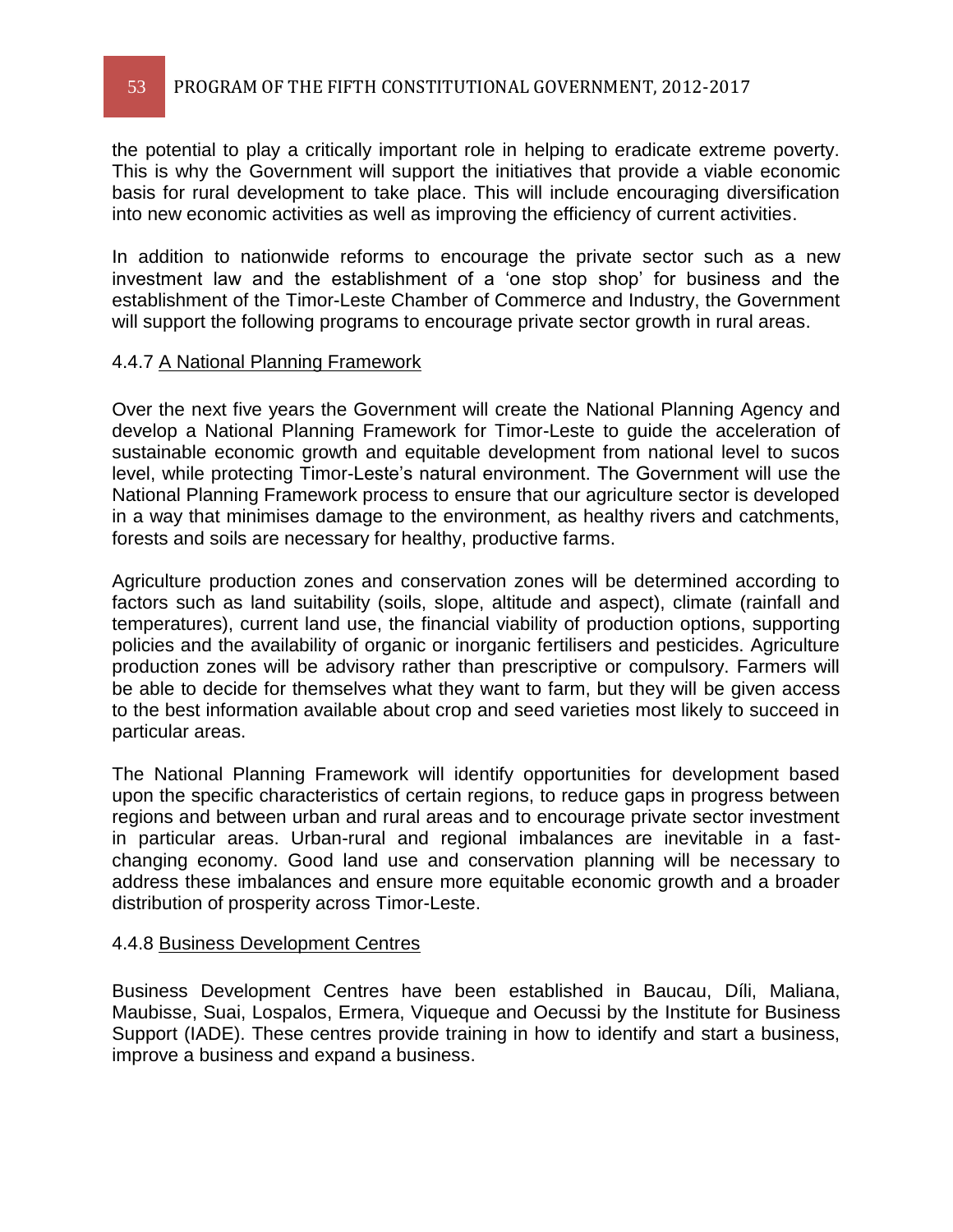### 54 PROGRAM OF THE FIFTH CONSTITUTIONAL GOVERNMENT, 2012-2017

The Government will extend IADE Business Development Centres to all districts and the range of services offered will be expanded to include agribusiness services and others identified through a district needs assessments. Partnerships with professional training centres will be sought to provide relevant technical skills training.

We will start providing training immediately to IADE and Business Development Centre staff and trainers  $-$  training of trainers  $-$  in order to improve their skills and to ensure they provide quality training. A control and monitoring system will also be established for monitoring training outcomes, namely to determine whether trainees are able to use their newly-acquired knowledge to create and manage their own businesses after completing their courses.

The Business Development Centres will also provide a cluster-oriented 'Business Incubator' function where machinery can be hired and paid for on a per unit basis and services accessed, such as transport, storage and marketing.

#### 4.4.9 Decentralisation

The Government's decentralisation policies will also assist the development of the private sector in rural areas. The Government supports local democratic participation by all citizens and will establish more effective, efficient and equitable public service delivery to support the nation's social and economic development. The Government believes that governance should be as close to the people as is possible to provide self determination, dignity and the realisation of our peoples dreams and aspirations.

The Government will introduce a new tier of municipal government. Existing administrative jurisdictions at the sub-district and district levels will be merged to form new consolidated and efficient administrative units with representative assemblies at the present district level. These units will be better placed to deliver appropriate services to local citizens and will have sufficient capacity to perform their functions. We will need to develop and build our administration and management capability to introduce systems, processes and procedures in public management and local democratic governance. There will also be a critical need to develop human resources to effectively operate treasury and financial functions as well as develop, plan and monitor programs and service delivery at this level of government.

During the next five years the Government will be introducing the new level of municipal government, establishing 3-5 municipalities, in accordance with the *Strategic Development Plan*. However, before establishing municipalities it will be necessary to create the "Municipality Installing Committees", after which the Government will carry out reviews in the 13 districts to determine which ones possess the minimum requirements for creating municipalities and establishing electoral processes.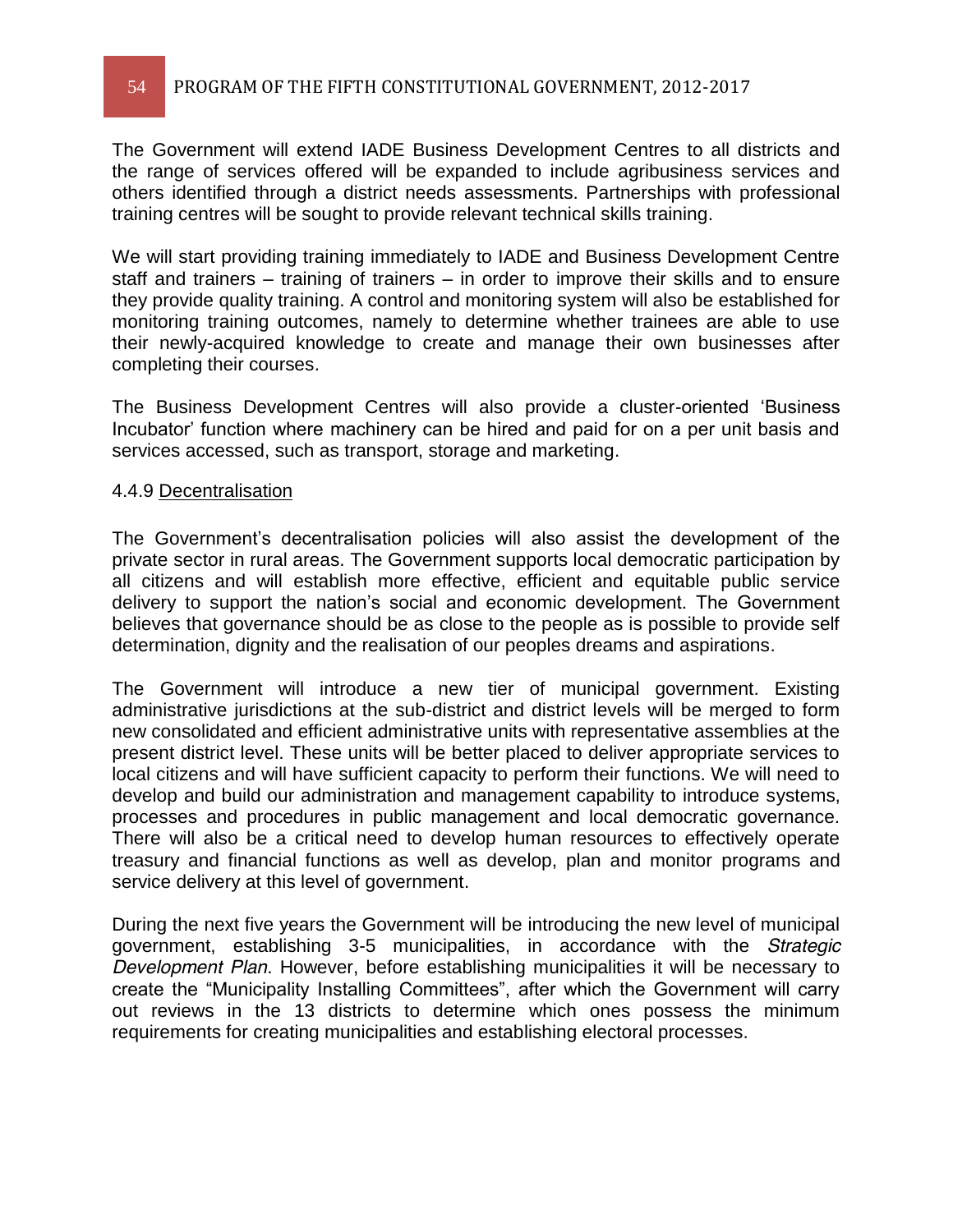### 4.4.10 Millennium Development Goals Suco Program

The Government will continue to support the Millennium Development Goals Suco Program that commenced in 2011. The Program will operate until the end of the mandate, building more than 55,000 houses, the equivalent of 5 houses per village every year, in the most appropriate areas and in accordance with local needs. At the moment there are 2,225 villages across Timor-Leste. The housing will include solar energy, water and sanitation. Local communities will be able to work together and help their most vulnerable neighbours by ensuring they have adequate housing.

### 4.4.11 National Program for Suco Development

A National Program for Suco Development will be implemented to accelerate development in all sucos across Timor-Leste in order to realise the goals of the *Strategic Development Plan 2011-2030*. Village communities will be directly involved in their own development through planning, construction and management of their own infrastructure. This program will provide grants to suco communities to accelerate development of infrastructure facilities, improve access to services and providing additional employment to suco communities.

The initial stage of the program will provide for community investment grants averaging around \$50,000 per suco. It will be an eight year program to strengthen suco communities' skills and access to infrastructure and services. It is envisaged that \$300 million would be invested over the life of the eight-year program with intensive training provided to community members and youth from all districts in participatory planning, civil engineering and financial management to equip them with the skills needed to support communities with implementing the program.

The success of this National Program will require the creation of interministerial technical working groups to support, monitor and evaluate its implementation.

#### 4.4.12 Agribusinesses

The Government will encourage the private sector to provide development services, particularly in the agribusiness area that will be a large feature of rural private sector development. The Government will encourage agribusiness services in the following areas:

- Market research
- Market matching, such as facilitating contract farming agreements
- Developing marketing strategies
- Business appraisal and planning
- Policy and advocacy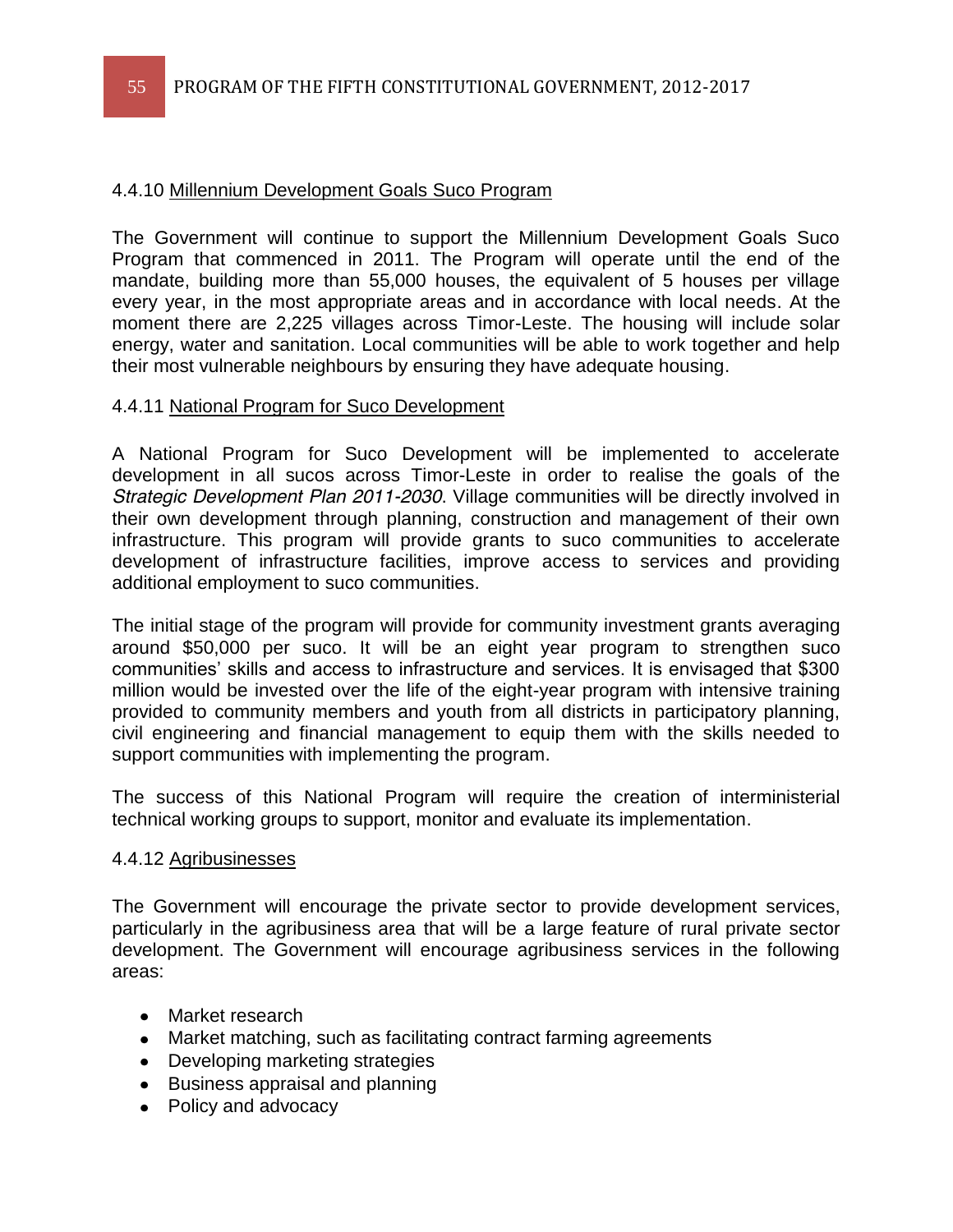- Training and technical assistance
- Technology and product development, and
- Financing mechanisms.

The Government will also assist the private sector to provide basic farm inputs, such as seeds, fertilisers and sprays to farmers, by promoting the emergence of private sector agricultural support services. Private sector provision of training for farmers will be encouraged, with a focus on increasing incomes through agribusiness. With limited coverage by public extension services, farmers will be encouraged to be better educated and be given access to short duration training courses.

The Government will support strategic agriculture extension  $-$  or training  $-$  campaigns. Industry experts will be required to develop extension and training materials to promote specific technologies and techniques or to address specific constraints, such as diseases for specific crops. Extension officers from the public and private sectors, including NGOs, will be trained on the application of these technologies prior to mobilising extension campaigns. Campaigns will be performance driven, have a wide coverage and encourage the emergence of private sector extension providers.

The Government will develop and execute strategic extension campaigns, through Public Private Partnerships, for the following commodities; coffee, vanilla bean, candlenut, coconut oil and bamboo.

### 4.4.13 Cooperative Sector Development Program

The Government will continue to support the formation of cooperatives to encourage private sector growth in rural areas with start-up funding and grants for training, capacity building and cooperative monitoring, as well as other types of support, including in terms of acquiring equipment. The program will continue to be supported as cooperatives are an ideal model for rural communities to undertake private sector activity in a variety of areas ranging from managing bamboo plantations, to chicken farming, fishing and weaving.

Government support will focus on building human resources and institutional capacity, by establishing a Training and Capacity Building Centre for Cooperative Groups, as well as providing in-kind subsidies to eligible cooperatives.

Grants will be available for in-kind equipment or tools that can be used to improve product quality, expand markets, establish market centres and promote products, as well as to improve infrastructure such as rehabilitating buildings to operate as cooperative headquarters.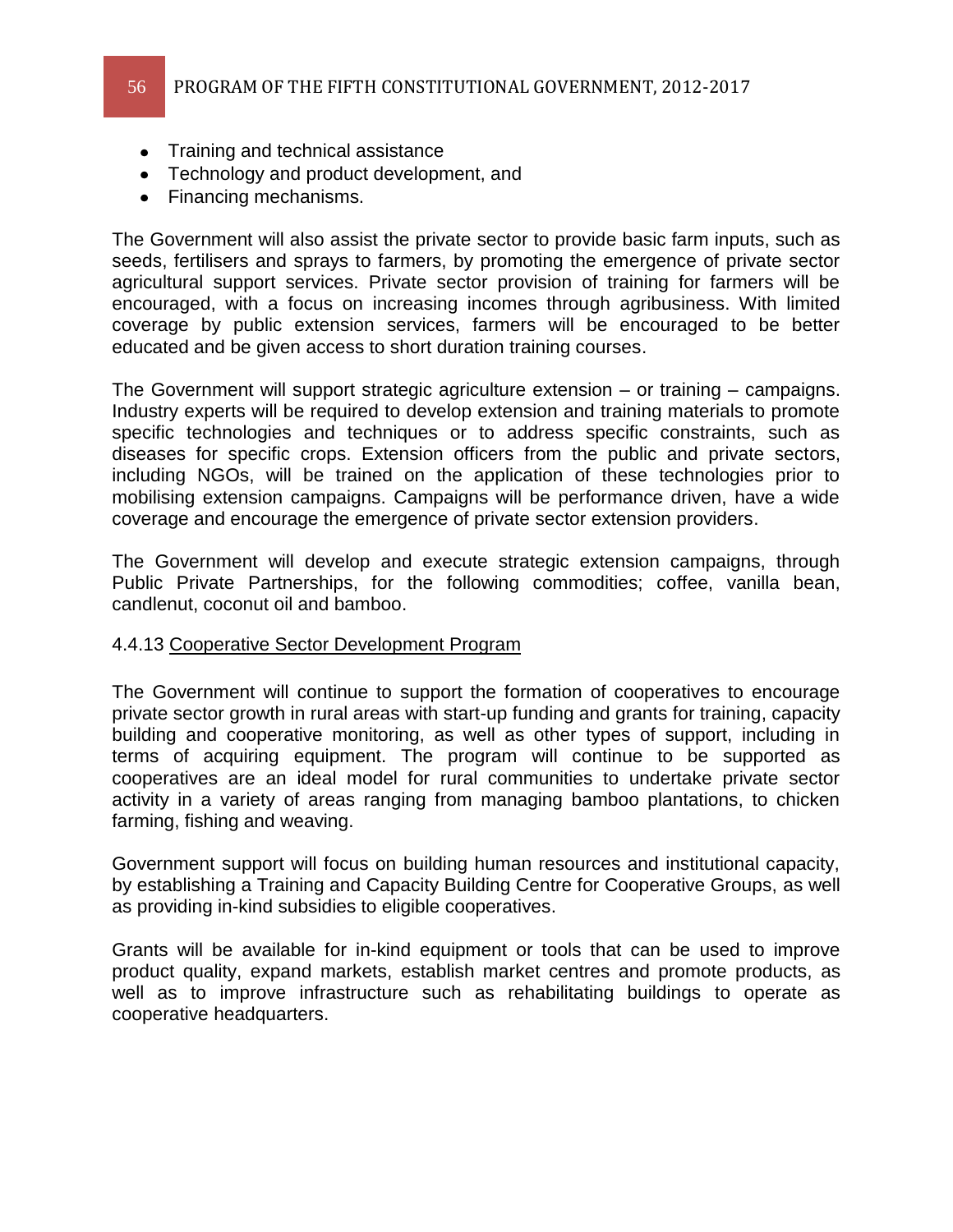### 4.4.14 Land tenure

Reform of the law relating to land tenure is of crucial importance for long-term private sector development of agriculture, particularly for commercial crops such as coffee and other potential agro-industries that need to attract investment.

Timor-Leste faces three types of land-reform challenges: farm land now under customary practices; urban land in need of zoning and clear property rights; and government land that can be used for public and private investment such as tourism or petroleum development.

The Government will seek approval and promulgation of the Land Law to assist in the securing of land title and investment certainty. The Government will implement fair and equitable rules protecting ownership and transfer of land, so as to meet the interests of traditional land owners and to allow for security of investment and certainty.

# **5. Consolidation of the Institutional Framework**

Good governance and a professional, capable and responsive public sector are essential for the delivery of government services. Our public sector will also be the primary driver of economic growth in the medium term and will lay the foundation for our Nation's progress through developing our human resources and managing our infrastructure program. The Government will structure the public service to reflect the realities of the Timorese situation and to best drive the economy and jobs growth.

### **5.1 Economic Policy**

### 5.1.1 National Development Agency

The National Development Agency is responsible for managing, monitoring and administering the *Strategic Development Plan 2011-2030* and large and complex national development projects. The National Development Agency is responsible for evaluating major infrastructure proposals and for monitoring and reporting on their execution. The NDA is also responsible for ensuring whole of government coordination, national planning and evidence-based policy development, and for monitoring and evaluating major government projects and programs.

The National Development Agency will continue to report to the Prime Minister and implement Government policy. It will be a critical body in the development of Timor-Leste and the creation of jobs for our people. As the National Development Agency develops its capacity, expertise and human resources, it will transition into the Economic Policy and Investment Agency.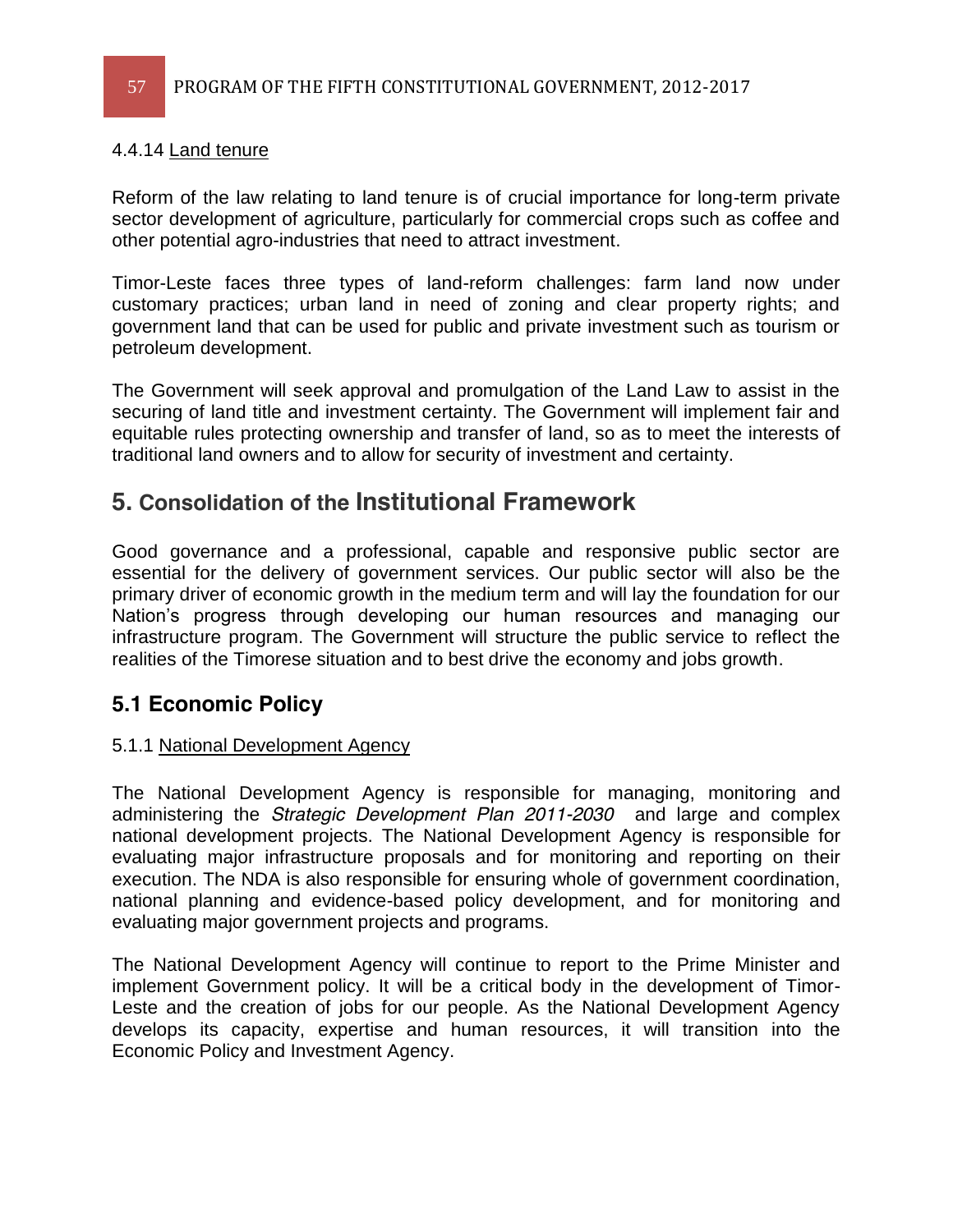### 5.1.2 Economic Policy and Investment Agency

As the National Development Agency develops, it will transition to the Economic Policy and Investment Agency. The Economic Policy and Investment Agency will build on the role of the National Development Agency and undertake a national planning function. This function will include:

- Planning, design and monitoring of strategic government programs and projects that promote growth, poverty reduction and job creation
- Ensuring broad based investment and job creation at national, district and subdistrict levels, and
- Oversight of line ministries and monitoring the delivery of key programs

These functions will include economic planning and policy development to design approaches and initiatives that will drive Timor-Leste's development, economic growth, job creation and industry diversification. As the capacity of line ministries to deliver major projects increases, these ministries will take over substantive responsibility for project execution with the Economic Policy and Investment Agency undertaking monitoring and whole of government coordination functions.

The Economic Policy and Investment Agency will be advised by a Consultative Council that includes representatives of civil society, religious institutions, non-government organisations and youth and women's groups. The Economic Policy and Investment Agency will actively engage the Timorese community and undertake its functions with high levels of accountability and transparency.

The Economic Policy and Investment Agency will have the ability to commission independent research and advice on a range of economic, social and environmental issues affecting Timor-Leste and focused on ways to achieve a more productive economy  $-$  the key to higher living standards. This advice will be used to help the Government make policies that are informed by the realities of the Timorese situation, broad public consultation and the best international research.

#### 5.1.3 Macroeconomic stability

The Government will further develop and improve its medium term macroeconomic framework in order to help quantify the fiscal resource envelope from 2012 to 2017. In particular, a policy on the extent of withdrawal of funds from the Petroleum Fund will be developed. This will set limits to the investments needed to support the *Strategic Development Plan 2011-2030* and encourage job creation in the economy and at the same time ensure that other key indicators such as the value of the petroleum fund and inflation are kept at prudent levels.

A multi agency technical working group on the macro-economy will be established to ensure that the views of a range of stakeholders are included in the development of the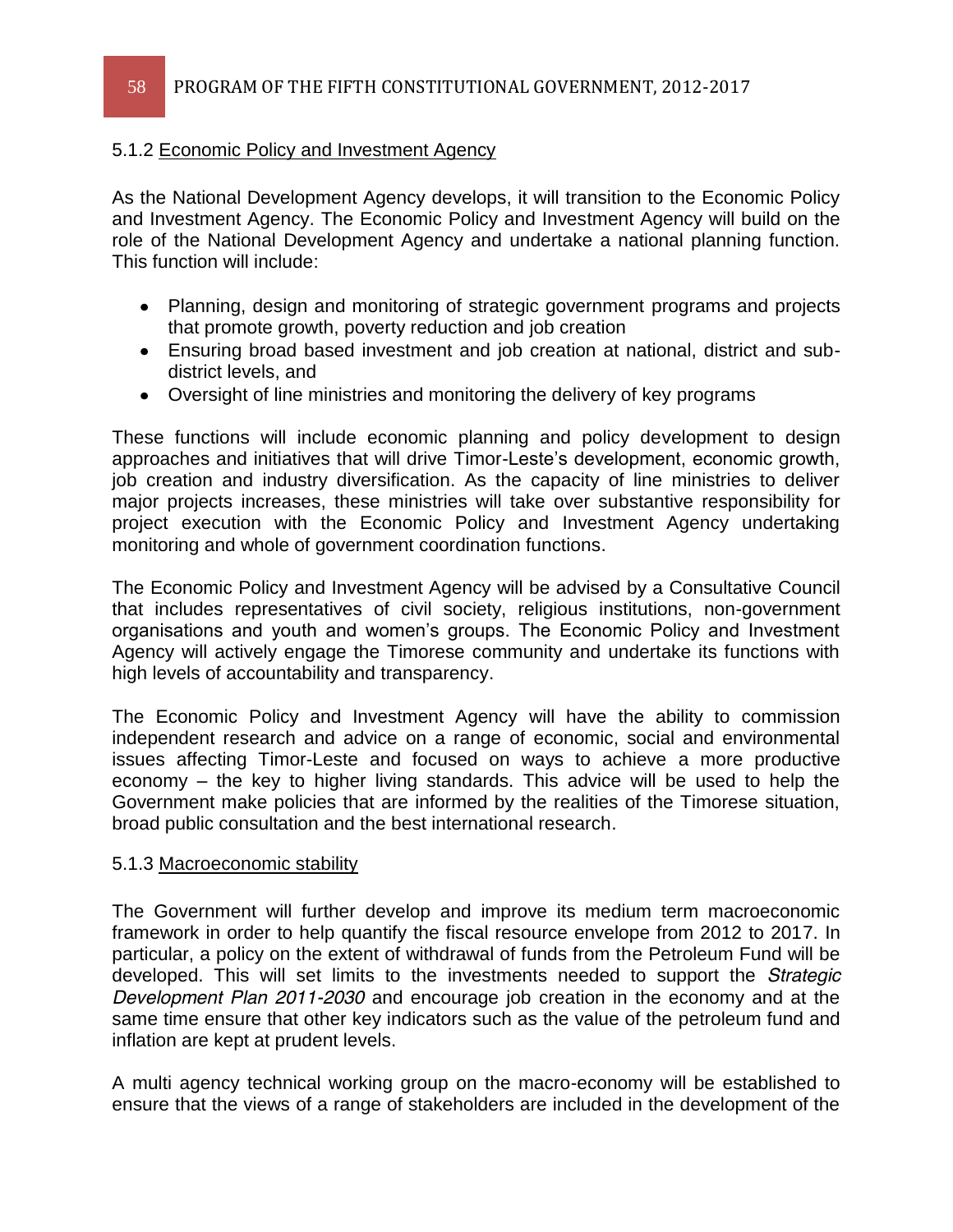59 PROGRAM OF THE FIFTH CONSTITUTIONAL GOVERNMENT, 2012-2017

macroeconomic framework. The Government will also strengthen the debt management capability within the Ministry of Finance to improve the macroeconomic framework and ensure that any Government borrowing is for productive purposes that will have a net benefit for the people of Timor.

### 5.1.4 Review of the tax base

As the economy develops, the *Strategic Development Plan 2011-2030* anticipates that the tax base will move away from relying on customs and trade and towards taxes on income and capital gains. The Government will therefore undertake a comprehensive reform of the taxation regime in order to widen the tax base and increase State revenue.

At the same time the Government understands the need to attract investment through a competitive tax regime and free economic zones to attract private business. Hence, increased domestic revenue will have to come from broadening the tax base, closing loop holes and strengthening the administration of tax collection.

The Government will consider a range of possible fiscal changes including the possibility of introducing a Value Added Tax but any decision will be taken following extensive consultation with our people, business leaders and other stakeholders to make sure that any changes work for the benefit our people.

Increased revenues will also come from managing autonomous agencies on a commercial basis so that profits are available to fund government initiatives. Using the profits of these organisations to provide essential revenues to support the program of Government will also mean that the Government provides greater financial oversight of these organisations.

### 5.1.5 Improving the ability of the National Budget to deliver services

The Government will link the Annual Action Plans more explicitly to the budget and develop financial reporting tools enabling the people to see exactly how their money is spent and the Government to have a better control over its operational spending.

The Government will also ensure that line Ministries are able to provide better services to the people by strengthening the corporate planning and budget execution process across Government. This will be done by training as well as by strengthening the ability of line Ministries in the use of Government financial management software.

The Government will also use these systems to improve the efficiency of Government expenses by introducing period offers for whole of Government procurements for items such as cars and computers to ensure better value for money and a standardisation of quality.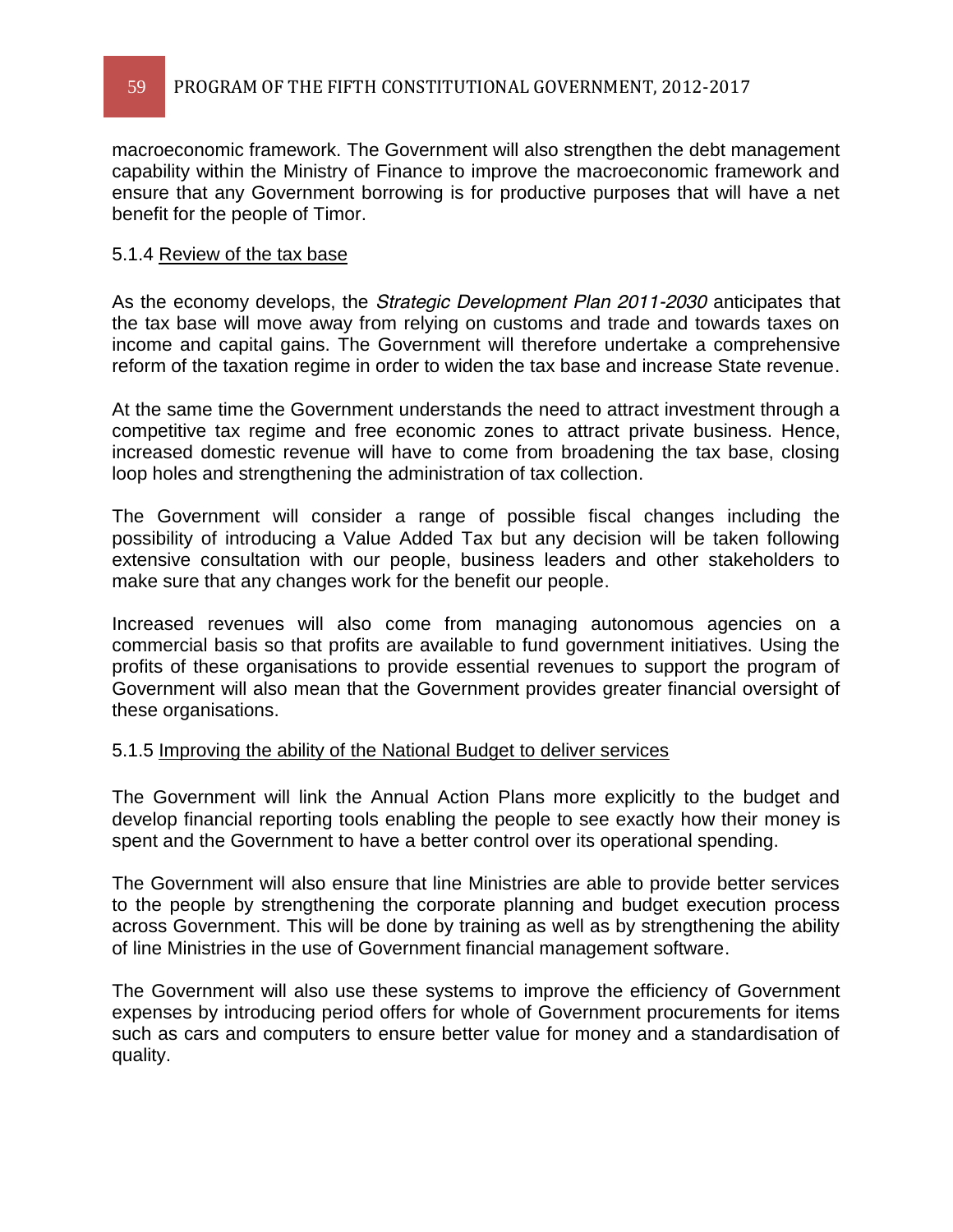### 60 PROGRAM OF THE FIFTH CONSTITUTIONAL GOVERNMENT, 2012-2017

The Government will continue to improve the quality, accuracy, timeliness and usefulness of Government financial information by making sure all Government agencies are using these systems effectively and also continuing the process of reform of financial management software.

### 5.1.6 Transfer more funds directly to the districts and sucos

The Government will work to enhance its information systems infrastructure particularly to line Ministries and agencies in the districts. This will not only allow for better information and decision making in the rural areas but will also allow for the greater and more efficient disbursement of funds directly to agencies at the district and *suco* level.

The Government will also work with the banking sector and expand its Treasury functions to the districts to allow for more direct transfers of funds at the district and *suco* level. This will not only get funds directly to the places where they are needed most but will also help support the effort to stimulate the provision of credit in the more remote parts of our country.

### 5.1.7 Strengthen systems of accountability

The Government will strengthen the systems of accountability to our people by strengthening the monitoring and evaluation capabilities within key central agencies such as the Office of the Prime Minister and the Ministry of Finance. Detailed analysis such as public expenditure reviews will be done on a sector basis and regularly. These reports will be made public and will compliment on-going initiatives such as the citizen's guide to the National Budget.

Internal audit will also be strengthened across Government starting with the Budgets with larger budgets, to make sure government officials are following correct practices and managing the people's money properly.

### 5.1.8 Produce accurate and timely financial information for all stakeholders

The Government will continue to improve the quality, timeliness, accuracy and availability of statistical data for our people. We will continue to develop and entrench the use of technologies such as the Transparency Portals and compliment this by greater use of other media in order to make sure the information reaches all of our people. The Government will update the Transparency Portals on a regular basis, by way of the current electronic financial system (GRP - Government Resource Planning System), and to provide real time information where possible.

We will have more frequent household income and expenditure surveys in order to strengthen our understanding of the economy and also to provide information for other key analytical work such as poverty analysis. We will also continue the program of regular long term surveys such as the 2015 census.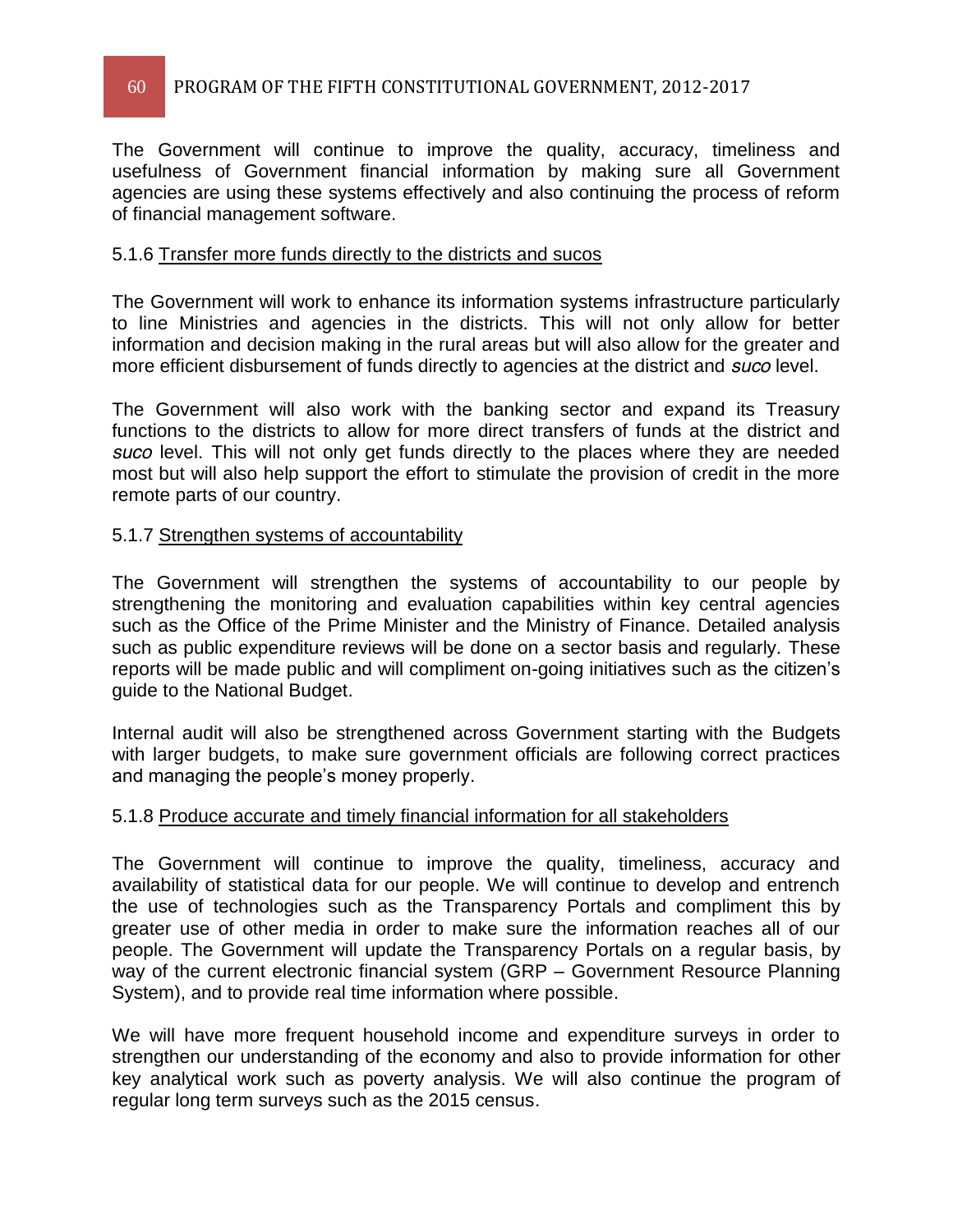Eventually, much of the statistical work will be carried out by an independent authority for the collation and distribution of national statistics.

### **5.2 Good Governance in the Public Sector**

The civil service requires a sustained long term reform program to improve its capability to undertake its functions. Reform in areas such as management and leadership, systems and procedures, administration, accounting and finance, budget execution and procurement, knowledge and document management, and strategic planning is needed.

Good governance in the civil service is also of central importance. It ensures trust and public confidence in government and in our democratic institutions. Transparency and independent accountability are not obstacles to effective governing; rather, they ensure that we are governed well and that the interests of our people are served. Good governance also helps to prevent corruption. The key principles of good governance are transparency, accountability, integrity and leadership.

These principles drive good performance through promoting risk management, accountability for results, mechanisms for citizens to make complaints that can help to identify and address problem areas, and the proper use of public money. Transparency is the best protection against unethical behaviour and is the best way to achieve an ethical civil service culture and promote personal accountability.

Significant governance initiatives that have already been implemented include the following landmark reforms:

- **Establishment of the Civil Service Commission**
- Establishment of the Anti-Corruption Commission
- Increased powers of the Office of the Inspector-General to enable it to act independently in the inspection and audit of government ministries and agencies, and
- Establishment of a Chamber of Accounts.

These reforms are progressing in order to build a culture of accountability and openness in our civil service and create important civil institutions that are independent of executive government. The Government will continue to support these reforms. In particular, it will support the Anti-Corruption Commission being provided with all the resources and funds that it requires to undertake its important mandate. The Anti-Corruption Commission has been methodically building its capacity and has proved itself to be a central and critical institution in the fight against corruption. The Government will continue to give this institution its full and committed support.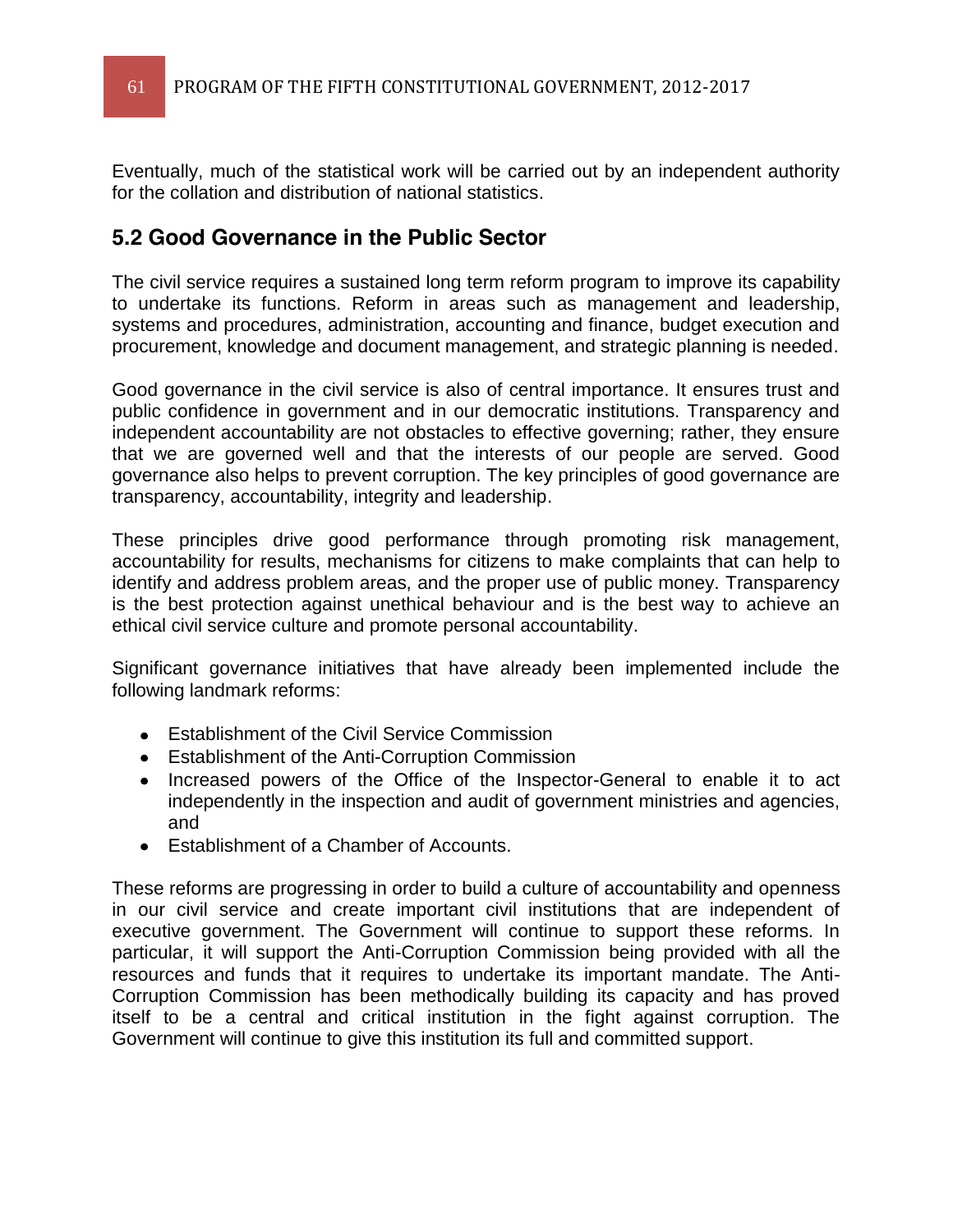While there has already been significant progress made in public sector and good governance reform, a new phase of reform is necessary to build a public sector able to meet the challenges ahead.

The Government will embark on a reform program that focuses on:

- Providing certainty amongst all civil servants regarding their functions, job descriptions, duties and responsibilities
- Increasing the education levels, skills and capacity of public sector workers
- Instituting improved performance management
- Improving information technology to support service delivery
- Ensuring adequate knowledge and document management
- Improving knowledge of and adherence to civil service values including professionalism, responsiveness and impartiality, and
- Developing a public sector organisational structure that is best suited to deliver the best possible results.

The Civil Service Commission will continue to be tasked with the role of implementing a long-term program to ensure that our civil service:

- Adheres to its values and code of ethics
- Makes employment decisions based on merit and equity
- Is professional, honest and responsive to the government of the day
- Is politically impartial, and
- Has a strong service delivery focus.

This will be the role of the Civil Service Commission, in addition to tasks related to discipline and misconduct and the implementation of a grievance system.

The accountability of civil servants will be further improved through regular evaluation of actual performance against work plans. These performance reviews will focus on the achievement of outcomes and results. The performance management framework to support this will be developed and driven by the Civil Service Commission working with ministries and civil servants.

We need to build a capable public service that can deliver the services our people deserve and need. It is also a priority to develop a civil service that operates without reliance on international technical assistance.

The Government will develop and implement an intensive civil service human resource development program that is linked to our strategic and workforce development objectives. This will involve the delivery of systematic, targeted and job-relevant training and professional development approaches.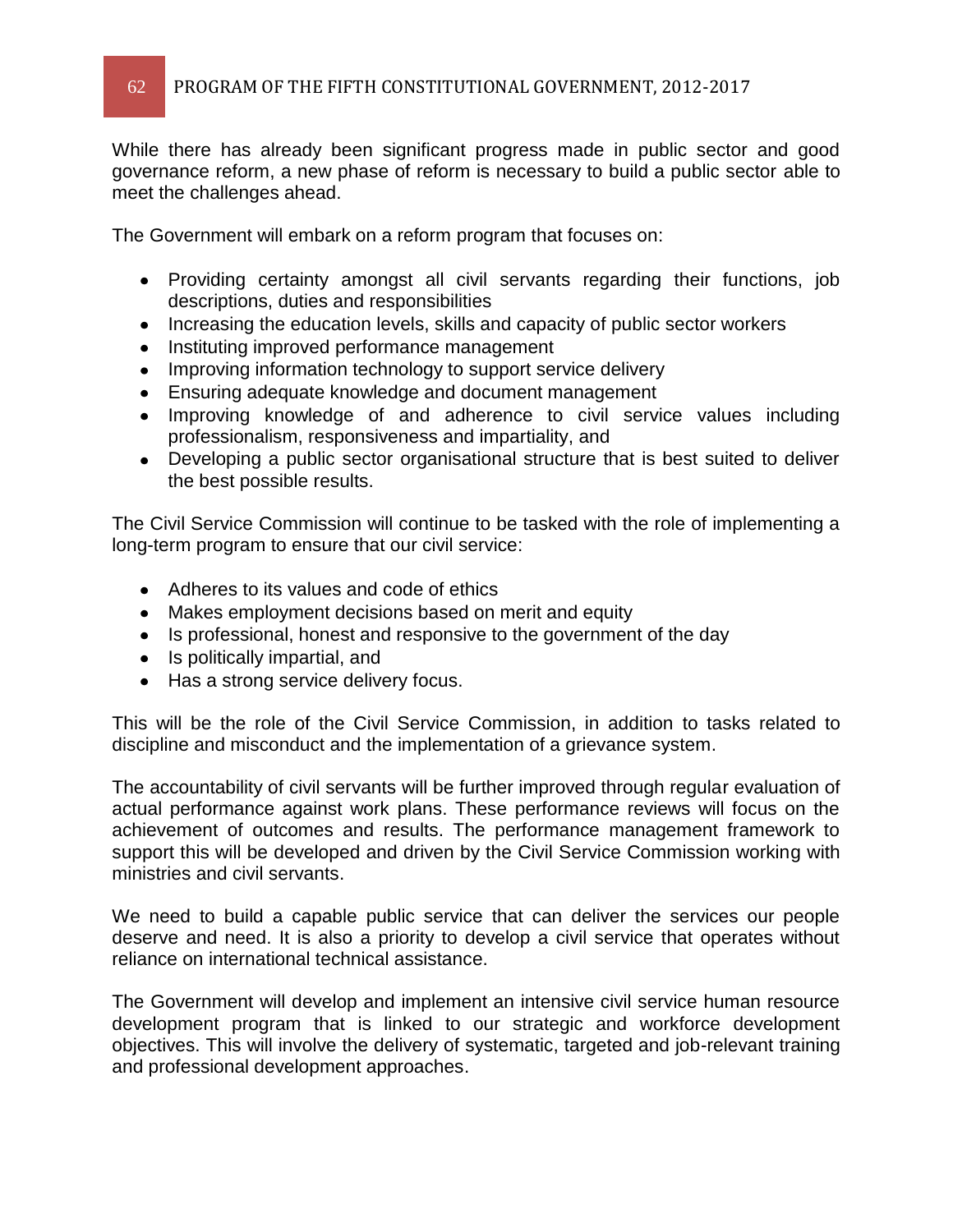The Human Capital Fund will provide funding support to build the human resources we need for effective, accountable government in the years ahead. The Fund will cover the costs of training and professional development for our civil servants, including overseas scholarships and short-term travelling fellowships.

The Government will build on Timor-Leste's foundation of good governance with the following three key reforms.

### 5.2.1 Whistle blower protection legislation

Whistle blowers' are civil servants or other officials who bravely raise acts of corruption, fraud and illegality they see in their workplaces with authorities. This could include gross misconduct, corruption, maladministration, fraud or significant dangers to public health or safety. To protect whistle blowers from reprisals and harassment, the Government will implement the legislation approved by the National Parliament to provide whistle blowers with protection from harassment and civil and criminal liability for making a disclosure in the public interest. This legislation will also make it a criminal offense to take reprisal action against a civil servant who has made a disclosure. This legislation will protect whistle blowers who make a disclosure about government misconduct.

### 5.2.2 Code of Conduct for Members of the Government

A Code of Conduct for Members of the Government will be developed and made operative. This code will provide strict rules and duties in regard to issues such as conflicts of interest and commercial activity, as well as the provision of information on the staffing and costs of ministerial offices. It will require all gifts above a certain value to be registered on a State gifts register.

### 5.2.3 Freedom of Information law

Transparency and government openness imply that citizens have the right to access information about them held in government files. While the State in Timor-Leste has to first strengthen its information and file management processes and networked computer storage systems, the medium term goal is to promote freedom of information.

During the term of the Fifth Constitutional Government legislation will be introduced to the National Parliament to provide a right of citizens to access information held by the government that impacts upon them, as long as it is not against the public interest. While international best practice provides exceptions for information that impacts upon national security, commercial confidentiality, individual privacy and the confidentiality of Council of Ministers discussions, the legislation will provide a broad right of all Timorese citizens to access government documents that impact upon them.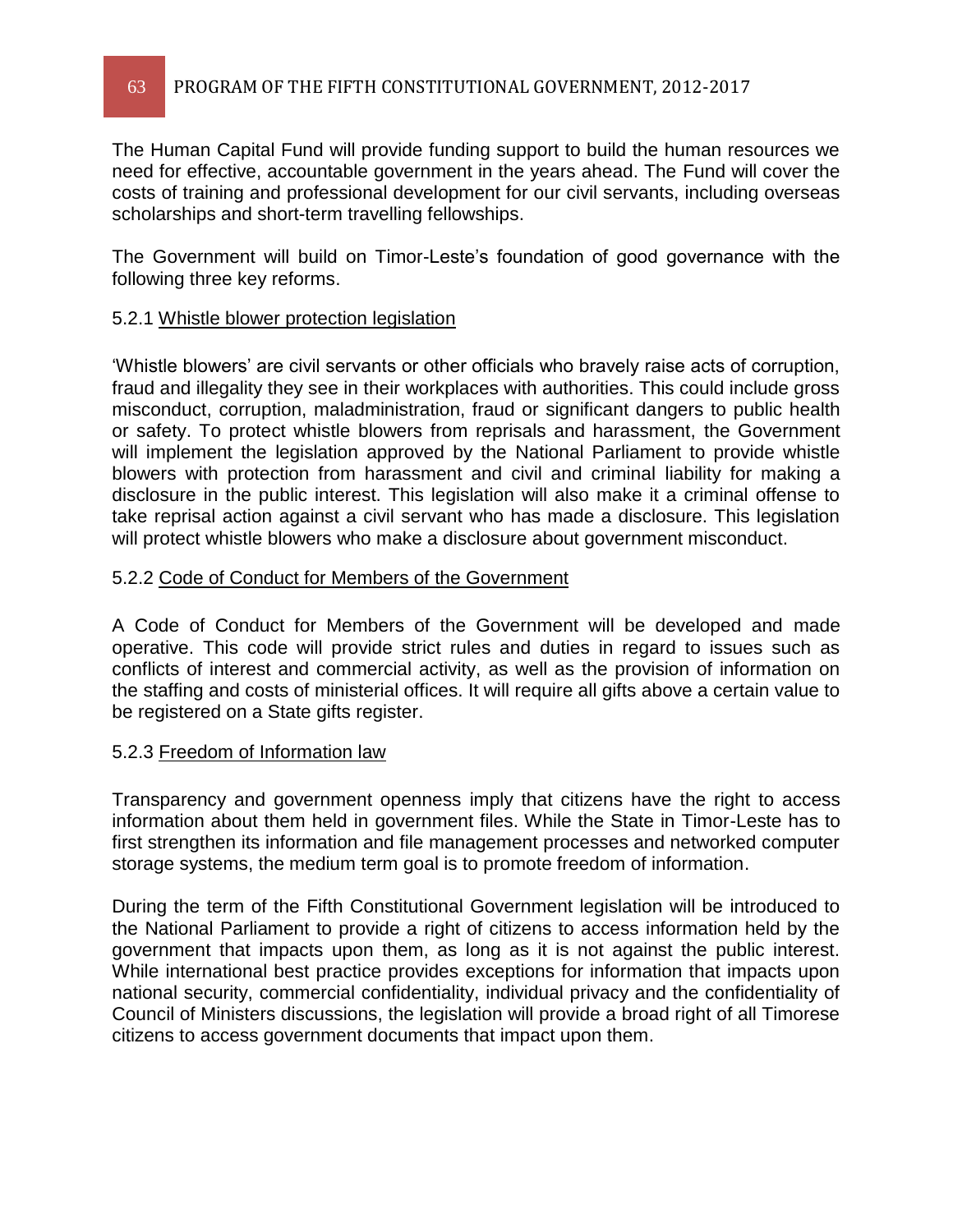### 5.2.4 E-Government

During the last few years it has become increasingly important for Governments around the world to communicate with their citizens using the Internet. The Internet is also often the first place people outside Timor-Leste go to find out information about our Nation.

The Government will therefore continue to develop information about Timor-Leste and Government activates available on-line and increase the services available to Timorese citizens on-line through a new "e-government" initiative.

We will build on the current government website to link all government Ministries and agencies on a digital platform providing an interface between citizens and the government. Currently, each line ministry and agency has their own websites, which are not appropriately linked together, and each have a different design, user interface and limited effectiveness. The new, consolidated whole-of-government online portal will be a whole of government approach to allow citizens, visitors and investors access to information.

The new system will also expedite the delivery of government services by allowing easy access to government services that can be provided over the Internet such as drivers license renewals, business registration applications, grant applications, visa forms and information, bookings for major events and conferences, paying for electricity and other services, making building approval applications and civil service grievance complaints as well as on-line contact with members of government. The new web platform will be the portal for people to access whole of government information and to have an interactive experience with government Ministries and agencies.

### **5.3 Peace, Stability and International Relations**

The people of Timor-Leste fought against foreign occupation for 24 years without external support to achieve the Restoration of Independence. The impact of this struggle created unique challenges for the consolidation of our internal security after independence. The goal of the Government will be to continue to ensure our people the freedom of living in a stable and secure Nation that recognises the rule of law and provides justice and security to vulnerable members of our society.

The Government will continue its efforts in the development of transparent, accountable and competent institutions across our security sector. We will also use foreign relations to guarantee the security of our people and to enhance economic development with our many neighbours and friends around the world.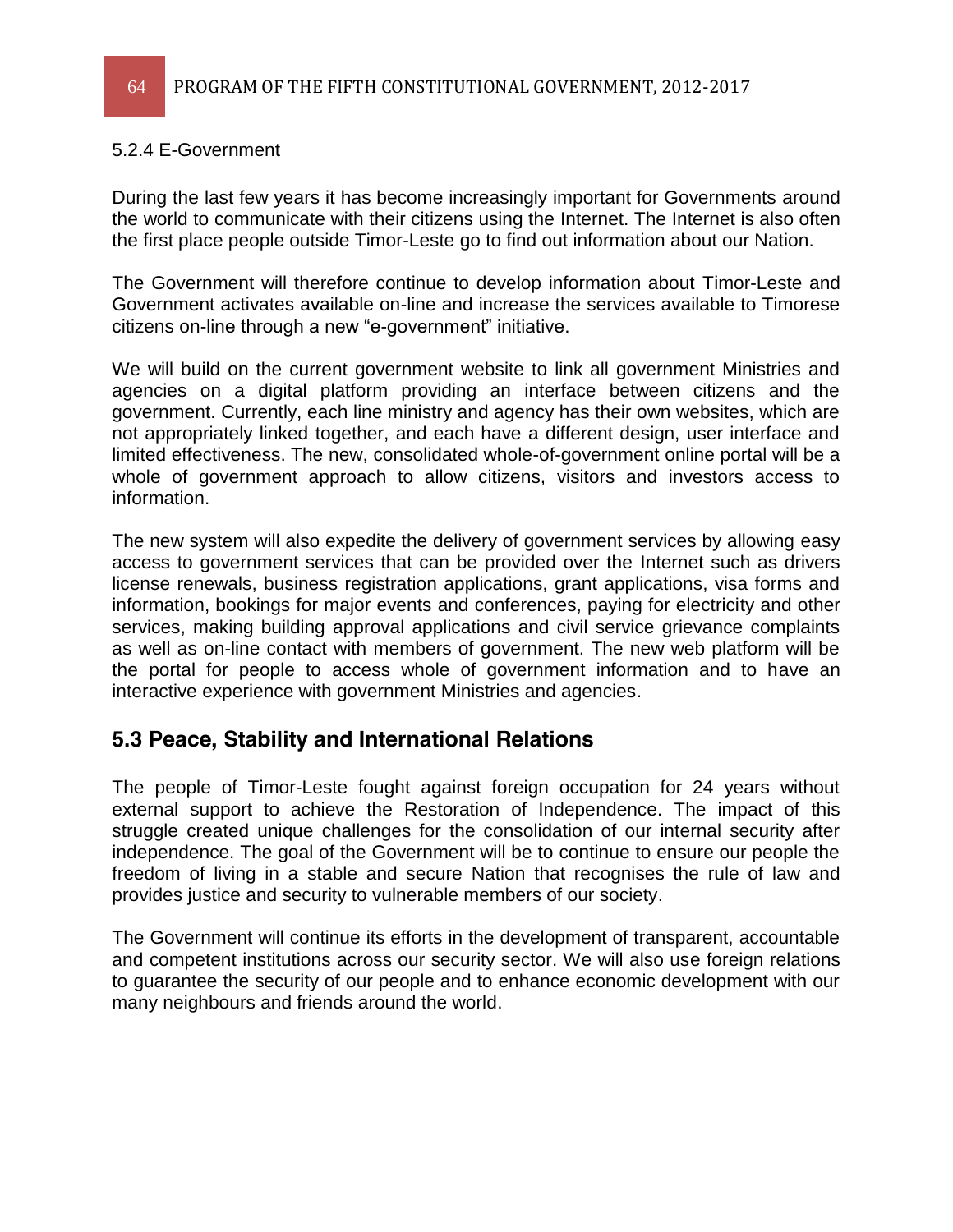### 5.3.1 Defence

The Government will ensure that F-FDTL has the capacity to defend our Nation while supporting our internal security and contributing to efforts to tackle threats to regional and global peace and stability.

The Government will continue to assess, monitor and address transnational threats such as organised crime, drug trafficking, terrorism, environmental degradation, climate change and natural disasters because they may threaten the lives of our people. Within the next five years we will operate the military as a conventional professional defence force under democratic control. We will restructure and reorganise the F-FDTL to make sure it has the human resources capabilities for a high level of operational readiness for a broad range of missions.

We will establish a Defence Human Resources Management System to develop our soldiers with a focus on addressing the areas of leadership, motivation, performance, cohesion, and decision making. The Government will also expand the level of coordination and cooperation between the F-FDTL and the PNTL to clearly define the roles and responsibilities of each.

The Government will strengthen the National Defence Institute so that it can carry out its tasks in full.

The Government vows to support veterans to retire with dignity and to enable women to have an increasingly greater role in national defence. The Government will also build the capacity of the F-FDTL Engineering Corps to be able to have an active participation in national development. We will strive to deploy F-FDTL into United Nations peace keeping operations and we will enhance our Command, Control, Communications, Computers and Intelligence (C41) systems capability by 2015. We will also look to expanding our participation in regional and international military exercises.

### 5.3.2 Security

The Government will implement a comprehensive and long-term strategic plan to make sure the security sector can undertake its role of ensuring peace, safety and stability to our People.

In the area of internal security we will be basing our work on the *Strategic Development Plan 2011-30*. During this mandate the Government will focus its efforts in *Strengthening and Consolidating Security Bases* by acting in two different pillars: the continuation of the *Reform and Development of Security Institutions* and the consolidation of *Public Order and Safety*.

As such, during the next five years we will continue to strive to perfect the effective operational capacity in terms of preventing and investigating crime, as well as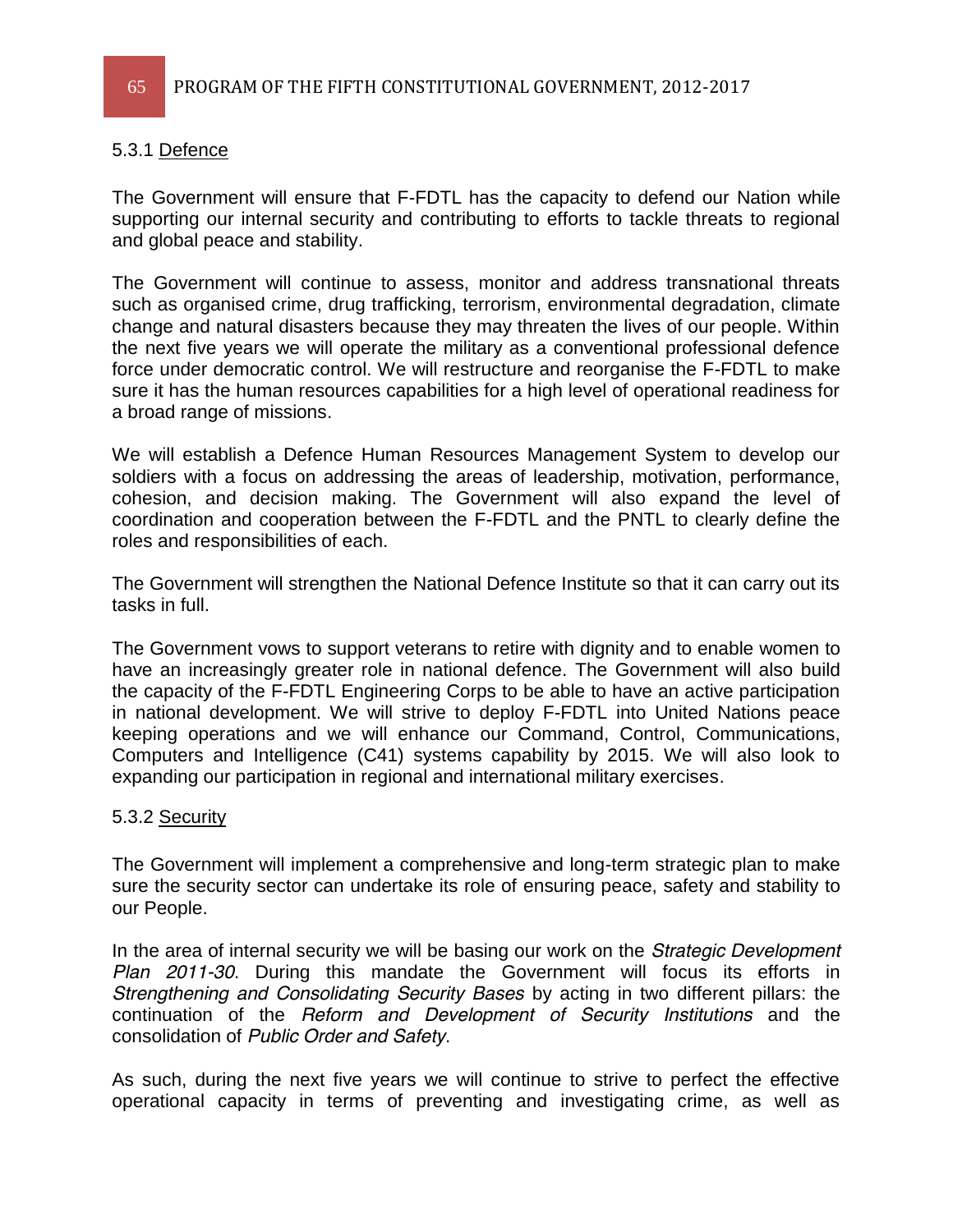### 66 PROGRAM OF THE FIFTH CONSTITUTIONAL GOVERNMENT, 2012-2017

consolidating public safety and border control. We will also continue to encourage the community policing model and we will maintain public stability and safety as key responsibilities of the PNTL.

The Government will establish a human resource plan and a plan to professionalize security institutions, quiding recruitment in training so as to meet current and future needs.

During the next five years we will establish a clear career regime for the PNTL, which will allow the absorption of new resources that are apt to this institution. This in turn will allow the PNTL to release less apt members or members who have already attained the retirement age. The Government will not tolerate the existence in the PNTL of members affiliated with Martial Arts groups or those with activities connected to political parties.

In the next five years we will establish and build a National Operations Centre and will focus on road safety. We will develop this centre's human resources in order to meet the growing challenges that Timor-Leste faces in this area.

The Government will also complete its program of supporting the equipment and professional needs of Civil Protection, namely fire-fighters, in view of expanding them to the Districts.

We will also strengthen the National Directorate for Prevention of Community Conflict in order to consolidate trust and law and order in our communities.

#### 5.3.3 Justice

The Government will continue to strengthen the justice sector in order to consolidate stability, peace and the rule of law.

After initial efforts to overcome weaknesses within the justice system, the Government will continue developing the sector to fulfil its constitutional aims and values and bring justice services closer to our citizens.

The Government will continue to strive to ensure recognition of the supremacy of the law and the Constitution, thus contributing to the construction of a society that is freer, fairer and more equal. Consequently the Government will continue to be committed to strengthening the independence of the magistrates, the autonomy of the Public Prosecution and the professionalism of the legal profession. The Government will create conditions to enable citizens to exert their rights, freedoms and guarantees in full, particularly by ensuring that citizens have access to law and to the courts.

In terms of legislation, the Government will seek to use simple language so as to continue to promote dialogue with the civil society and to enable public consultation during lawmaking. The Government will focus on capacity building and specialisation of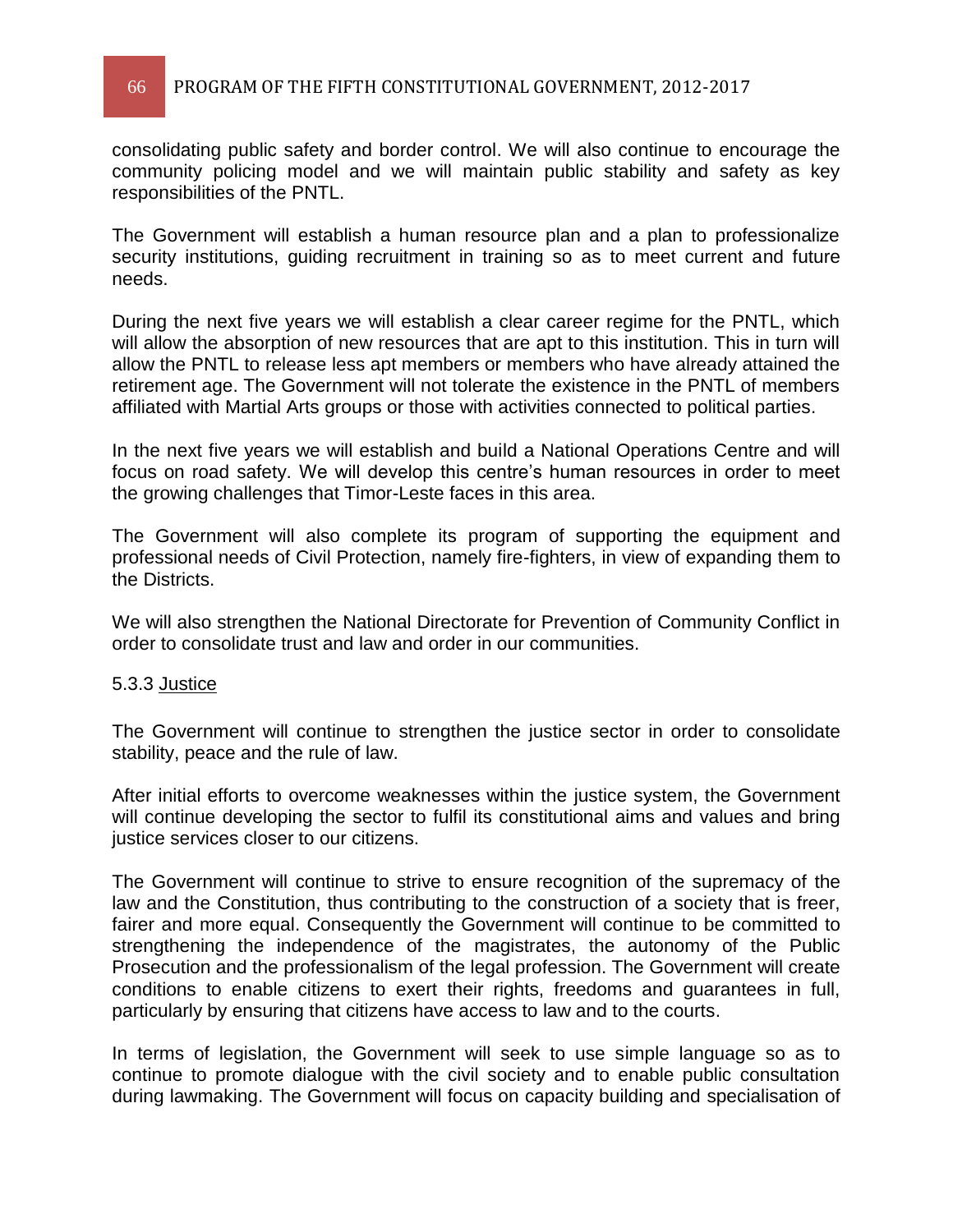national staff to reduce the dependence on international advisors and to promote the gradual replacement of international advisors with nationals.

The Government will focus on making justice services available in the districts. Justice institutions will deploy additional magistrates, prosecutors and public defenders throughout the territory. The Government will make available public notary and registry services and services to promote and socialise rights and laws. The Government will regulate and promote alternative means for solving litigations, such as mediation, refereeing or conciliation, particularly in matters concerning labour, family or land disputes.

The Government will continue to play the important role of ensuring the rights of children and minors. The Government will make sure that public authorities consider the interests of children as a key concern.

The Government will promote the creation of a youth justice system by adopting an education model in which the application of measures is determined by the need to educate children in the law and to promote their wellbeing, thus contributing to peace and order in society.

The Government will ensure the proper mechanisms for achieving a humane prison system that is fair, safe and directed to social reinsertion, favouring measures other than imprisonment for young adults.

The Government will continue to promote legal security and criminal justice by providing technical and human capacity building in the areas of criminal investigation, legal medicine and other forensic sciences. We will continue strengthening investigation capability and techniques, strategies and planning, collection and analysis of evidence, and techniques to investigate more complex crimes, such as organized crime, corruption, and money laundering, as well as domestic and sexual crimes.

The Government will also continue its interest in strengthening the democratic control and transparency of the Chamber of Accounts.

The Government will continue to give particular attention to the process to regularize land property, promoting the registration of private property tiles and ensuring efficient mechanisms to manage public and private assets under the responsibility of the State.

The system of justice is a pillar of the Rule of Law and one of the key sovereignty functions of the State. As such, the Government, through the Ministry of Justice, will continue its promotion of a society that is based on democratic, ethical and just principles and values.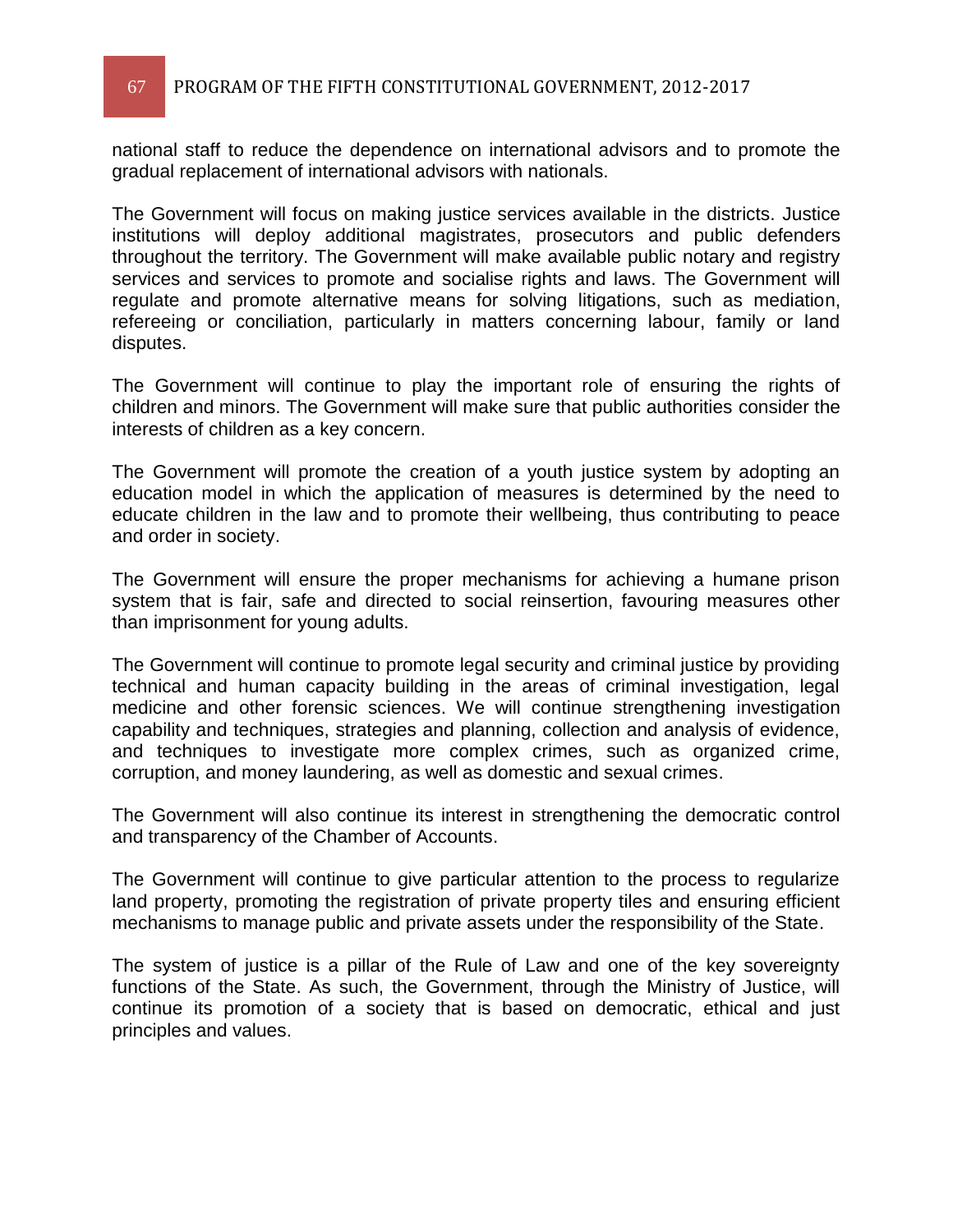### 5.3.4 Foreign Affairs

Timor-Leste has a highly strategic geographic location and our natural resources wealth and our security will continue to depend on maintaining positive relationships with our overseas neighbours and friends.

The Government will continue to develop special relationships with our closest neighbours, such as Indonesia and Australia, as well as with our development partners and friends throughout the world. We will also continue to strengthen bilateral relations with our regional partners and to strive to become a member of the Association of Southeast Asian Nations (ASEAN) and to establish new cooperation with countries in the Asia-Pacific region and in other parts of the world.

Timor-Leste believes that multiculturalism is an effective mechanism for solving global problems. As such, the Fifth Constitutional Government will continue to take active part in multilateral forums, particularly in the General Assembly of the United Nations, as well as in international institutions and organizations that have relevance to our world interests, including human rights and democracy, environment, the fight against international terrorism and other international crimes, and the reform of the Security Council.

In 2014, Timor-Leste will preside over the CPLP and will continue to work closely with this important group of Portuguese-speaking nations. The Government will also continue to lead and support the group of fragile nations known as g7+.

### 5.3.5 Bilateral relations

The Government will continue to follow our constitutional principle of having friendly bilateral relations with all countries in the world, regardless of their size, location or ideology.

We shall continue our excellent relationship with the United States of America, taking into account its valuable contribution towards maintaining our security as well as towards our development. We will also maintain a strong and positive relationship with Japan, China and South Korea, which are the main economic powerhouses in our region. We shall strive to strengthen ties of cooperation with our brothers and sisters of the CPLP and ASEAN, as well as with the island countries of Cuba, New Zealand and Ireland, each of which has made significant contributions to our development.

### 5.3.6 Foreign relations capability-strengthening

The Government will develop and publish a Foreign Policy White Paper that sets out a comprehensive vision for Timor-Leste's foreign policy and our stand on key international issues. The White Paper will examine the strategic, economic and political